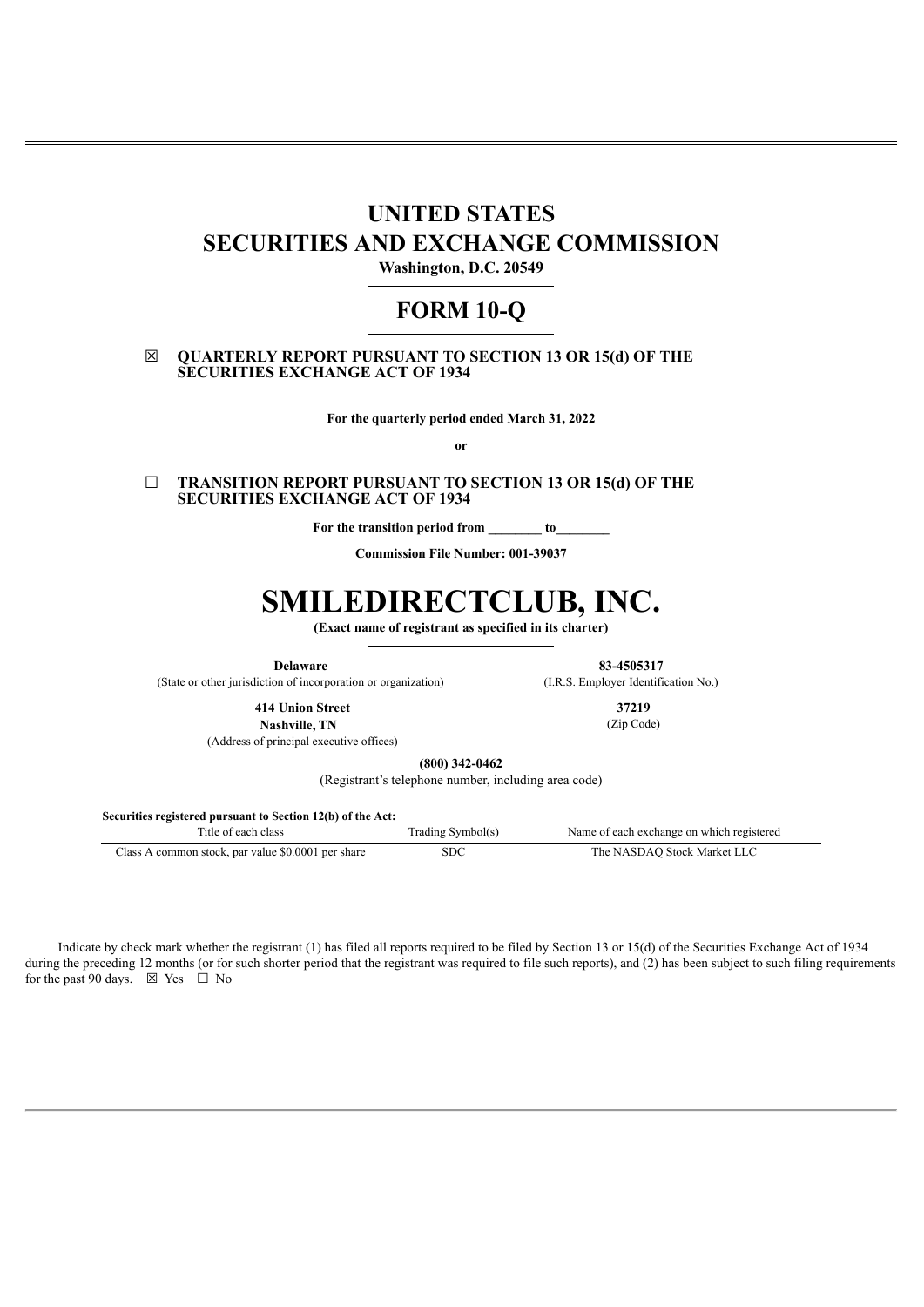Indicate by check mark whether the registrant has submitted electronically every Interactive Data File required to be submitted pursuant to Rule 405 of Regulation S-T (§232.405 of this chapter) during the preceding 12 months (or for such shorter period that the registrant was required to submit such files).  $\overline{\boxtimes}$  Yes  $\Box$  No

Indicate by check mark whether the registrant is a large accelerated filer, an accelerated filer, a non-accelerated filer, a smaller reporting company, or an emerging growth company. See the definitions of "large accelerated filer," "accelerated filer," "smaller reporting company," and "emerging growth company" in Rule 12b-2 of the Exchange Act.

| Large accelerated filer $\boxtimes$ | Accelerated filer         |  |
|-------------------------------------|---------------------------|--|
| Non-accelerated filer               | Smaller reporting company |  |
|                                     | Emerging growth company   |  |

If an emerging growth company, indicate by check mark if the registrant has elected not to use the extended transition period for complying with any new or revised financial accounting standards provided pursuant to Section 13(a) of the Exchange Act.  $\Box$ 

Indicate by check mark whether the registrant is a shell company (as defined in Rule 12b-2 of the Exchange Act).  $\Box$  Yes  $\boxtimes$  No

The registrant has the following number of shares outstanding of each of the registrant's classes of common stock as of May 4, 2022: Class A Common Stock: 120,698,751 Class B Common Stock: 268,823,501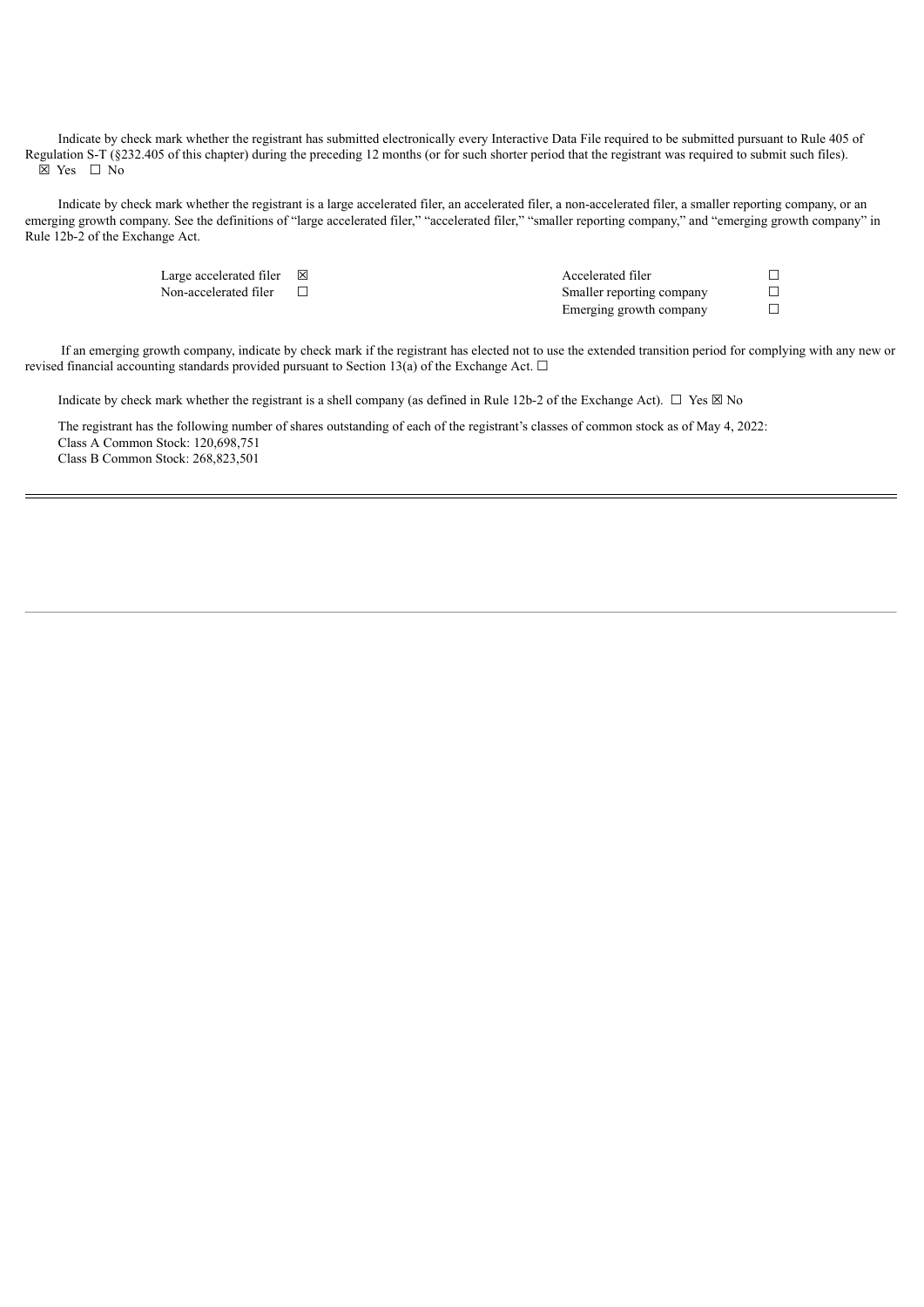## **TABLE OF CONTENTS**

<span id="page-2-0"></span>

|                   | <b>Cautionary Statement Regarding Forward-Looking Statements</b>                                                                |
|-------------------|---------------------------------------------------------------------------------------------------------------------------------|
| PART I            | <b>FINANCIAL INFORMATION</b>                                                                                                    |
| Item 1            | Condensed Consolidated Balance Sheets at March 31, 2022 (Unaudited) and December 31, 2021                                       |
|                   | Condensed Consolidated Statements of Operations for the Three Months Ended March 31, 2022 and 2021 (Unaudited)                  |
|                   | Condensed Consolidated Statements of Other Comprehensive Loss for the Three Months Ended March 31, 2022 and 2021 (Unaudited)    |
|                   | Condensed Consolidated Statements of Changes in Equity (Deficit) for the Three Months Ended March 31, 2022 and 2021 (Unaudited) |
|                   | Condensed Consolidated Statements of Cash Flows for the Three Months Ended March 31, 2022 and 2021 (Unaudited)                  |
|                   | Notes to Condensed Consolidated Financial Statements (Unaudited)                                                                |
| Item 2            | Management's Discussion and Analysis of Financial Condition and Results of Operations                                           |
| Item 3            | <b>Ouantitative and Oualitative Disclosures About Market Risk</b>                                                               |
| Item 4            | <b>Controls and Procedures</b>                                                                                                  |
| <b>PART II</b>    | <b>OTHER INFORMATION</b>                                                                                                        |
| Item 1            | <b>Legal Proceedings</b>                                                                                                        |
| Item 1A           | <b>Risk Factors</b>                                                                                                             |
| Item 6            | Exhibits                                                                                                                        |
| <b>Signatures</b> |                                                                                                                                 |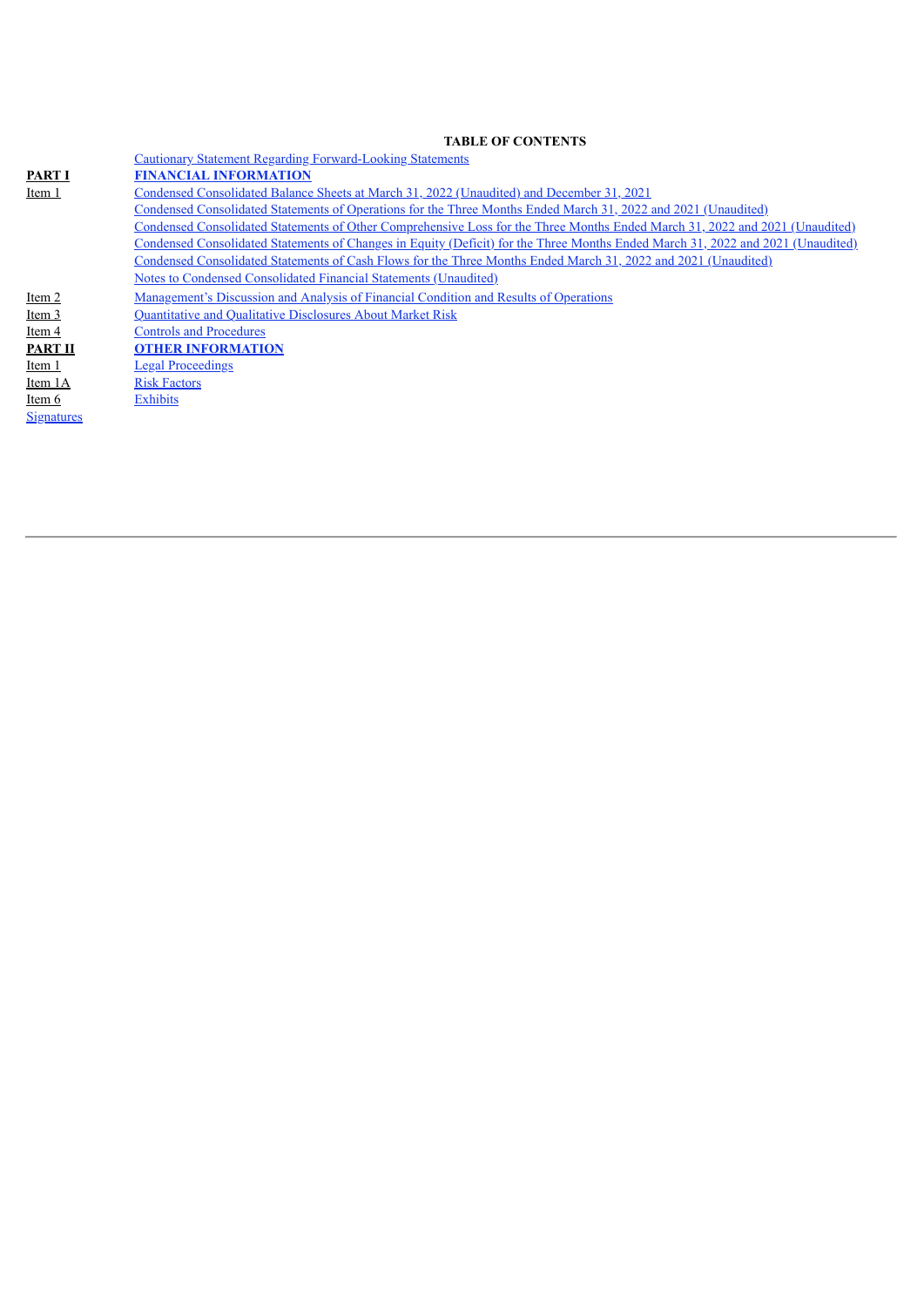#### **CAUTIONARY STATEMENT REGARDING FORWARD-LOOKING STATEMENTS**

This Quarterly Report on Form 10-Q of SmileDirectClub, Inc. ("SmileDirectClub," "Company," "us," "we," or "our") contains forward-looking statements. Any statements about our expectations, beliefs, plans, predictions, forecasts, objectives, assumptions, or future events or performance are not historical facts and may be forward-looking. These statements are often, but not always, made through the use of words or phrases such as "anticipates," "believes," "can," "could," "may," "predicts," "potential," "should," "will," "estimate," "plans," "projects," "continuing," "ongoing," "expects," "intends," and similar words or phrases. Although we believe that the expectations reflected in these forward-looking statements are reasonable, these statements are not guarantees of future performance and involve risks and uncertainties which are subject to change based on various important factors, some of which are beyond our control. For more information regarding these risks and uncertainties as well as certain additional risks that we face, refer to "*Risk Factors*" as well as the factors more fully described in "Management's Discussion and Analysis of Financial Conditions and Results of Operations" in this report and in our Annual Report on Form 10-K for the year ended December 31, 2021. Among the factors that could cause our financial performance to differ materially from that suggested by the forward-looking statements are:

- our ability to effectively manage our core growth initiatives;
- our ability to effectively execute our business strategies, implement new initiatives, and improve efficiency;
- our sales and marketing efforts;
- our manufacturing capacity and performance and our ability to reduce the per unit production cost of our clear aligners;
- our ability to obtain regulatory approvals for any new or enhanced products;
- our estimates regarding revenues, expenses, capital requirements, and needs for additional financing;
- our ability to effectively market and sell, consumer acceptance of, and competition for our clear aligners in new markets;
- our relationships with retail partners and insurance carriers;
- our research, development, commercialization, and other activities and projected expenditures;
- changes or errors in the methodologies, models, assumptions, and estimates we use to prepare our financial statements, make business decisions, and manage risks;
- our current business model is dependent, in part, on current laws and regulations governing remote healthcare and the practice of dentistry, and changes in those laws, regulations, or interpretations that are inconsistent with our current business model could have a material adverse effect on our business;
- our relationships with our freight carriers, suppliers, and other vendors;
- our ability to maintain the security of our operating systems and infrastructure (e.g., against cyberattacks);
- the adequacy of our risk management framework;
- our cash needs, including with respect to our debt services requirements, and ability to raise additional capital, if needed;
- our ability to remain in compliance with our debt covenants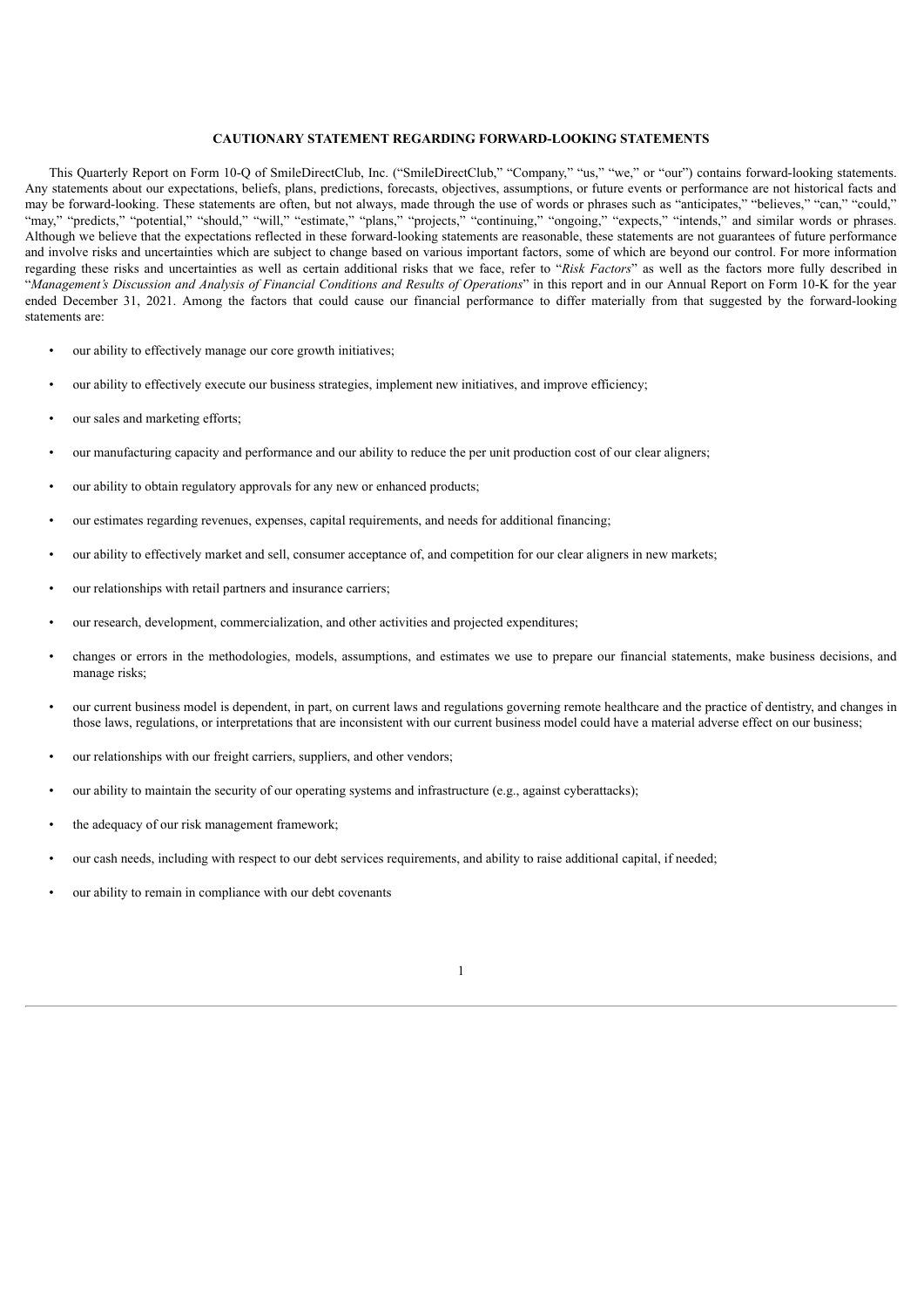- our intellectual property position;
- our exposure to claims and legal proceedings;
- our ability to manage the COVID-19 pandemic, including the protracted duration of COVID-19 and the potential resurgence of COVID-19 infections, through voluntary and regulatory containment measures and the related impacts on our business;
- our ability to gauge the impact of COVID-19 and related potential disruptions to the operations of our suppliers, freight carriers and retail partners, including social and economic constraints, tariffs and trade barriers, facilities closures, labor instability, and capacity reduction;
- our ability to manage macroeconomic pressures and increasing inflation on our core customer; and
- other factors and assumptions described in this Quarterly Report on Form 10-Q.

If one or more of the factors affecting our forward-looking information and statements proves incorrect, our actual results, performance or achievements could differ materially from those expressed in, or implied by, forward-looking information and statements. Therefore, we caution not to place undue reliance on any forward-looking information or statements. The effect of these factors is difficult to predict. Factors other than these also could adversely affect our results, and the reader should not consider these factors to be a complete set of all potential risks or uncertainties. New factors emerge from time to time, and management cannot assess the impact of any such factor on our business or the extent to which any factor, or combination of factors, may cause results to differ materially from those contained in any forward-looking statement. Any forward-looking statements only speak as of the date of this document, and we undertake no obligation to update any forward-looking information or statements, whether written or oral, to reflect any change, except as required by law. All forward-looking statements attributable to us are expressly qualified by these cautionary statements.

<span id="page-4-0"></span>You should read this Quarterly Report on Form 10-Q and the documents that we reference in this Quarterly Report on Form 10-Q and have filed with the Securities and Exchange Commission ("SEC") as exhibits to this Quarterly Report on Form 10-Q with the understanding that our actual future results, levels of activity, performance, and events and circumstances may be materially different from what we expect.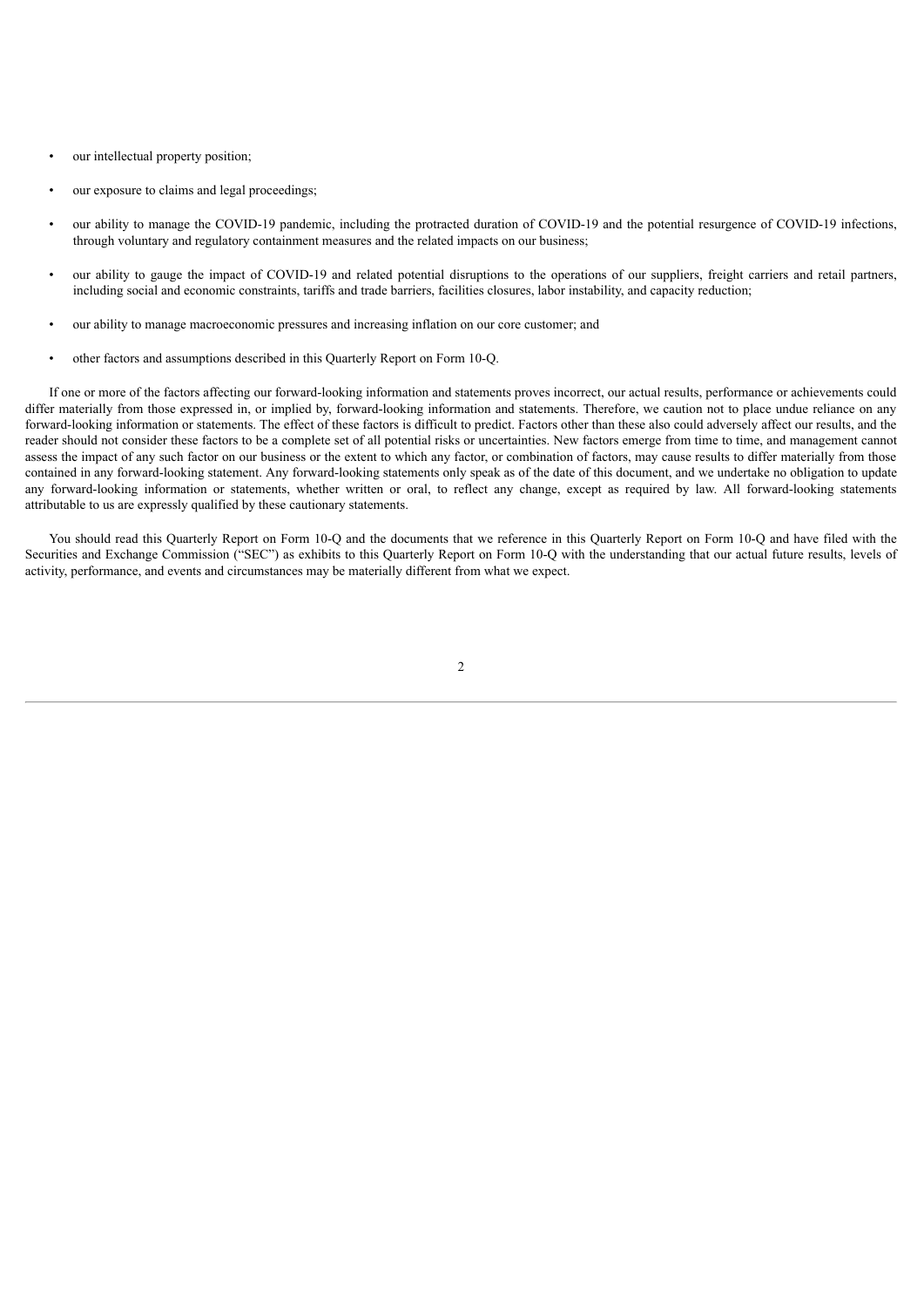## <span id="page-5-0"></span>**PART I—FINANCIAL INFORMATION**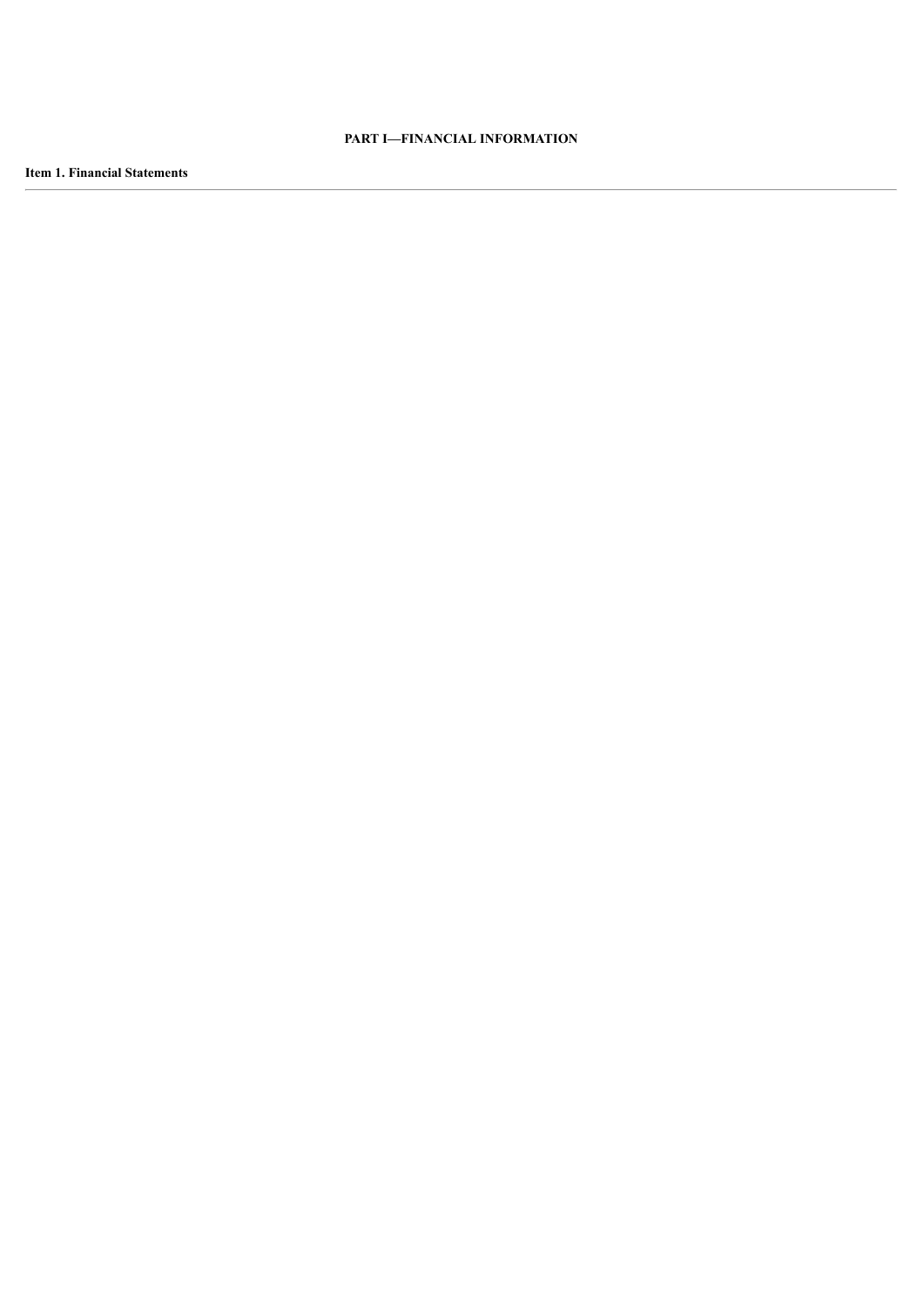## **SmileDirectClub, Inc. Condensed Consolidated Balance Sheets (Unaudited) (in thousands, except share and per share amounts)**

|                                                                                                                                                                                |      | March 31,<br>2022 | December 31,<br>2021 |
|--------------------------------------------------------------------------------------------------------------------------------------------------------------------------------|------|-------------------|----------------------|
| <b>ASSETS</b>                                                                                                                                                                  |      |                   |                      |
| Cash                                                                                                                                                                           | \$   | 144,747 \$        | 224,860              |
| Accounts receivable, net                                                                                                                                                       |      | 181,651           | 184,558              |
| Inventories                                                                                                                                                                    |      | 39,018            | 40,803               |
| Prepaid and other current assets                                                                                                                                               |      | 24,802            | 17,519               |
| Total current assets                                                                                                                                                           |      | 390,218           | 467,740              |
| Accounts receivable, net, non-current                                                                                                                                          |      | 58,876            | 59,210               |
| Property, plant and equipment, net                                                                                                                                             |      | 221,883           | 227,201              |
| Operating lease right-of-use asset                                                                                                                                             |      | 23,848            | 24,927               |
| Other assets                                                                                                                                                                   |      | 15,425            | 15,480               |
| <b>Total assets</b>                                                                                                                                                            | $\$$ | 710,250 \$        | 794,558              |
| <b>LIABILITIES AND EQUITY (DEFICIT)</b>                                                                                                                                        |      |                   |                      |
| Accounts payable                                                                                                                                                               | \$   | 18,286 \$         | 19,922               |
| <b>Accrued liabilities</b>                                                                                                                                                     |      | 111,740           | 122,066              |
| Deferred revenue                                                                                                                                                               |      | 19,833            | 20,258               |
| Current portion of long-term debt                                                                                                                                              |      | 8,593             | 10,997               |
| Other current liabilities                                                                                                                                                      |      | 4,896             | 4,997                |
| Total current liabilities                                                                                                                                                      |      | 163,348           | 178,240              |
| Long-term debt, net of current portion                                                                                                                                         |      | 730,992           | 729,973              |
| Operating lease liabilities, net of current portion                                                                                                                            |      | 19,097            | 20,352               |
| Other long-term liabilities                                                                                                                                                    |      | 350               | 347                  |
| <b>Total liabilities</b>                                                                                                                                                       |      | 913,787           | 928,912              |
| <b>Equity (Deficit)</b>                                                                                                                                                        |      |                   |                      |
| Class A common stock, par value \$0.0001 and 120,433,220 shares issued and outstanding at March 31, 2022<br>and 119,280,781 shares issued and outstanding at December 31, 2021 |      | 12                | 12                   |
| Class B common stock, par value \$0.0001 and 268,993,501 shares issued and outstanding at March 31, 2022<br>and 269,243,501 shares issued and outstanding at December 31, 2021 |      | 27                | 27                   |
| Additional paid-in-capital                                                                                                                                                     |      | 452,153           | 448,867              |
| Accumulated other comprehensive income                                                                                                                                         |      | 453               | 293                  |
| Accumulated deficit                                                                                                                                                            |      | (317,902)         | (295, 321)           |
| Noncontrolling interest                                                                                                                                                        |      | (355,900)         | (305, 852)           |
| Warrants                                                                                                                                                                       |      | 17,620            | 17,620               |
| Total equity (deficit)                                                                                                                                                         |      | (203, 537)        | (134, 354)           |
| Total liabilities and equity (deficit)                                                                                                                                         | \$   | 710,250 \$        | 794,558              |

<span id="page-6-0"></span>The accompanying notes are an integral part of these interim condensed consolidated financial statements.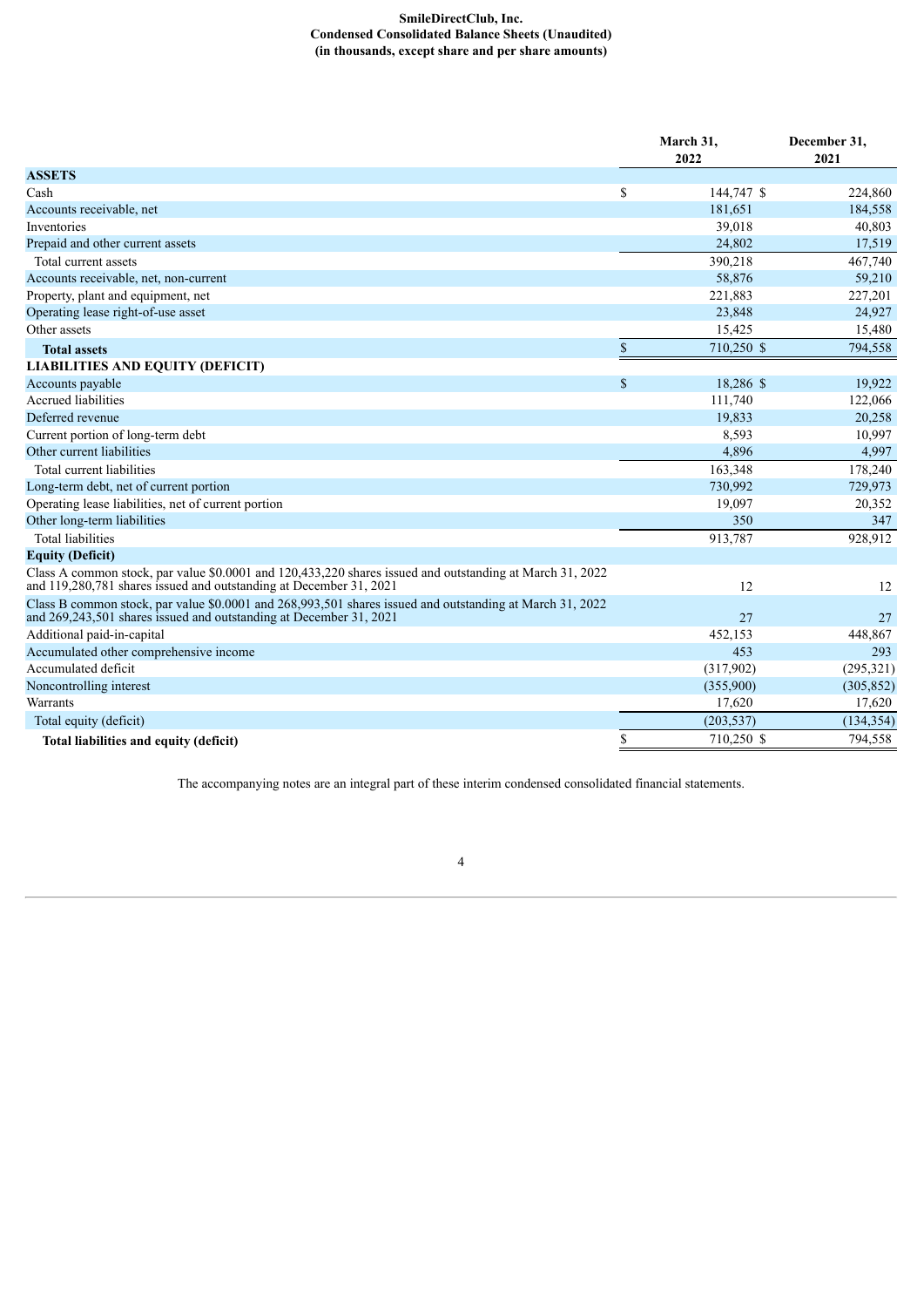#### **SmileDirectClub, Inc. Condensed Consolidated Statements of Operations (Unaudited) (in thousands, except per share amounts)**

|                                                            |    | <b>Three Months Ended March 3</b> |                |  |
|------------------------------------------------------------|----|-----------------------------------|----------------|--|
|                                                            |    | 2022                              | 2021           |  |
| Revenue, net                                               | \$ | 142,512 \$                        | $1\ell$        |  |
| Financing revenue                                          |    | 9,134                             |                |  |
| Total revenues                                             |    | 151,646                           | 19             |  |
| Cost of revenues                                           |    | 43,066                            |                |  |
| Gross profit                                               |    | 108,580                           | 1 <sup>′</sup> |  |
| Marketing and selling expenses                             |    | 96,711                            |                |  |
| General and administrative expenses                        |    | 70,793                            |                |  |
| Lease abandonment and impairment of long-lived assets      |    | 1,232                             |                |  |
| Restructuring and other related costs                      |    | 11,532                            |                |  |
| Loss from operations                                       |    | (71,688)                          | $\overline{c}$ |  |
| Interest expense                                           |    | 1,556                             |                |  |
| Loss on extinguishment of debt                             |    |                                   |                |  |
| Other expense                                              |    | 1,423                             |                |  |
| Net loss before provision for income tax expense (benefit) |    | (74, 667)                         | $\mathfrak{S}$ |  |
| Provision for income tax expense (benefit)                 |    | (1, 463)                          |                |  |
| Net loss                                                   |    | (73,204)                          | (              |  |
| Net loss attributable to noncontrolling interest           |    | (50,623)                          | (6)            |  |
| Net loss attributable to SmileDirectClub, Inc.             | S  | $(22,581)$ \$                     | $\overline{c}$ |  |
| Earnings (loss) per share of Class A common stock:         |    |                                   |                |  |
| <b>Basic</b>                                               | \$ | $(0.19)$ \$                       |                |  |
| Diluted                                                    |    | $(0.19)$ \$                       |                |  |
|                                                            |    |                                   |                |  |
| Weighted average shares outstanding:                       |    |                                   |                |  |
| <b>Basic</b>                                               |    | 120, 191, 790                     | 116,9          |  |
| Diluted                                                    |    | 389,297,928                       | 386,8          |  |

<span id="page-7-0"></span>The accompanying notes are an integral part of these interim condensed consolidated financial statements.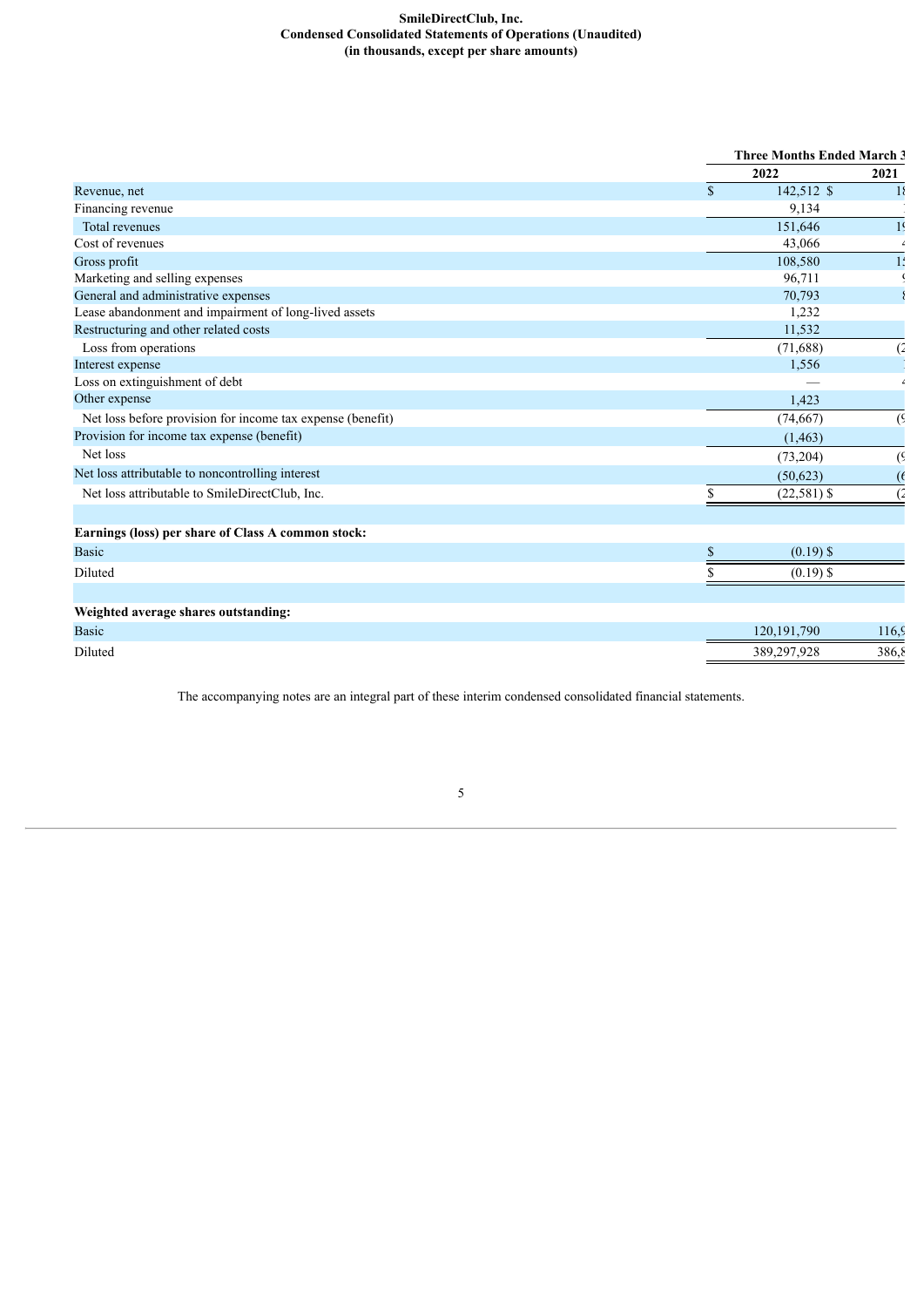## **SmileDirectClub, Inc. Condensed Consolidated Statements of Comprehensive Loss (in thousands)**

|                                                             | Three Months Ended March 31, |           |  |  |
|-------------------------------------------------------------|------------------------------|-----------|--|--|
|                                                             | 2022                         | 2021      |  |  |
| Net loss                                                    | $(73,204)$ \$                | (95, 645) |  |  |
| Other comprehensive income:                                 |                              |           |  |  |
| Foreign currency translation adjustment                     | 516                          | 169       |  |  |
| Comprehensive loss                                          | (72,688)                     | (95, 476) |  |  |
| Comprehensive loss attributable to noncontrolling interests | (50, 267)                    | (66, 618) |  |  |
| Comprehensive loss attributable to SmileDirectClub, Inc.    | $(22, 421)$ \$               | (28, 858) |  |  |

The accompanying notes are an integral part of these interim condensed consolidated financial statements.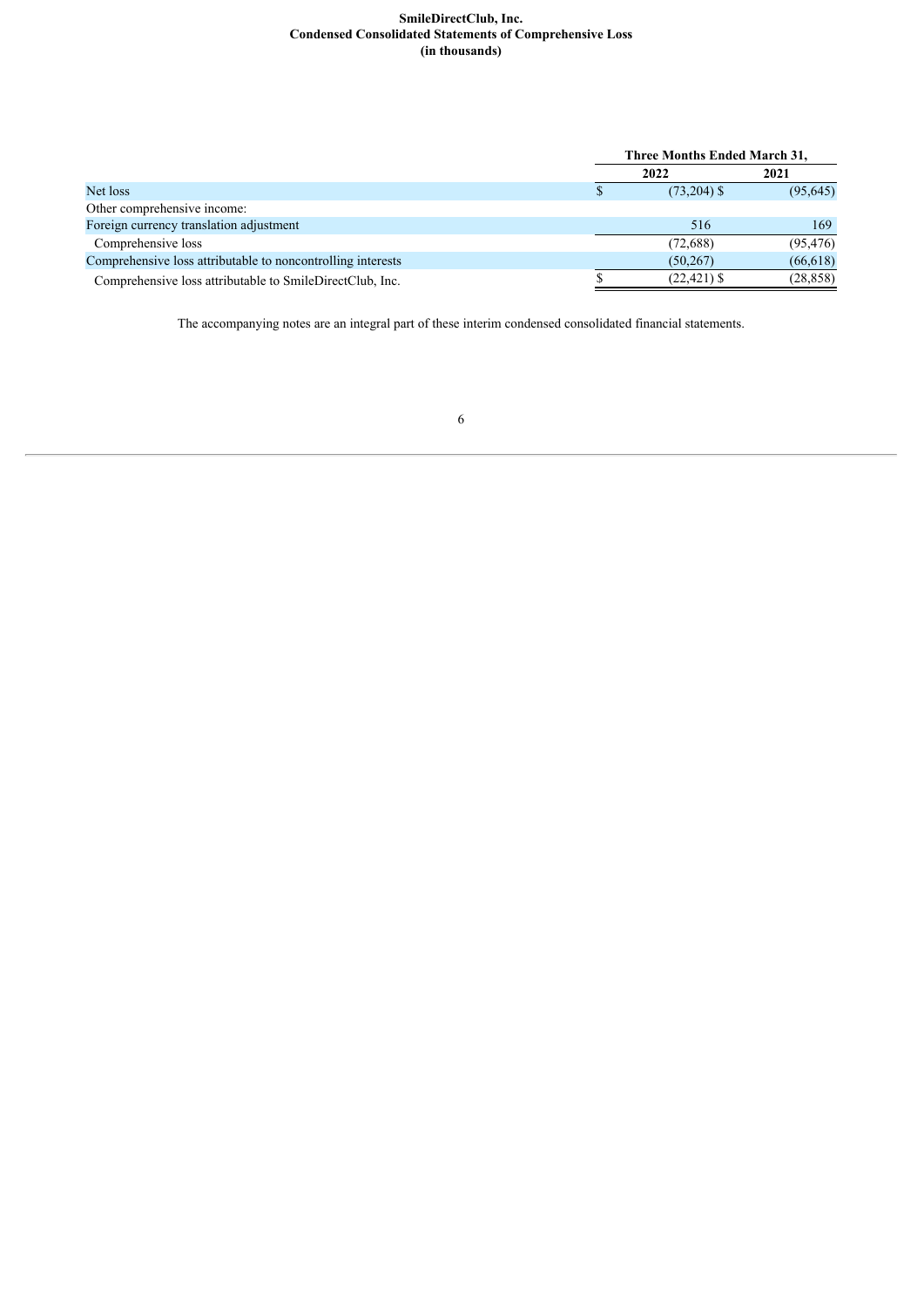## **SmileDirectClub, Inc. Condensed Consolidated Statements of Changes in Equity (Deficit) (Unaudited) (in thousands, except share/unit data and per share/unit amounts)**

<span id="page-9-0"></span>

|                                                                      | SmileDirectClub, Inc. Stockholders Equity |                       |                          |                          |                                      |                          |                        |                            |                                                            |           |
|----------------------------------------------------------------------|-------------------------------------------|-----------------------|--------------------------|--------------------------|--------------------------------------|--------------------------|------------------------|----------------------------|------------------------------------------------------------|-----------|
|                                                                      | <b>Class A Shares</b>                     | <b>Class B Shares</b> | <b>Class A</b><br>Amount | <b>Class B</b><br>Amount | <b>Additional</b><br>Paid-in Capital | Warrants                 | Accumulated<br>Deficit | Noncontrolling<br>Interest | <b>Accumulated Other</b><br>Comprehensive<br>Income (Loss) | Total     |
| December 31, 2020                                                    | 115,429,319                               | 270,908,566           | 11                       | 27                       | 483,393                              | 17,620                   | (192, 879)             | (73, 932)                  | (102)                                                      | 234,138   |
| Net loss                                                             |                                           |                       |                          |                          |                                      |                          | (28,909)               | (66, 736)                  |                                                            | (95, 645) |
| Issuance of Class A shares in<br>connection with equity-based awards | 827,838                                   |                       |                          |                          | (1)                                  |                          |                        |                            |                                                            |           |
| Exchange of Class B common stock<br>for Class A common stock         | 1,635,884                                 | (1,635,884)           | $-$                      |                          | (375)                                | $\qquad \qquad - \qquad$ |                        | 375                        | $-$                                                        |           |
| Equity-based compensation                                            |                                           |                       |                          |                          | 15,159                               | -                        | _                      |                            |                                                            | 15,159    |
| Equity-based payments                                                |                                           |                       |                          |                          | (4,043)                              |                          |                        |                            |                                                            | (4,043)   |
| Foreign currency translation<br>adjustment                           |                                           |                       |                          |                          |                                      |                          |                        | 118                        | 51                                                         | 169       |
| Capped call instruments                                              |                                           |                       |                          |                          | (69, 518)                            |                          |                        |                            |                                                            | (69, 518) |
| Other                                                                |                                           |                       |                          |                          | (52)                                 |                          |                        |                            |                                                            | (52)      |
| <b>Balance</b> at<br><b>March 31, 2021</b>                           | 117,893,041                               | 269,272,682 \$        | 12S                      | 27S                      | 424,563 \$                           | 17,620 \$                | $(221,788)$ \$         | $(140, 175)$ \$            | $(51)$ \$                                                  | 80,208    |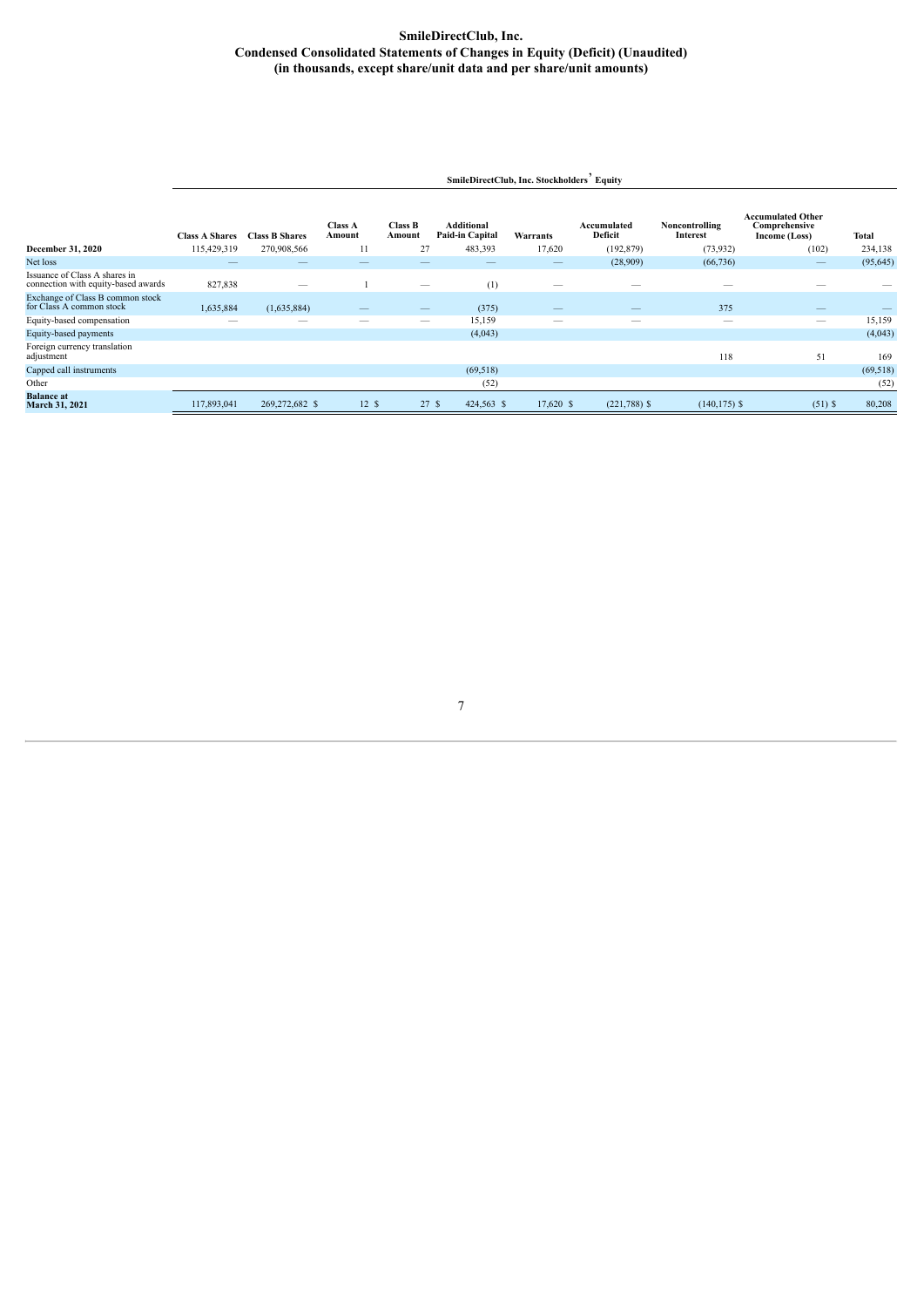## **SmileDirectClub, Inc. Condensed Consolidated Statements of Changes in Equity (Deficit) (Unaudited) (in thousands, except share/unit data and per share/unit amounts)**

|                                                                      | Sunctriculture, Inc. Stockholders Equity |                       |                          |                          |                                      |             |                        |                            |                                                            |            |
|----------------------------------------------------------------------|------------------------------------------|-----------------------|--------------------------|--------------------------|--------------------------------------|-------------|------------------------|----------------------------|------------------------------------------------------------|------------|
|                                                                      | <b>Class A Shares</b>                    | <b>Class B Shares</b> | <b>Class A</b><br>Amount | <b>Class B</b><br>Amount | <b>Additional</b><br>Paid-in Capital | Warrants    | Accumulated<br>Deficit | Noncontrolling<br>Interest | <b>Accumulated Other</b><br>Comprehensive<br>Income (Loss) | Total      |
| <b>Balance</b> at<br>December 31, 2021                               | 119,280,781                              | 269,243,501 \$        | 12S                      | 27S                      | 448,867 \$                           | $17,620$ \$ | $(295, 321)$ \$        | $(305, 852)$ \$            | 293S                                                       | (134, 354) |
| Net loss                                                             |                                          |                       |                          | _                        |                                      |             | (22, 581)              | (50, 623)                  |                                                            | (73, 204)  |
| Issuance of Class A shares in<br>connection with equity-based awards | 902,439                                  |                       |                          |                          |                                      |             | –                      |                            |                                                            |            |
| Exchange of Class B common stock<br>for Class A common stock         | 250,000                                  | (250,000)             |                          |                          | (219)                                | _           | _                      | 219                        | $\overline{\phantom{a}}$                                   |            |
| Equity-based compensation                                            |                                          |                       | _                        |                          | 5,306                                | _           |                        |                            |                                                            | 5,306      |
| Equity-based payments                                                |                                          |                       |                          | $\qquad \qquad$          | (1, 847)                             | -           |                        | $\overline{\phantom{a}}$   |                                                            | (1, 847)   |
| Foreign currency translation<br>adjustment                           | _                                        | _                     | $-$                      |                          | $\overline{\phantom{a}}$             | –           | $-$                    | 356                        | 160                                                        | 516        |
| Other                                                                | $\overline{\phantom{a}}$                 |                       | -                        | -                        | 46                                   | -           | -                      | $\overline{\phantom{a}}$   |                                                            | 46         |
| <b>Balance</b> at<br>March 31, 2022                                  | 120,433,220                              | 268,993,501 \$        | 12S                      | 27S                      | $452,153$ \$                         | 17,620 \$   | $(317,902)$ \$         | $(355,900)$ \$             | 453S                                                       | (203, 537) |

**SmileDirectClub, Inc. Stockholders**' **Equity**

<span id="page-10-0"></span>The accompanying notes are an integral part of these interim condensed consolidated financial statements.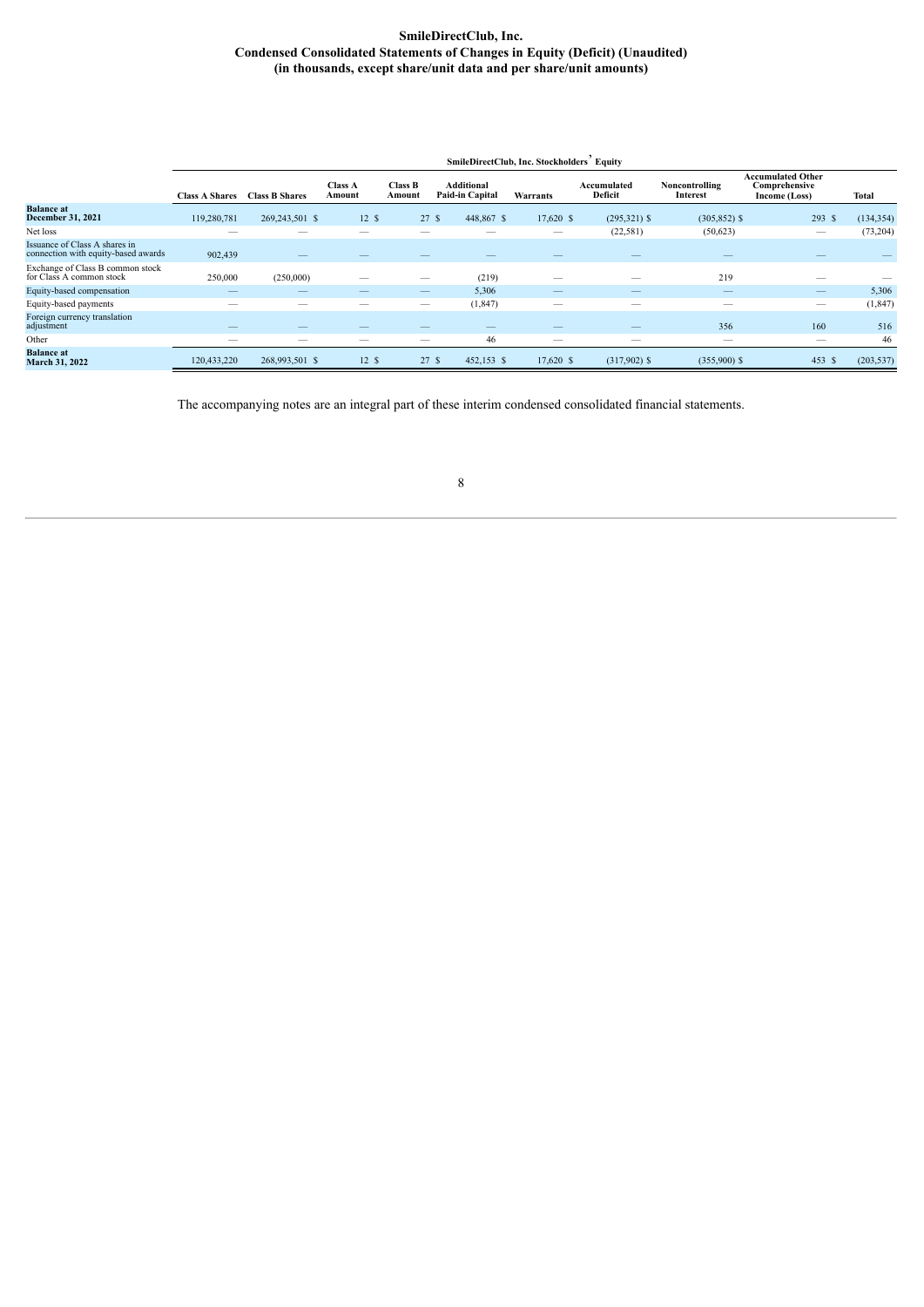## **SmileDirectClub, Inc. Condensed Consolidated Statements of Cash Flows (Unaudited) (in thousands)**

|                                                                             | Three Months Ended March 31, |               |            |
|-----------------------------------------------------------------------------|------------------------------|---------------|------------|
|                                                                             |                              | 2022          | 2021       |
| <b>Operating Activities</b>                                                 |                              |               |            |
| Net loss                                                                    | \$                           | $(73,204)$ \$ | (95, 645)  |
| Adjustments to reconcile net loss to net cash used in operating activities: |                              |               |            |
| Depreciation and amortization                                               |                              | 18,916        | 16,460     |
| Deferred loan cost amortization                                             |                              | 1,078         | 1,960      |
| Equity-based compensation                                                   |                              | 5,306         | 15,159     |
| Loss on extinguishment of debt                                              |                              |               | 47,631     |
| Paid in kind interest expense                                               |                              |               | 3,324      |
| Asset impairment and related charges                                        |                              | 1,367         |            |
| Other non-cash operating activities                                         |                              | 1,079         | 954        |
| Changes in operating assets and liabilities:                                |                              |               |            |
| Accounts receivable                                                         |                              | 3,241         | (6,675)    |
| Inventories                                                                 |                              | 1,785         | 649        |
| Prepaid and other current assets                                            |                              | (7,258)       | 1,169      |
| Accounts payable                                                            |                              | (2,137)       | (15, 569)  |
| <b>Accrued liabilities</b>                                                  |                              | (11, 012)     | 5,798      |
| Deferred revenue                                                            |                              | (425)         | (3, 553)   |
| Net cash used in operating activities                                       |                              | (61, 264)     | (28, 338)  |
| <b>Investing Activities</b>                                                 |                              |               |            |
| Purchases of property, equipment, and intangible assets                     |                              | (15, 118)     | (22,981)   |
| Net cash used in investing activities                                       |                              | (15, 118)     | (22,981)   |
| <b>Financing Activities</b>                                                 |                              |               |            |
| Repurchase of Class A shares to cover employee tax withholdings             |                              | (1, 847)      | (4,043)    |
| Repayment of HPS Credit Facility                                            |                              |               | (396, 497) |
| Payment of extinguishment costs                                             |                              |               | (37,701)   |
| Borrowings of long-term debt                                                |                              |               | 747,500    |
| Payments of issuance costs                                                  |                              |               | (20, 595)  |
| Purchase of capped call transactions                                        |                              |               | (69, 518)  |
| Final payment of Align arbitration                                          |                              |               | (43, 400)  |
| Principal payments on long-term debt                                        |                              |               | (4,609)    |
| Payments of finance leases                                                  |                              | (2, 404)      | (2, 541)   |
| Other                                                                       |                              | 562           | 169        |
| Net cash provided by (used in) financing activities                         |                              | (3,689)       | 168,765    |
| Effect of exchange rates change on cash and cash equivalents                |                              | (42)          | 375        |
| Increase (decrease) in cash                                                 |                              | (80, 113)     | 117,821    |
| Cash at beginning of period                                                 |                              | 224,860       | 316,724    |
| Cash at end of period                                                       | $\overline{\$}$              | 144,747 \$    | 434,545    |

The accompanying notes are an integral part of these interim condensed consolidated financial statements.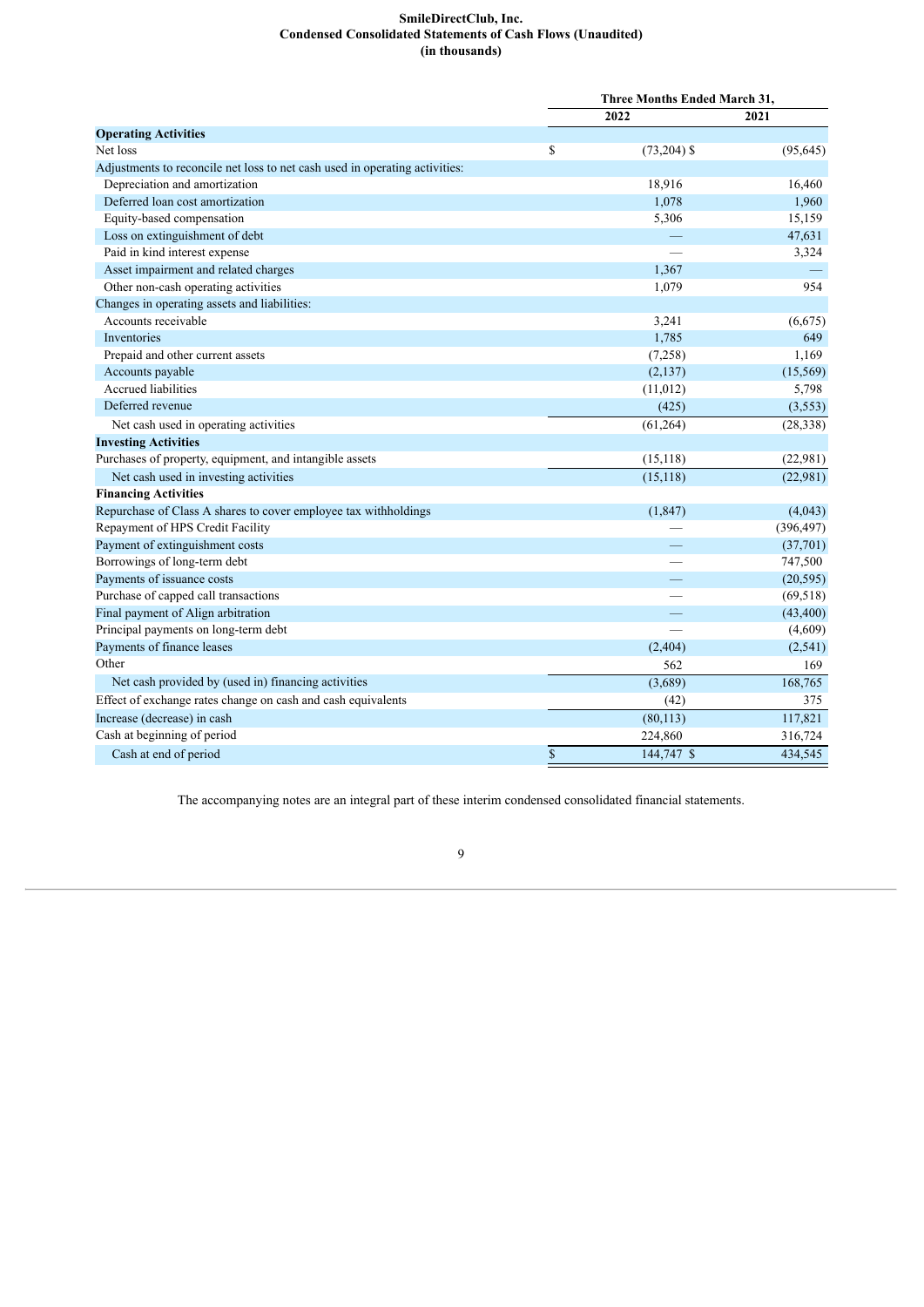#### **Note 1—Organization and Basis of Presentation** *Organization*

SmileDirectClub, Inc. was formed on April 11, 2019 with no operating assets or operations as a Delaware corporation for the purpose of facilitating an initial public offering and other related transactions in order to carry on the business of SDC Financial LLC and its subsidiaries. Unless otherwise indicated or the context otherwise requires, references to "we," "us," "our," the "Company," "SmileDirectClub," and similar references refer to SmileDirectClub, Inc. and its consolidated subsidiaries, including SDC Financial LLC and its subsidiaries. "SDC Financial" refers to SDC Financial LLC and "SDC Inc." refers to SmileDirectClub, Inc. The Company is engaged by its network of doctors to provide a suite of non-clinical administrative support services, including access to and use of its SmileCheck platform, as a dental support organization. For purposes of these notes to condensed consolidated financial statements (unaudited), the Company's affiliated network of dentists and orthodontists is included in the definition of "we," "us," "our," and the "Company" as it relates to any clinical aspect of the member's treatment. All of the Company's manufacturing operations are directly or indirectly conducted by Access Dental Lab, LLC ("Access Dental"), one of its operating subsidiaries.

SmileDirectClub is an oral care company and creator of the first MedTech platform for teeth straightening. Through the Company's cutting-edge teledentistry technology and vertically integrated model, it is revolutionizing the oral care industry, from clear aligner therapy to its affordable, premium oral care product line. SmileDirectClub's mission is to democratize access to a smile each and every person loves by making it affordable and convenient for everyone. SmileDirectClub is headquartered in Nashville, Tennessee and operates in the U.S., Costa Rica, Puerto Rico, Canada, Australia, United Kingdom, France, and Ireland.

SDC Inc. is a holding company. Its sole material asset is its equity interest in SDC Financial which, through its direct and indirect subsidiaries, conducts all of the Company's operations. SDC Financial is a Delaware limited liability company and wholly owns SmileDirectClub, LLC ("SDC LLC") (a Tennessee limited liability company) and Access Dental (a Tennessee limited liability company). Because SDC Inc. is the managing member of SDC Financial, SDC Inc. indirectly operates and controls all of the business and affairs of SDC Financial and its subsidiaries.

## *Initial Public Of ering*

On September 16, 2019, SDC Inc. completed an initial public offering ("IPO") of 58,537,000 shares of its Class A common stock at a public offering price of \$23.00 per share. SDC Inc. received \$1,286 million in proceeds, net of underwriting discounts and commissions. SDC Inc. used substantially all of the net proceeds after expenses to purchase newly-issued membership interest units from SDC Financial.

#### *Reorganization Transactions*

In connection with the IPO, the Company completed the following transactions (the "Reorganization Transactions"):

- the formation of SDC Inc. as a Delaware corporation to function as the ultimate parent of SmileDirectClub and a publicly traded entity;
- SDC Inc.'s acquisition of the pre-IPO membership interest units in SDC Financial ("Pre-IPO Units") held by certain pre-IPO investors that are taxable as corporations for U.S. federal income tax purposes ("Blockers"), pursuant to a series of mergers (the "Blocker Mergers") of the Blockers with wholly owned subsidiaries of SDC Inc., and the issuance by SDC Inc. to the equityholders of the Blockers shares of Class A common stock as consideration in the Blocker Mergers;
- the amendment and restatement of the SDC Financial's limited liability company operating agreement (the "SDC Financial LLC Agreement") to, among other things, modify the capital structure of SDC Financial by replacing the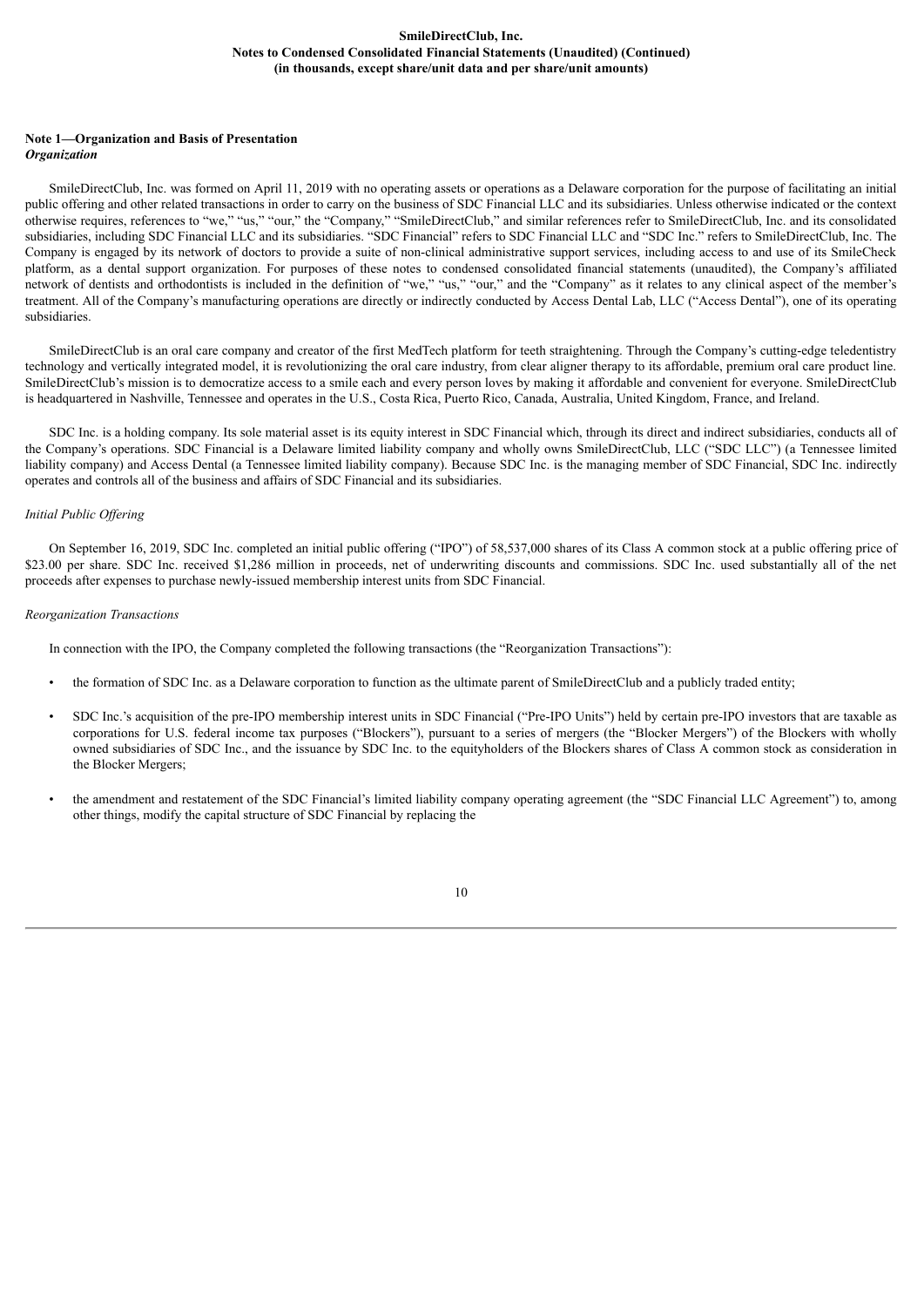different classes of Pre-IPO Units (including restricted Pre-IPO Units held by certain employees) with a single new class of membership interests of SDC Financial ("LLC Units");

- the issuance to each of the pre-IPO investors previously holding Pre-IPO Units (including restricted Pre-IPO Units) of a number of shares of SDC Inc. Class B common stock equal to the number of LLC Units held by it;
- the issuance to certain employees of cash and shares of Class A common stock pursuant to their Incentive Bonus Agreements ("IBAs"); and
- the equitable adjustment, pursuant to their terms, of outstanding warrants to purchase Pre-IPO Units held by two service providers into warrants to acquire LLC Units (together with an equal number of shares of SDC Inc.'s Class B common stock).

Following the completion of the Reorganization Transactions and the IPO, SDC Inc. owned 26.9% of SDC Financial. Holders (other than SDC Inc.) of LLC Units following the consummation of the Reorganization Transactions and the IPO ("Continuing LLC Members") owned the remaining 73.1% of SDC Financial.

SDC Inc. is the sole managing member of SDC Financial and, although SDC Inc. has a minority economic interest in SDC Financial, it has the sole voting power in, and controls the management of, SDC Financial. Accordingly, SDC Inc. consolidates the financial results of SDC Financial and reports a noncontrolling interest in its interim condensed consolidated financial statements. As the Reorganization Transactions are considered transactions between entities under common control, the financial statements for periods prior to the IPO and Reorganization Transactions have been adjusted to combine the previously separate entities for presentation purposes.

In connection with the Reorganization Transactions and the IPO, the Company entered into a Tax Receivable Agreement (the "Tax Receivable Agreement") with the Continuing LLC Members, pursuant to which SDC Inc. agreed to pay the Continuing LLC Members 85% of the amount of cash tax savings, if any, in U.S. federal, state, and local income tax or franchise tax that SDC Inc. actually realizes as a result of (a) the increases in tax basis attributable to exchanges of LLC Units by Continuing LLC Members and (b) tax benefits related to imputed interest deemed to be paid by SDC Inc. as a result of the Tax Receivable Agreement.

## *Basis of Presentation and Consolidation*

The accompanying interim condensed consolidated financial statements have been prepared in accordance with United States generally accepted accounting principles ("GAAP") for interim financial information and with the instructions to Form 10-Q and Rule 10-01 of Regulation S-X of the SEC and, in the opinion of management, reflect all normal recurring adjustments necessary for a fair presentation of results for the unaudited interim periods presented. Certain information and footnote disclosures normally included in annual financial statements prepared in accordance with GAAP have been condensed or omitted. The results of operations for the interim periods are not necessarily indicative of the results to be obtained for the full fiscal year. All intercompany balances and transactions are eliminated in consolidation.

The interim condensed consolidated financial statements include the accounts of SDC Inc., which consolidates SDC Financial and its wholly-owned subsidiaries, as well as accounts of contractually affiliated professional corporations ("PCs") managed by the Company.

The interim condensed consolidated financial statements include the accounts of variable interest entities in which the Company is the primary beneficiary under the provisions of Accounting Standards Codification (''ASC") Topic 810, *'*'*Consolidation.*" At March 31, 2022, the variable interest entities include 55 dentist owned PCs, and at December 31, 2021 the variable interest entities included 53 dentist owned PCs. The Company is a dental service organization and does not engage in the practice of dentistry. All clinical services are provided by dentists and orthodontists who are engaged as independent contractors or otherwise engaged by the dentist-owned PCs. The Company contracts with the PCs and dentists and orthodontists through a suite of agreements, including but not limited to, management services agreements, supply

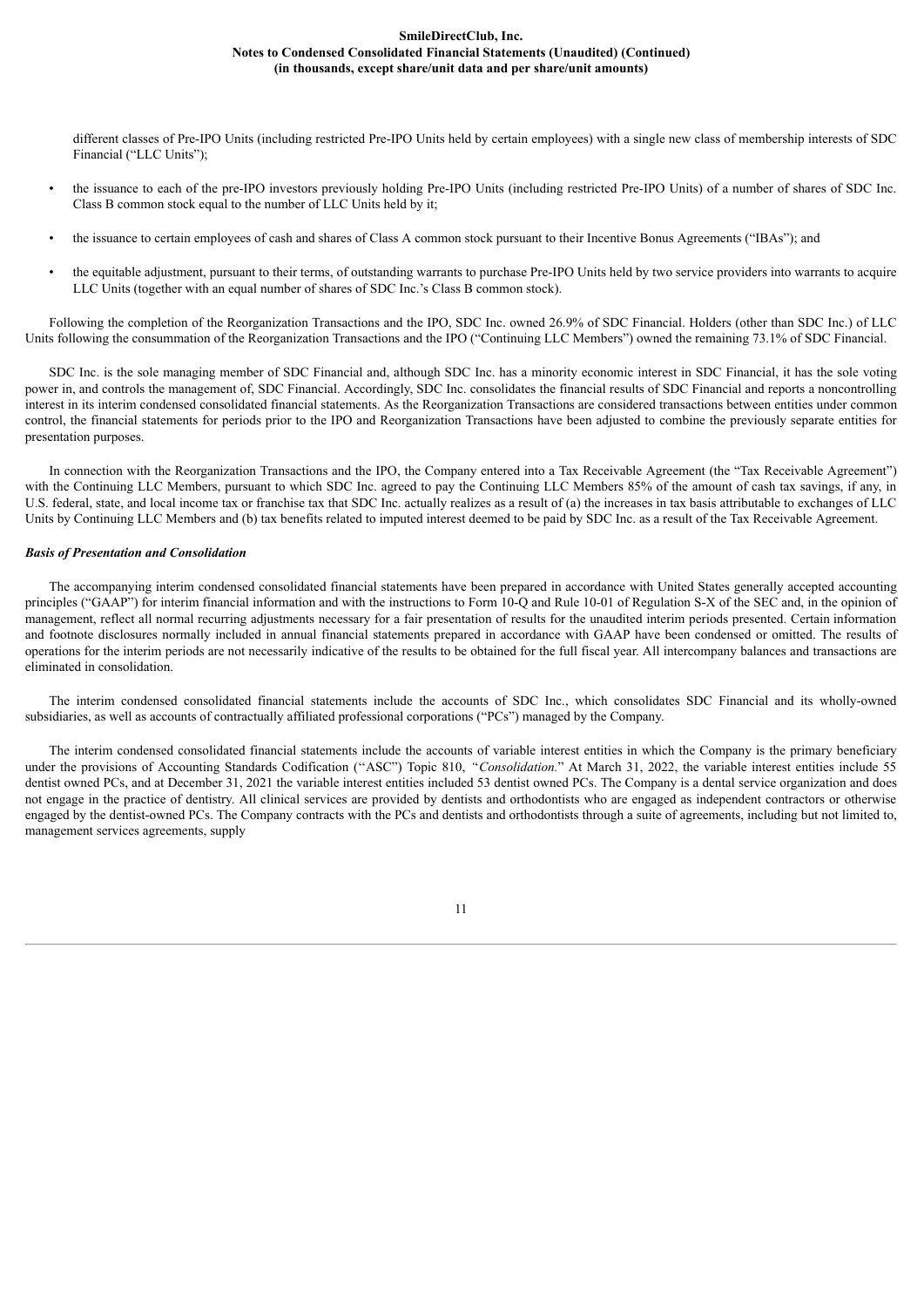agreements, and licensing agreements, pursuant to which the Company provides the administrative, non-clinical management services to the PCs and independent contractors. The Company has the contractual right to manage the activities that most significantly impact the variable interest entities' economic performance through these agreements without engaging in the corporate practice of dentistry. Additionally, the Company would absorb substantially all of the expected losses of these entities should they occur. The accompanying interim condensed consolidated statements of operations reflect the revenue earned and the expenses incurred by the PCs.

#### *COVID-19 Pandemic*

Although increasing rates of vaccinations across the globe and decreasing governmental restrictions have begun to lessen the impact of COVID-19, the Company continues to navigate the uncertain and unprecedented economic and operating conditions resulting from COVID-19 and its protracted duration.

Beginning in the second quarter of 2020, the Company performed a review of its real estate needs and initiated restructuring actions related to a real estate repositioning program that remains ongoing. As a result of these actions, the Company incurred one-time charges of approximately \$1,128 during the quarter ended March 31, 2021, primarily associated with the closure and consolidation of many of our SmileShops, which is an on-going evaluation.

#### *Restructuring of Operations*

During the quarter ended March 31, 2022, the Company incurred one-time charges of approximately \$12,764, primarily associated with lease buyouts, asset impairments related to the closure of regional operating centers and SmileShops, and employee-related costs, including severance and retention payments, associated with the previously announced suspension of operations in Mexico, Spain, Germany, Netherlands, Austria, Hong Kong, Singapore and New Zealand. The Company will continue to operate in and scale its presence in the United States, Canada, United Kingdom, Ireland, France and Australia. With these changes, the Company implemented a reduction in workforce to right-size its operating structure so it is tailored to the countries in which the Company will continue to operate and focus. The Company continues to evaluate its SmileShops and other properties to determine if it will further rationalize its footprint to better align with marketplace demand, including the direct and indirect effects of the COVID-19 pandemic. Additional future restructuring charges may result from the Company's real estate repositioning and optimization initiatives.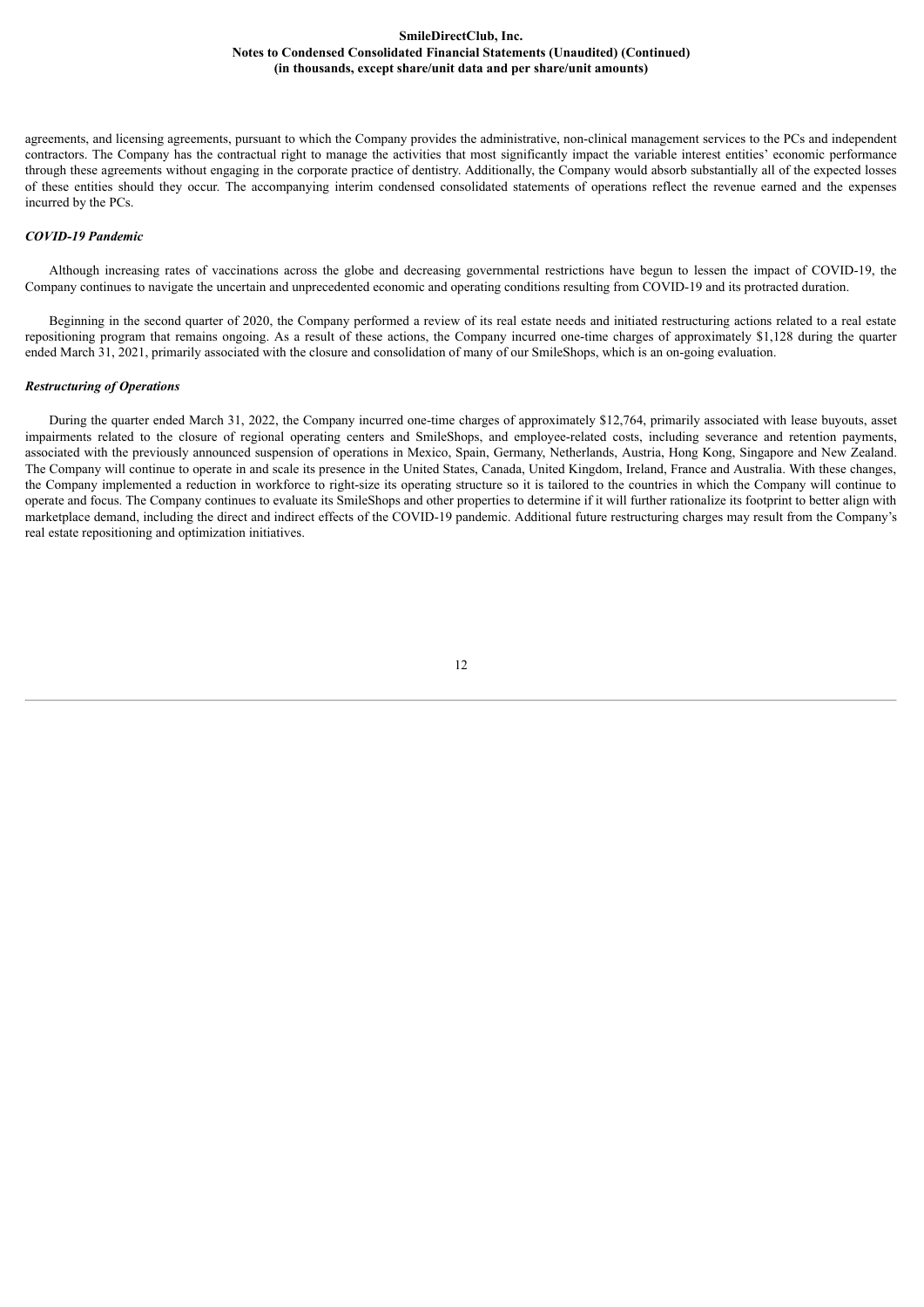#### **Note 2—Summary of Significant Accounting Policies**

#### *Management Use of Estimates*

The preparation of the interim condensed consolidated financial statements in conformity with GAAP requires management to make estimates and assumptions that impact the reported amounts. On an ongoing basis, the Company evaluates its estimates, including those related to the fair values of financial instruments, useful lives of property, plant and equipment, revenue recognition, equity-based compensation, long-lived assets, and contingent liabilities, among others. In connection with its credit facility with HPS Investment Partners, the Company issued warrants to certain affiliates of HPS Investment Partners. The warrants were recorded at fair value at the time of issuance within equity on the interim condensed consolidated balance sheet using the Black-Scholes option pricing model (see Note 9). Each of these estimates varies in regard to the level of judgment involved and its potential impact on the Company's financial results. Estimates are considered critical either when a different estimate could have reasonably been used, or where changes in the estimate are reasonably likely to occur from period to period, and such use or change would materially impact the Company's financial condition, results of operations, or cash flows. Actual results could differ from those estimates.

#### *Revenue Recognition*

The Company's revenues are derived primarily from sales of aligners, impression kits, whitening gel, and retainers, and interest earned through its SmilePay financing program. Revenue is recorded for all customers based on the amount that is expected to be collected, which considers implicit price concessions, discounts, and cancellations and refunds from customer returns.

The Company identifies a performance obligation as distinct if both of the following criteria are met: the customer can benefit from the good or service either on its own or together with other resources that are readily available to the customer and the entity's promise to transfer the good or service to the customer is separately identifiable from other promises in the contract. Determining the standalone selling price ("SSP") and allocation of consideration from a contract to the individual performance obligations, and the appropriate timing of revenue recognition, is the result of significant qualitative and quantitative judgments. Management considers a variety of factors such as historical sales, usage rates (the number of times a customer is expected to order additional aligners), costs, and expected margin, which may vary over time depending upon the unique facts and circumstances related to each performance obligation, in making these estimates. Further, the Company's process for estimating usage rates requires significant judgment and evaluation of inputs, including historical data and forecasted usages. Changes in the allocation of the SSP between performance obligations will not affect the amount of total revenues recognized for a particular contract. The Company uses the expected cost plus a margin approach to determine the SSP for performance obligations, and discounts are allocated to each performance obligation based on the relative SSP. However, any material changes in the allocation of the SSP could impact the timing of revenue recognition, which may have a material effect on the Company's financial position and result of operations as the contract consideration is allocated to each performance obligation, delivered or undelivered, at the inception of the contract based on the SSP of each distinct performance obligation.

The Company estimates the amount expected to be collected based upon management's assessment of historical write-offs, expected net collections including implicit price concessions, and cancellations and refunds from customer returns, business and economic conditions, and other collection indicators. Management relies on the results of detailed reviews of historical write-offs, cancellations, returns, and collections as a primary source of information in estimating the amount of contract consideration expected to be collected. Uncollectible receivables are written-off in the period management believes it has exhausted its ability to collect payment from the customer. The Company believes its analysis provides reasonable estimates of its revenues and valuations of its accounts receivable.

A description of the revenue recognition for each product sold by the Company is detailed below.

*Aligners and Impression Kits:* The Company enters into contracts with customers for aligner sales that involve multiple future performance obligations. The Company determined that aligner sales comprise the following distinct performance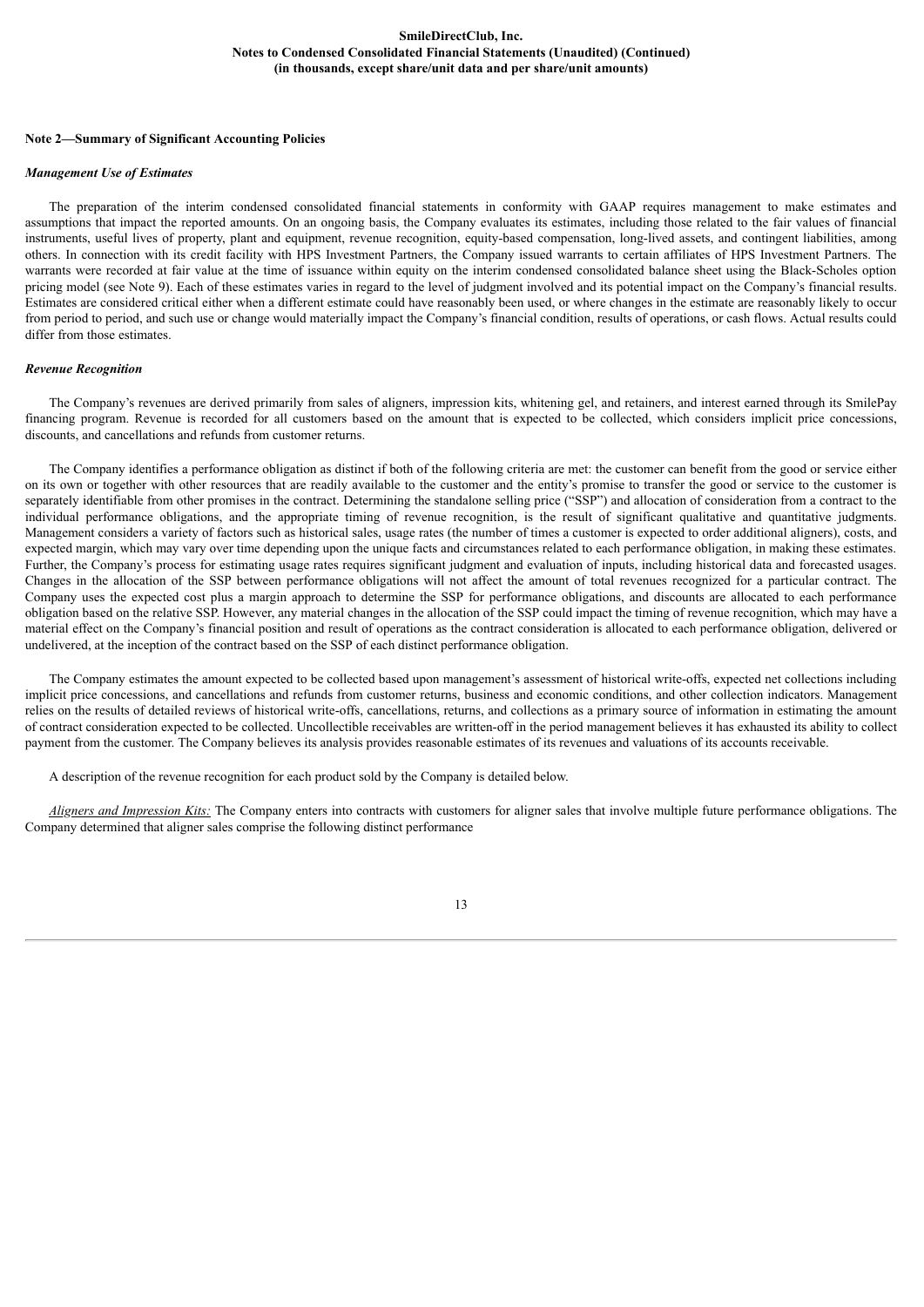obligations: initial aligners, touch-up aligners, and retainers for international sales only which can occur at any time throughout the treatment plan (which is typically between five months to ten months) upon the direction of and prescription from the treating dentist or orthodontist.

The Company allocates revenues for each performance obligation based on its SSP and recognizes the revenues as control of the performance obligation is transferred upon shipment of the aligners. The Company recognizes aligner revenue on amounts expected to be collected during the course of the treatment plan.

The Company bills its customers either upfront for the full cost of aligners or monthly through its SmilePay financing program, which involves a down payment and a fixed amount per month for up to 26 months. The Company's accounts receivable related to the SmilePay financing program are reported at the amount expected to be collected on the interim condensed consolidated balance sheets, which considers implicit price concessions. Financing revenue from its accounts receivable is recognized based on the contractual market interest rate with the customer, net of implicit price concessions. There are no fees or origination costs included in accounts receivable.

The Company sells doctor-prescribed impression kits to its customers as an alternative to an in-person visit at one of its SmileShops, popup locations, or Partner Network locations, comprised of affiliated dentist and orthodontist offices, where the customer receives a free oral digital imaging of their teeth. The Company combines the sales of its impression kits with aligner sales and recognizes the revenues as control of the performance obligation is transferred upon shipment of the aligners. The Company estimates the amount of impression kit sales that do not result in an aligner therapy treatment plan and recognizes such revenue when aligner conversion becomes remote.

*Retainers and Other Products:* The Company sells retainers and other products (such as whitening gel and tooth brushes) to customers, which can be purchased on the Company's website or certain retail outlets. The sales of these products are independent and separate from the customer's decision to purchase aligner therapy for domestic sales. The Company determined that the transfer of control for these performance obligations occurs as the title of such products passes to the customer or retail partner.

The following table summarizes revenue recognized for each product sold by the Company:

|                                                                                  | Three Months Ended March 31, |            |         |
|----------------------------------------------------------------------------------|------------------------------|------------|---------|
|                                                                                  |                              | 2022       | 2021    |
| Aligner revenue, net                                                             |                              | 118,928 \$ | 167,463 |
| Financing revenue, net                                                           |                              | 9.134      | 10,659  |
| Retainers and other products revenue                                             |                              | 23,584     | 21,339  |
| Total revenue                                                                    |                              | 151.646 \$ | 199,461 |
| Implicit price concessions, cancellations, and refunds included in total revenue |                              | 28.409 \$  | 35,520  |

*Deferred Revenue:* Deferred revenue represents the Company's contract liability for performance obligations associated with sales of aligners. During the three months ended March 31, 2022 and 2021, the Company recognized \$151,646 and \$199,461 of revenue, respectively, of which \$10,244, and \$15,990 was previously included in deferred revenue on the interim condensed consolidated balance sheets as of March 31, 2022 and 2021, respectively.

*Allowance for credit losses and other revenue adjustments:* The Company records a provision to maintain an allowance for credit losses and other revenue adjustments that result from the failure or inability of its members or other partners to make required payments deemed collectible when the product was delivered, or customer returns resulting in cancellations or refunds. When determining the allowances for member receivables, the Company considers the probability of recoverability of accounts receivable based on past experience, taking into account current collection trends and general economic factors, including bankruptcy rates. The Company also considers future economic trends in its estimation of expected credit losses over the lifetime of the asset. Credit risks are assessed based on historical write-offs, cancellations, and adjustments, net of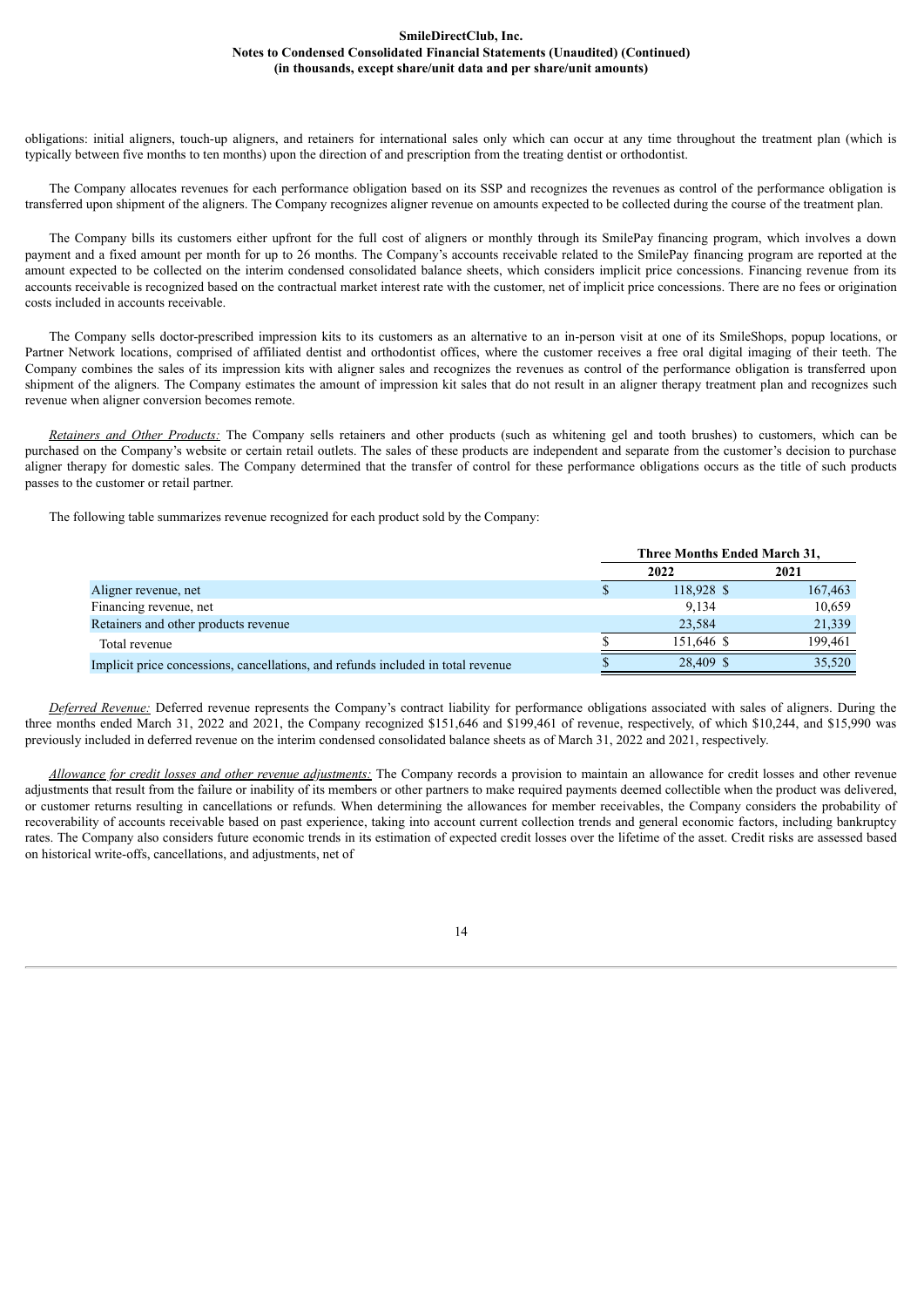recoveries, as well as an analysis of the aged accounts receivable balances. Accounts receivable may be fully reserved for when specific collection issues are known to exist, such as a history of missed scheduled payments and customer service or production issues.

Activity in the allowance for credit losses and revenue adjustments was as follows:

| <b>Balance at January 1, 2022</b>                                                 | 49.3(   |
|-----------------------------------------------------------------------------------|---------|
| Current period provision for expected credit losses and other revenue adjustments | 28.40   |
| Write-offs and other adjustments charged against the allowance, net of recoveries | (27.35) |
| Refunds Paid                                                                      | (2.74)  |
| <b>Balance at March 31, 2022</b>                                                  | 47.6    |

As of March 31, 2022 and December 31, 2021, approximately \$41,012 and \$43,097 related to implicit price concessions and cancellation and adjustment reserves is included in net receivables, respectively, and \$6,607 and \$6,212 related to refund reserves is included in current liabilities in the accompanying consolidated balance sheets, respectively.

#### *Shipping and Handling Costs*

Shipping and handling charges are recorded in cost of revenues in the interim condensed consolidated statements of operations upon shipment. The Company incurred approximately \$5,659 and \$6,909 in outsourced shipping expenses for the three months ended March 31, 2022 and 2021, respectively.

#### *Cost of Revenues*

Cost of revenues includes the total cost of products produced and sold. Such costs include direct materials, direct labor, overhead costs (occupancy costs, indirect labor, and depreciation), fees retained by doctors, freight and duty expenses associated with moving materials from vendors to the Company's facilities and from its facilities to the customers, and adjustments for shrinkage (physical inventory losses), lower of cost or net realizable value, slow moving product and excess inventory quantities.

## *Marketing and Selling Expenses*

Marketing and selling expenses include direct online and offline marketing and advertising costs, costs associated with intraoral imaging services, selling labor, and occupancy costs of SmileShop locations. All marketing and selling expenses, including advertising, are expensed as incurred. For the three months ended March 31, 2022 and 2021, the Company incurred marketing, selling, and advertising costs of \$96,711 and \$97,123, respectively.

## *General and Administrative Expenses*

General and administrative expenses include payroll and benefit costs for corporate team members, equity-based compensation expenses, occupancy costs of corporate facilities, bank charges and costs associated with credit and debit card interchange fees, outside service fees, and other administrative costs, such as computer maintenance, supplies, travel, and lodging.

#### *Depreciation and Amortization*

Depreciation includes expenses related to the Company's property, plant and equipment, including capital leases. Amortization includes expenses related to definite-lived intangible assets and capitalized software. Depreciation and amortization is calculated using the straight-line method over the useful lives of the related assets, ranging from three to ten years. Leasehold improvements are amortized using the straight-line method over the shorter of the related lease terms or

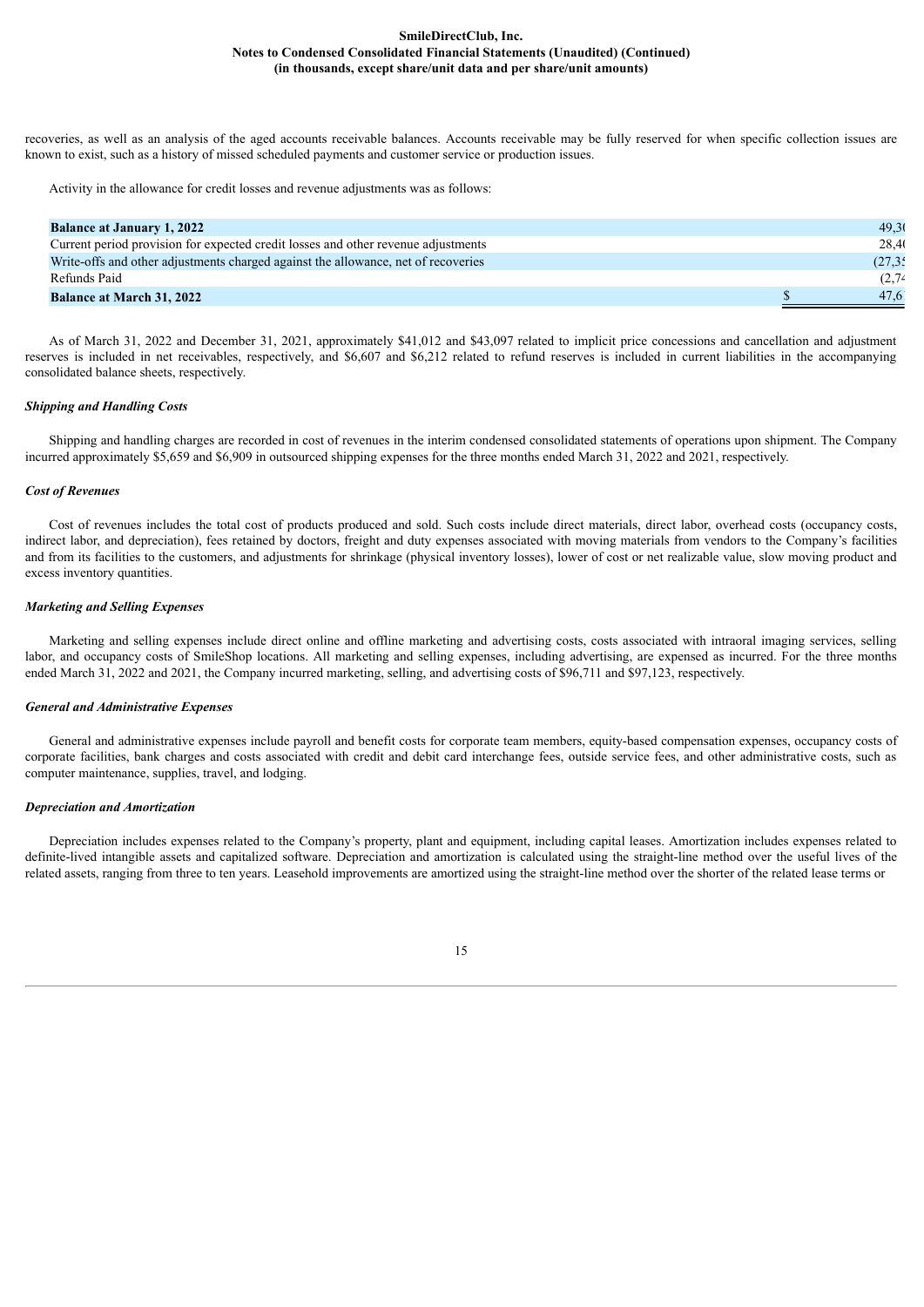their useful lives. Depreciation and amortization is included in cost of revenues, selling expenses, and general and administrative expenses depending on the purpose of the related asset.

Depreciation and amortization by financial statement line item were as follows:

|                                     | Three Months Ended March 31, |        |  |  |
|-------------------------------------|------------------------------|--------|--|--|
|                                     | 2022                         | 2021   |  |  |
| Cost of revenues                    | 5,843 \$                     | 7,050  |  |  |
| Marketing and selling expenses      | 964                          | 1,571  |  |  |
| General and administrative expenses | 12.109                       | 7,839  |  |  |
| Total                               | 18.916 \$                    | 16.460 |  |  |

#### *Fair Value of Financial Instruments*

The Company measures the fair value of financial instruments as the price that would be received from selling an asset or paid to transfer a liability in an orderly transaction between market participants at the measurement date. Fair value is estimated by applying the following hierarchy, which prioritizes the inputs used to measure fair value into three levels and bases the categorization within the hierarchy upon the lowest level of input that is available and significant to the fair value measurement:

- Level 1 Quoted (unadjusted) prices in active markets for identical assets or liabilities.
- Level 2 Observable inputs other than quoted prices included in Level 1, such as quoted prices for similar assets or liabilities in active markets; quoted prices for identical or similar assets or liabilities in markets that are not active; or other inputs that are observable or can be corroborated by observable market data for substantially the full term of the asset or liability.
- Level 3 Inputs that are generally unobservable and typically reflect management's estimate of assumptions that market participants would use in pricing the asset or liability.

The Company's financial instruments consist of cash, current and non-current receivables, accounts payable, debt instruments, and derivative financial instruments. Due to their short-term nature, the carrying values of cash, current receivables, and trade payables approximate current fair value at each balance sheet date. The Company had \$747,500 and \$747,500 in borrowings under its debt facilities (as discussed in Note 9) as of March 31, 2022 and December 31, 2021, respectively. The fair value of the Company's debt facilities is based upon market quotes and trades by investors in partial interests of these instruments (Level 2). As of March 31, 2022 the fair value of the debt facility was approximately \$257,140 compared to its carrying value of \$730,992.

#### *Certain Risks and Uncertainties*

The Company's operating results depend to a significant extent on the ability to market and develop its products. The life cycles of the Company's products are difficult to estimate due, in part, to the effect of future product enhancements and competition. The inability to successfully develop and market the Company's products as a result of competition or other factors would have a material adverse effect on its business, financial condition, and results of operations.

The Company provides credit to customers in the normal course of business. The Company maintains reserves for potential credit losses and such losses have been within management's expectations. No individual customer accounted for 1% or more of the Company's accounts receivable at March 31, 2022 or December 31, 2021, or net revenue for the three months ended March 31, 2022 and 2021.

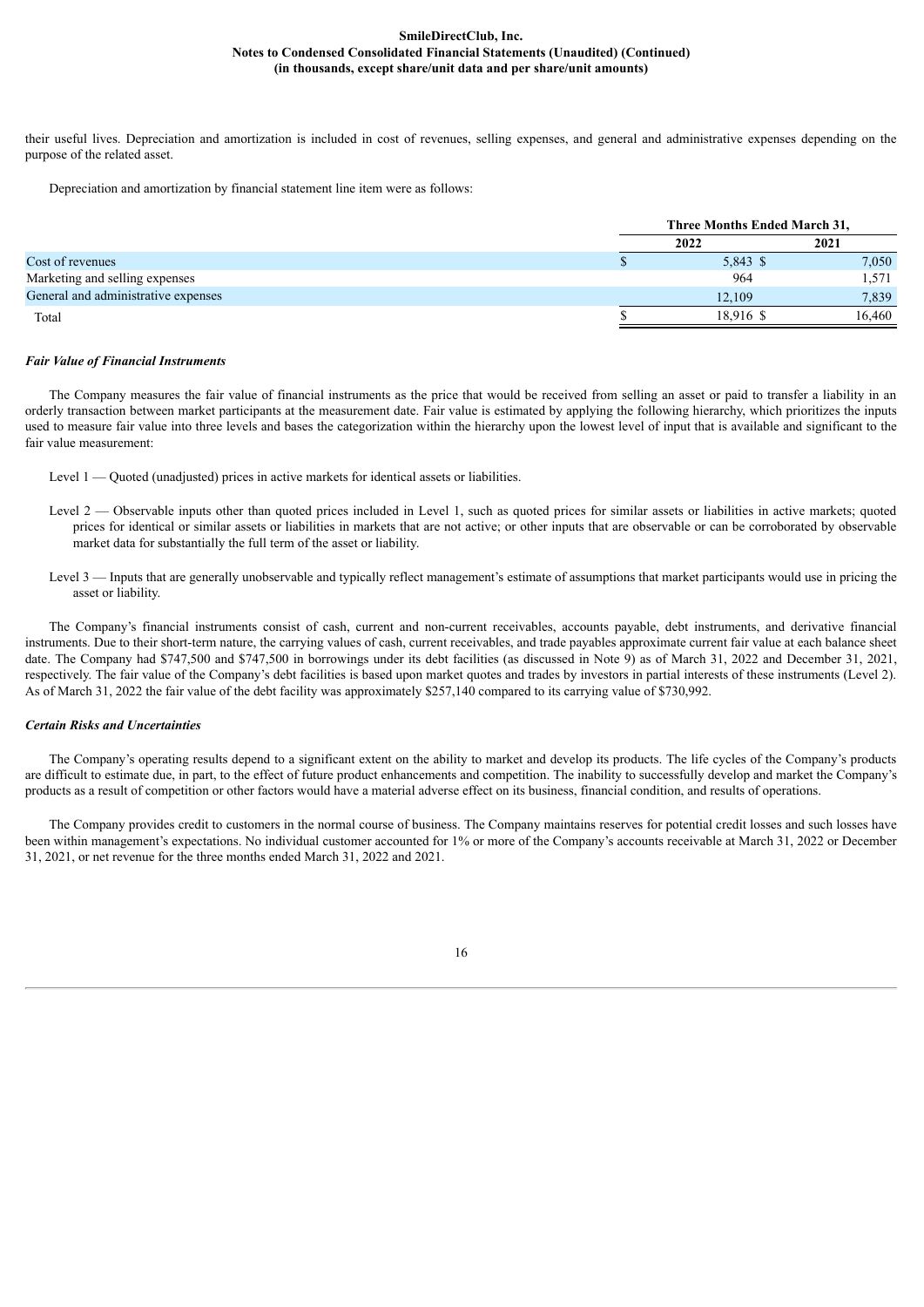Some of the Company's products are considered medical devices and are subject to extensive regulation in the U.S. and internationally. The regulations to which the Company is subject are complex. Regulatory changes could result in restrictions on the Company's ability to carry on or expand its operations, higher than anticipated costs or lower than anticipated sales. The failure to comply with applicable regulatory requirements may have a material adverse impact on the Company.

The Company's reliance on international operations exposes it to related risks and uncertainties, including difficulties in staffing and managing international operations, such as hiring and retaining qualified personnel; political, social and economic instability; interruptions and limitations in telecommunication services; product and material transportation delays or disruption; trade restrictions and changes in tariffs; import and export license requirements and restrictions; fluctuations in foreign currency exchange rates; and potential adverse tax consequences. If any of these risks materialize, operating results may be harmed.

The Company purchases certain inventory from sole suppliers, and the inability of any supplier or manufacturer to fulfill the supply requirements could materially and adversely impact its future operating results.

#### *Cash*

Cash consists of all highly liquid investments with original maturities of less than three months. Cash is held in various financial institutions in the U.S. and internationally.

## *Inventories*

Inventories are stated at the lower of cost or net realizable value using the first-in, first-out method of inventory accounting. Inventory consists of raw materials for producing impression kits and aligners and finished goods. Inventory is net of shrinkage and obsolescence.

## *Property, Plant and Equipment, Net*

Property, plant and equipment are stated at cost less accumulated depreciation and amortization. Routine maintenance and repairs are charged to expense as incurred. At the time property, plant and equipment are retired from service, the cost and accumulated depreciation or amortization are removed from the respective accounts and the related gains or losses are reflected in the interim condensed consolidated statements of operations.

#### *Leases*

On January 1, 2020, the Company adopted the new leases standard using the modified retrospective transition method, which requires that it recognizes leases differently pre- and post-adoption. The Company categorizes leases at their inception as either operating or finance leases. Lease agreements cover certain retail locations, office space, warehouse, manufacturing and distribution space and equipment. Operating leases are included in operating lease right-of-use assets, other current liabilities, and long-term right-of-use operating lease obligations in the interim condensed consolidated balance sheets. Finance leases are included in property, plant and equipment, net, current portion of long-term debt, and long-term debt.

Leased assets represent the Company's right to use an underlying asset for the lease term, and lease liabilities represent the Company's obligation to make lease payments arising from the lease. Operating lease right-of-use assets and liabilities are recognized at commencement date based on the present value of lease payments over the lease term. The Company uses a secured incremental borrowing rate as the discount rate for determining the present value of lease payments when the rate implicit in the contract is not readily determinable. Leases that have a term of twelve months or less upon commencement date are considered shortterm in nature. Accordingly, short-term leases are not included on the interim condensed consolidated balance sheets and are expensed on a straight-line basis over the lease term, which commences on the date we have the right to control the property.

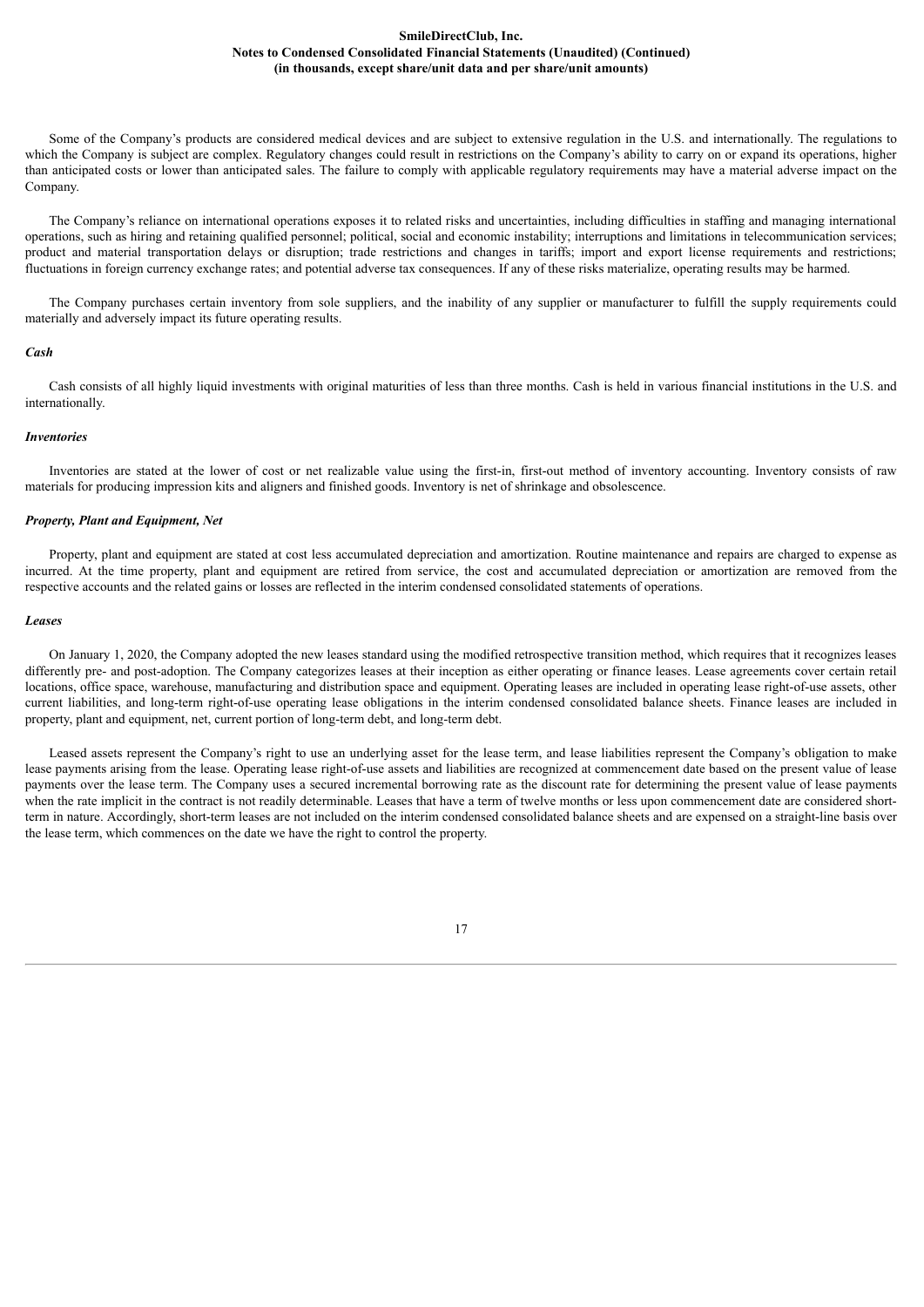#### *Internally Developed Software Costs*

The Company generally provides services to its customers using software developed for internal use. The costs that are incurred to develop such software are expensed as incurred during the preliminary project stage. Once certain criteria have been met, direct costs incurred in developing or obtaining computer software are capitalized. Training and maintenance costs are expensed as incurred. Capitalized software costs are included in property, plant and equipment in the interim condensed consolidated balance sheets and are amortized over useful life of the software which is generally a three-year to five-year period. During the three months ended March 31, 2022 and 2021, the Company capitalized \$3,755 and \$4,529, respectively, of internally developed software costs. Amortization expense for internally developed software was \$5,781 and \$3,179 for the three months ended March 31, 2022, and 2021, respectively.

#### *Impairment*

The Company evaluates long-lived assets for impairment whenever events or changes in circumstances indicate that the carrying amount of an asset group may not be recoverable. An asset or asset group is considered impaired if its carrying amount exceeds the future undiscounted net cash flows that the asset or asset group is expected to generate. Factors the Company considers important which could trigger an impairment review include significant negative industry or economic trends, significant loss of customers and changes in the competitive environment. If an asset or asset group is considered to be impaired, the impairment to be recognized is calculated as the amount by which the carrying amount of the asset or asset group exceeds its fair market value. The Company's estimates of future cash flows attributable to long-lived assets require significant judgment based on its historical and anticipated results and are subject to many assumptions. The estimation of fair value utilizing a discounted cash flow approach includes numerous uncertainties which require significant judgment when making assumptions of expected growth rates and the selection of discount rates, as well as assumptions regarding general economic and business conditions, and the structure that would yield the highest economic value, among other factors.

#### *Debt Issuance Costs*

The Company records debt issuance costs related to its term debt as direct deductions from the carrying amount of the debt. The costs are amortized to interest expense over the life of the debt using the effective interest method.

#### *Income Taxes*

SDC Inc. is the managing member of SDC Financial and, as a result, consolidates the financial results of SDC Financial in the interim condensed consolidated financial statements. SDC Financial and its subsidiaries are limited liability companies and have elected to be taxed as partnerships for income tax purposes except for a subsidiary, SDC Holding, LLC (''SDC Holding") and its domestic and foreign subsidiaries, which are taxed as corporations. As such, SDC Financial does not pay any federal income taxes, as any income or loss is included in the tax returns of the individual members. SDC Financial does pay state income tax in certain jurisdictions, and the Company's income tax provision in the interim condensed consolidated financial statements reflects the income taxes for those states. Additionally, certain wholly-owned entities taxed as corporations are subject to federal, state, and foreign income taxes, in the jurisdictions in which they operate, and accruals for such taxes are included in the interim condensed consolidated financial statements. The Company further evaluates deferred tax assets in each jurisdiction and recognizes associated benefits when positive evidence of realization exceeds negative evidence, and otherwise records valuation allowances as necessary.

The Company computes the provision for income taxes using the liability method and recognizes deferred tax assets and liabilities for temporary differences between financial statement and income tax bases of assets and liabilities, as well as for operating loss and tax credit carryforwards. The Company measures deferred tax assets and liabilities using tax rates applicable to taxable income in effect for the years in which those tax assets are expected to be realized or settled and provides a valuation allowance against deferred tax assets when it cannot conclude that it is more likely than not that some or all deferred tax assets will be realized. In addition, the Company recognizes tax benefits from uncertain tax positions only if it expects that its tax positions are more likely than not that they will be sustained, based on the technical merits of the

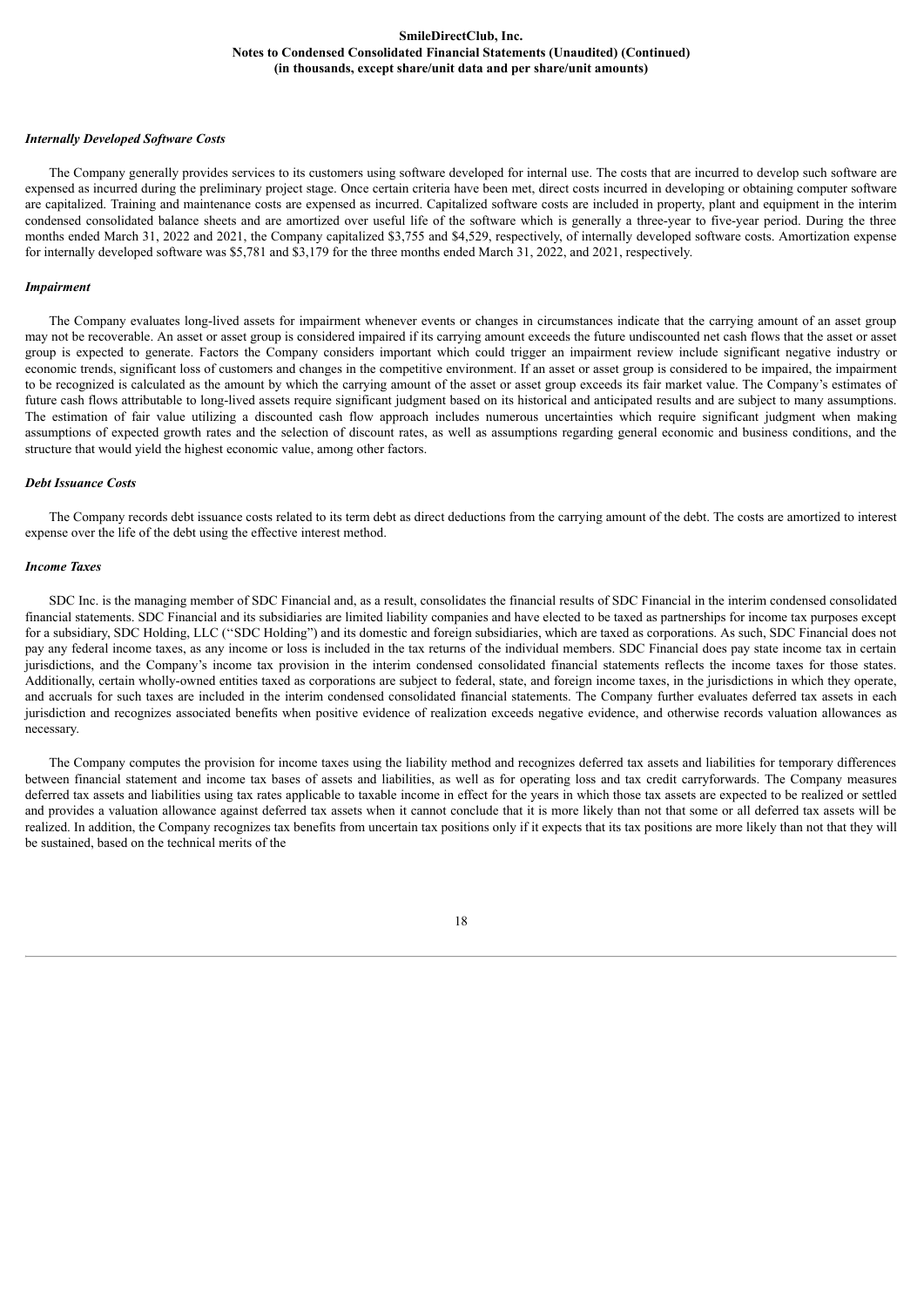positions, on examination by the jurisdictional tax authority. The Company recognizes any accrued interest and penalties to unrecognized tax benefits as interest expense and income tax expense, respectively.

#### *Tax Receivable Agreement*

In connection with the Reorganization Transactions and the IPO, the Company entered into a Tax Receivable Agreement with the Continuing LLC Members, pursuant to which SDC Inc. agreed to pay the Continuing LLC Members 85% of the amount of cash tax savings, if any, in U.S. federal, state, and local income tax or franchise tax that SDC Inc. actually realizes as a result of (a) the increases in tax basis attributable to exchanges by Continuing LLC Members and (b) tax benefits related to imputed interest deemed to be paid by SDC Inc. as a result of the Tax Receivable Agreement. The Company recognizes this contingent liability in its interim condensed consolidated financial statements when amounts become probable as to incurrence and estimable in amount.

#### **Note 3—Inventories**

Inventories are comprised of the following:

|                   | March 31, | December 31, |  |
|-------------------|-----------|--------------|--|
|                   | 2022      | 2021         |  |
| Raw materials     | 14,403 \$ | 14,66        |  |
| Finished goods    | 24.615    | 26.14        |  |
| Total inventories | 39,018 \$ | 40,80        |  |

## **Note 4—Prepaid and Other Assets**

Prepaid and other assets are comprised of the following:

|                                        | March 31,<br>2022 | December 31,<br>2021 |
|----------------------------------------|-------------------|----------------------|
| Prepaid expenses                       | $10,084$ \$       | 11,49                |
| Deposits to vendors                    | 5,184             | 5,44                 |
| Other                                  | 9,534             | $5\ell$              |
| Total prepaid and other current assets | 24,802 \$         | 17,51                |
| Prepaid expenses, non-current          | $1,728$ \$        | 1,9                  |
| Deposits to vendors, non-current       | 969               | 96                   |
| Indefinite-lived intangible assets     | 7,693             | 7,1'                 |
| Other intangible assets, net           | 2,053             | 2,4:                 |
| Investments and other                  | 2,982             | 2,98                 |
| Total other assets                     | 15,425 \$         | 15,48                |

In March 2019, the Company purchased an intangible asset related to manufacturing. The Company evaluates the remaining useful life and carrying value of this indefinite-lived intangible asset at least annually or when events and circumstances warrant such a review, to determine whether significant events or changes in circumstances indicate that a change in the useful life or impairment in value may have occurred. There were no impairment charges related to the Company's indefinite-lived intangible asset during the three months ended March 31, 2022, or 2021.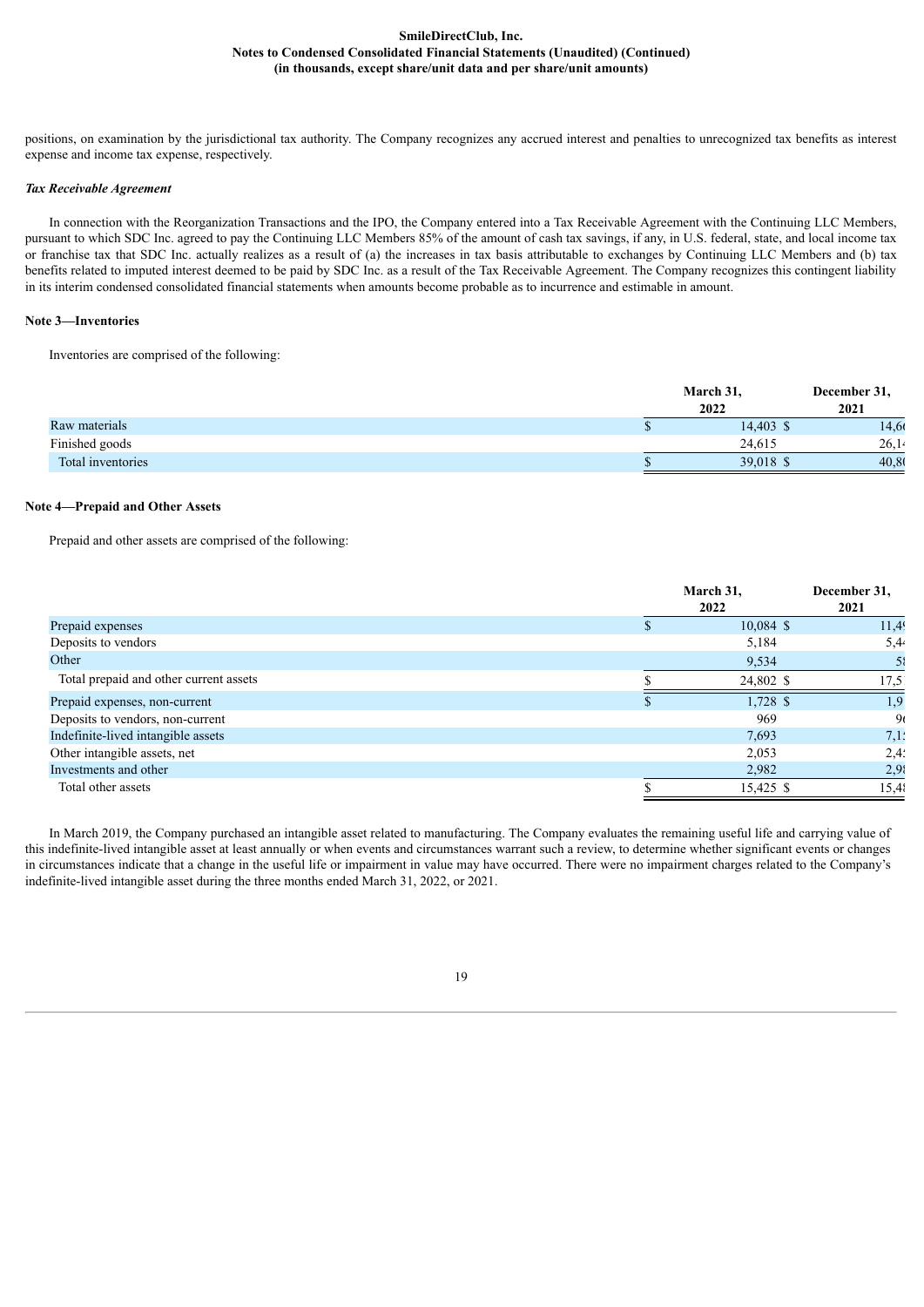#### **Note 5—Lease Abandonment, Impairment of Long-lived Assets, Restructuring and Other Related Charges**

The Company implemented changes during the period ended March 31, 2022 resulting in one-time charges of \$12,764 . These charges were primarily associated with lease buyouts, asset impairments related to the closure of regional operating centers and SmileShops, and employee-related costs, including severance and retention payments, associated with the previously announced suspension of operations in Mexico, Spain, Germany, Netherlands, Austria, Hong Kong, Singapore and New Zealand. Incentive retention payments will generally vest over a 12 month period ending March 2023 and were provided to certain team members as a result of the restructuring. The Company expects full year fiscal 2022 restructuring expenses of approximately \$20-25 million. The Company will continue to operate in and scale its presence in the United States, Canada, United Kingdom, Ireland, France and Australia. With these changes, the Company implemented a reduction in workforce to right-size its operating structure so it is tailored to the countries in which the Company will continue to operate and focus. The Company continues to evaluate its SmileShops and other properties to determine if it will further rationalize its footprint to better align with marketplace demand, including the direct and indirect effects of the COVID-19 pandemic. Additional future restructuring charges may result from the Company's real estate repositioning and optimization initiatives.

The following table summarizes lease abandonment and impairment of long-lived assets and restructuring and other related charges for the periods presented:

|                                                                                  | <b>Three Months Ended March 31,</b> |            |       |
|----------------------------------------------------------------------------------|-------------------------------------|------------|-------|
|                                                                                  |                                     | 2022       | 2021  |
| Lease abandonment and impairment of long-lived assets:                           |                                     |            |       |
| Impairment of property, plant and equipment                                      |                                     | $1,232$ \$ |       |
|                                                                                  |                                     | $1,232$ \$ |       |
| Restructuring and other related charges:                                         |                                     |            |       |
| Impairment of inventory                                                          |                                     | 454 \$     |       |
| Short-term lease termination fees                                                |                                     | 192        |       |
| Other expenses including personnel related costs such as severance and retention |                                     | 10,886     | 1,128 |
|                                                                                  |                                     | 11.532 \$  | .128  |

The balance of the unpaid accruals for the restructuring programs recorded in the interim condensed consolidated balance sheet as of March 31, 2022 was \$308 in accrued expenses. The balance of paid unearned expense for the restructuring programs recorded in the interim condensed consolidated balance sheet as of March 31, 2022 was \$8,697 in prepaid expenses.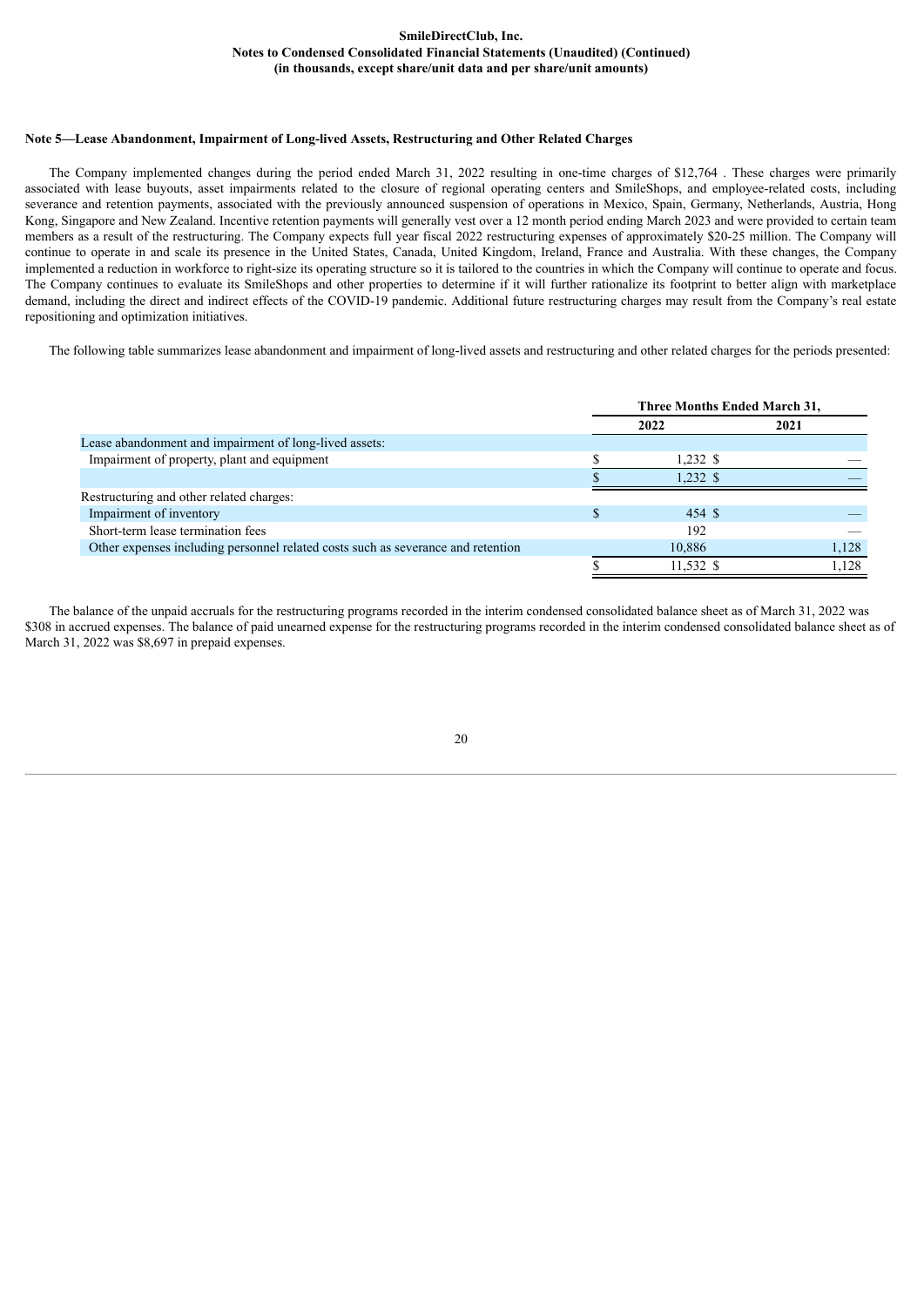#### **Note 6—Property, Plant and Equipment, Net**

Property, plant and equipment were comprised of the following:

|                                    | March 31,<br>2022 | December 31,<br>2021 |
|------------------------------------|-------------------|----------------------|
| Lab and SmileShop equipment        | $121,383$ \$      | 118,32               |
| Computer equipment and software    | 190,957           | 178,50               |
| Leasehold improvements             | 34,657            | $36,4^{\circ}$       |
| Furniture and fixtures             | 13,673            | 13,32                |
| Vehicles                           | 6,755             | 8,01                 |
| Construction in progress           | 22,142            | 23,18                |
|                                    | 389,567           | 377,82               |
| Less: accumulated depreciation     | (167, 684)        | (150, 62)            |
| Property, plant and equipment, net | 221,883 \$        | 227,20               |

The carrying values of assets under finance leases were \$7,999 and \$10,163 as of March 31, 2022 and December 31, 2021, respectively, net of accumulated depreciation of \$18,533 and \$18,013, respectively.

## **Note 7—Accrued Liabilities**

Accrued liabilities were comprised of the following:

|                                              | March 31,  | December 31, |  |
|----------------------------------------------|------------|--------------|--|
|                                              | 2022       | 2021         |  |
| Accrued marketing and selling costs          | 41.962 \$  | 37,88        |  |
| Accrued payroll and payroll related expenses | 18.648     | 15.8'        |  |
| Accrued sales tax and related costs          | 6,510      | 8,76         |  |
| Other                                        | 44.620     | 59.58        |  |
| Total accrued liabilities                    | 111.740 \$ | 122,06       |  |

## **Note 8—Income Taxes**

SDC Inc. is the managing member of SDC Financial and, as a result, consolidates the financial results of SDC Financial. SDC Financial and its subsidiaries are limited liability companies and have elected to be taxed as partnerships for income tax purposes except for a subsidiary, SDC Holding and certain of its domestic and foreign subsidiaries, which are taxed as corporations. The Company files income tax returns in the U.S. federal, various states and foreign jurisdictions. Any taxable income or loss generated by SDC Financial is passed through to and included in the taxable income or loss of its members, including SDC Inc., generally on a pro rata basis or otherwise under the terms of the SDC Financial LLC Agreement. The Company is subject to U.S. federal income taxes, in addition to state and local income taxes with respect to its allocable share of any taxable income or loss of SDC Financial, as well as any stand-alone income or loss generated by SDC Inc.

The Company recorded an income tax benefit of (\$1.5) million compared to an income tax expense of \$1.7 million during the three months ended March 31, 2022, and March 31, 2021, respectively. The Company's income tax expense may vary from the expense that would be expected based on statutory rates due principally to its organizational structure and recognition of valuation allowances against deferred tax assets.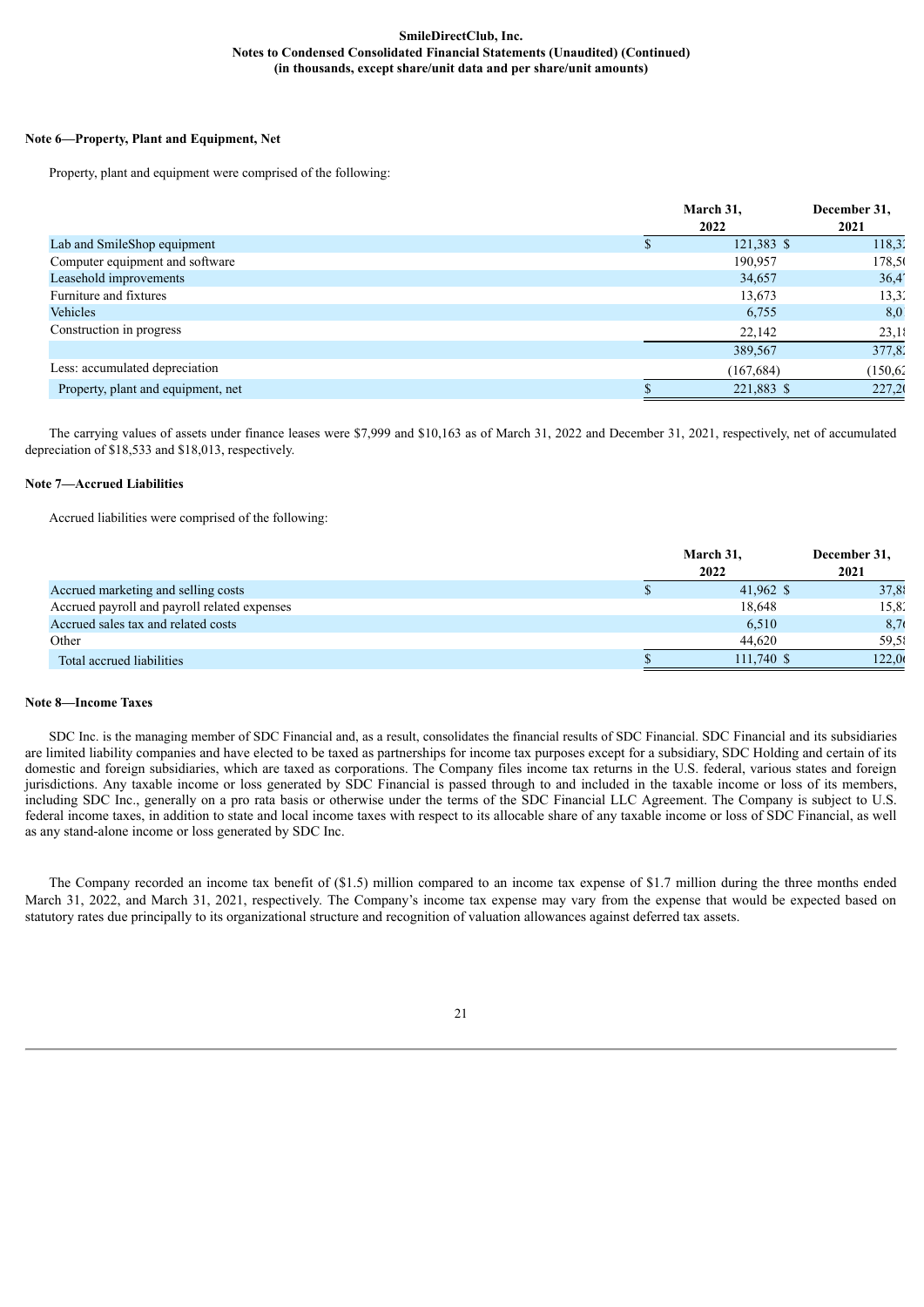#### **Note 9—Long-Term Debt**

The Company's debt and finance lease obligations are comprised of the following:

|                                                                                                       | March 31,  | December 31, |
|-------------------------------------------------------------------------------------------------------|------------|--------------|
|                                                                                                       | 2022       | 2021         |
| 2026 Convertible Senior Notes, net of unamortized financing costs \$16,508 and \$17,527, respectively | 730,992 \$ | 729.97       |
| Finance lease obligations                                                                             | 8.593      | 10.99        |
| Total debt                                                                                            | 739.585    | 740,91       |
| Less current portion                                                                                  | (8,593)    | (10.99)      |
| Total long-term debt                                                                                  | 730.992 \$ | 729.91       |

#### *2026 Convertible Senior Notes*

On February 9, 2021, the Company issued \$650,000 principal amount of the Company's 0.00% Convertible Senior Notes due 2026 (the "Notes"). The Company also granted the initial purchasers of the Notes an option to purchase up to an additional \$97,500 aggregate principal amount of the Notes ("Option Notes"). On February 9, 2021, the initial purchasers of the Notes exercised their option to purchase \$70,000 aggregate principal amount of the Option Notes (the "First Greenshoe Exercise"). The sale of the Option Notes from the First Greenshoe Exercise closed on February 12, 2021. On February 11, 2021, the initial purchasers of the Notes exercised the remaining portion of their option to purchase \$27,500 aggregate principal amount of the Option Notes (the "Second Greenshoe Exercise" and, the Option Notes issued in connection with the Second Greenshoe Exercise, the "Second Greenshoe Option Notes"). The sale of the Second Greenshoe Option Notes closed on February 16, 2021.

The Notes were issued and governed by an indenture, dated February 9, 2021, (the "Indenture"), between the Company and Wilmington Trust, National Association, as trustee. The Notes will mature on February 1, 2026, unless earlier repurchased, redeemed or converted. The Notes will not bear regular interest, and the principal amount of the Notes will not accrete.

The initial conversion rate for the Notes is 55.3710 shares of the Company's Class A Common Stock per \$1,000 principal amount of Notes, which is equivalent to an initial conversion price of approximately \$18.06 per share of Class A Common Stock. The initial conversion price of the Notes represents a premium of approximately 40% over the last reported sale of \$12.90 per share of the Company's Class A Common Stock on February 4, 2021. The conversion rate and conversion price will be subject to customary adjustments upon the occurrence of certain events in accordance with the terms of the Indenture.

The Company recorded \$21,391 related to deferred financing costs of the Notes. During the three months ended March 31, 2022, the Company amortized under the effective interest rate method \$1,078 of deferred financing costs.

The Notes are the Company's senior, unsecured obligations and are (i) equal in right of payment with the Company's existing and future senior, unsecured indebtedness; (ii) senior in right of payment to the Company's existing and future indebtedness that is expressly subordinated to the Notes; (iii) effectively subordinated to the Company's existing and future secured indebtedness, to the extent of the value of the collateral securing that indebtedness; and (iv) structurally subordinated to all existing and future indebtedness and other liabilities, including the Company's trade payables, and (to the extent the Company is not a holder thereof) preferred equity, if any, of the Company's subsidiaries.

The Company may, at its option, redeem some of the Notes, in whole or in part, at the applicable redemption price as set forth in the Indenture.

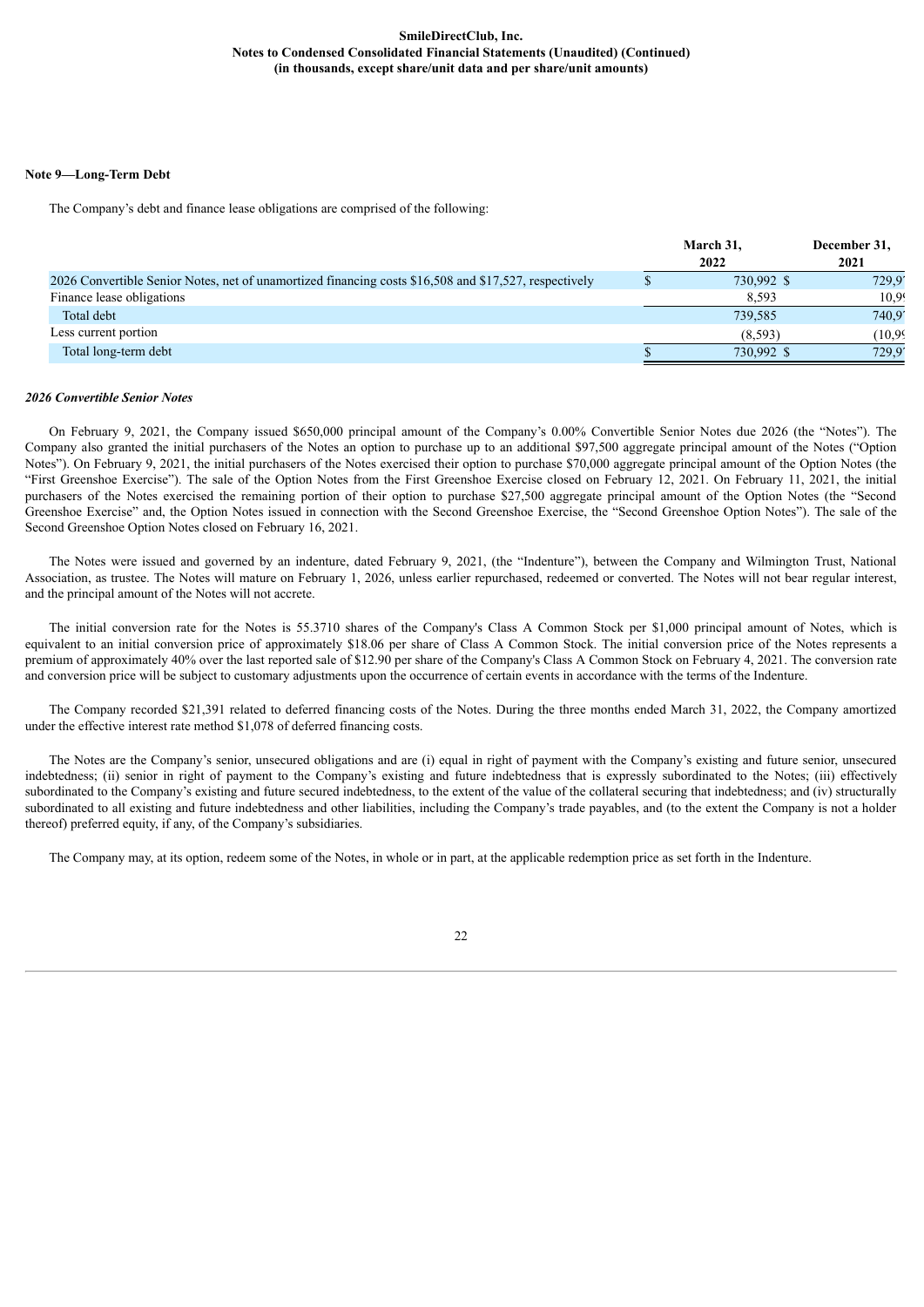If certain corporate events that constitute a "Fundamental Change" (as defined in the Indenture) occur, then, noteholders may require the Company to repurchase their Notes at a cash repurchase price equal to the principal amount of the Notes to be repurchased, plus accrued and unpaid special interest, if any. The definition of Fundamental Change includes certain business combination transactions involving the Company and certain de-listing events with respect to the Company's Class A common stock.

The Notes have customary provisions relating to the occurrence of an "Event of Default" (as defined in the Indenture), which include the following: (i) a default by the Company in the payment when due (whether at maturity, upon redemption or repurchase upon fundamental change or otherwise) of the principal of, or the redemption price or fundamental change repurchase price for, any Note (ii) a default by the Company for 30 days in the payment when due of special interest, if any, on any Note; (iii) the Company's failure to send certain notices under the Indenture within specified periods of time; (iv) a default by the Company in its obligation to convert a Note in accordance with the Indenture upon the exercise of the conversion right with respect thereto, if such default is not cured within three business days after its occurrence; (v) the Company's failure to comply with certain covenants in the Indenture relating to the Company's ability to consolidate with or merge with or into, or sell, lease or otherwise transfer, in one transaction or a series of transactions, all or substantially all of the assets of the Company and its subsidiaries, taken as a whole, to another person; (vi) a default by the Company in its other obligations or agreements under the Indenture or the Notes (other than a default set forth in clauses (i), (ii), (iii), (iv) or (v) above) if such default is not cured or waived within 60 days after written notice is given in accordance with the Indenture; (vii) certain defaults by the Company or any of its significant subsidiaries with respect to indebtedness for borrowed money of at least \$50,000; and (viii) certain events of bankruptcy, insolvency and reorganization involving the Company or any of the Company's significant subsidiaries.

If an Event of Default involving bankruptcy, insolvency or reorganization events with respect to the Company (and not solely with respect to a significant subsidiary of the Company) occurs, then the principal amount of, and all accrued and unpaid special interest, if any, on, all of the Notes then outstanding will immediately become due and payable without any further action or notice by any person. If any other Event of Default occurs and is continuing, then, the Trustee, by notice to the Company, or noteholders of at least 25% of the aggregate principal amount of Notes then outstanding, by written notice to the Company and the Trustee, may declare the principal amount of, and all accrued and unpaid special interest, if any, on, all of the Notes then outstanding to become due and payable immediately. However, notwithstanding the foregoing, the Company may elect, at its option, that the sole remedy for an Event of Default relating to certain failures by the Company to comply with certain reporting covenants in the Indenture consists exclusively of the right of the noteholders to receive special interest on the Notes for up to 180 days at a specified rate per annum not exceeding 0.50% on the principal amount of the Notes.

The Company used approximately \$69,518 of the net proceeds from the Notes to fund the cost of entering into the capped call transactions described below. The Company used a portion of the remainder of the net proceeds from the offering to repay amounts owed under the HPS Credit Facility.

On February 4, 2021, in connection with the pricing of the Notes, the Company entered into privately negotiated capped call transactions (the "Base Capped Call Transactions") with certain of the initial purchasers of the Notes and/or their respective affiliates and/or other financial institutions (the "Option Counterparties"). In addition, on February 9, 2021, in connection with First Greenshoe Exercise and on February 11, 2021, in connection with the Second Greenshoe Exercise, the Company entered into additional privately negotiated capped call transactions (collectively, and together with the Base Capped Call Transactions, the "Capped Call Transactions") with the Option Counterparties. The Capped Call Transactions cover, subject to anti-dilution adjustments substantially similar to those applicable to the Notes, the number of shares of Class A common stock initially underlying the Notes. The Capped Call Transactions are expected generally to reduce potential dilution to the Class A common stock upon any conversion of the Notes and/or offset any potential cash payments the Company is required to make in excess of the principal amount of such converted Notes, as the case may be, with such reduction and/or offset subject to a cap.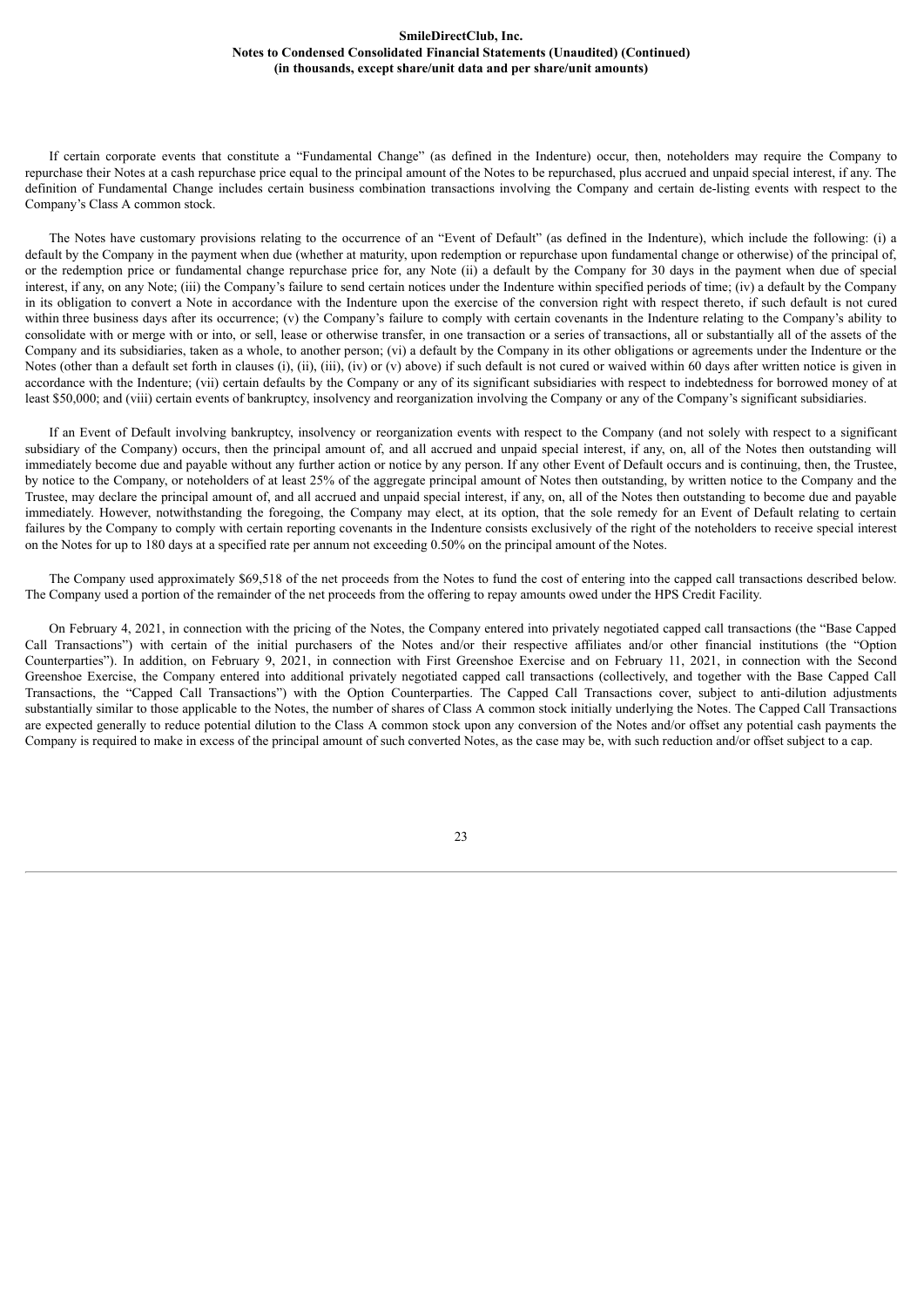The Capped Call Transactions are separate transactions entered into by the Company with each Option Counterparty, and are not part of the terms of the Notes and will not affect any noteholder's rights under the Notes. Noteholders will not have any rights with respect to the Capped Call Transactions.

In connection with the issuance of the Notes, SmileDirectClub, Inc. entered into an intercompany convertible promissory note ("Intercompany Convertible Note") with SDC Financial, LLC, whereby SmileDirectClub, Inc. provided the net proceeds from the issuance of the Notes to SDC Financial, LLC. The terms of the Intercompany Convertible Note mirrors the terms of the Notes issued by SmileDirectClub, Inc. The intent of the Intercompany Convertible Note is to maintain the parity of shares of Class A common stock with LLC Units as required by the SDC Financial LLC Agreement.

#### *HPS Credit Facility*

In May 2020, SDC U.S. SmilePay SPV ("SPV"), a wholly-owned special purpose subsidiary of the Company, entered into a Loan Agreement among SPV, as borrower, SmileDirectClub, LLC, as the seller and servicer, certain lenders, and HPS Investment Partners, LLC, as administrative agent and collateral agent, providing a five-year secured term loan facility to SPV in an initial aggregate maximum principal amount of \$400,000, net of original issue discount of \$12,000 (the "HPS Credit Facility").

On March 29, 2021, the HPS Credit Facility was paid in full and terminated. In connection with the repayment, the unamortized loan costs, the unaccreted warrant value, and the prepayment fee described above are recorded as a loss on extinguishment of debt in the accompanying interim condensed consolidated statements of operations.

#### *HPS Warrants*

In connection with the HPS Credit Facility, the Company issued warrants ("HPS Warrants") to affiliates of HPS Investment Partners, LLC exercisable at any time into an aggregate of 3,889,575 shares of the Company's Class A common stock, which amounted to 1% of the Company's total outstanding Class A and Class B common stock, including the HPS Warrants, as of the closing date of the HPS Credit Facility, at an exercise price of \$7.11 per share, payable in cash or pursuant to a cashless exercise. The HPS Warrants were recorded at their initial fair value of \$17,620 and included within stockholders' equity. The termination and payoff of the HPS Credit Facility did not impact the HPS Warrants.

#### *Align Redemption Promissory Note*

In connection with the required redemption of Align's 20,710 Pre-IPO Units described in Note 15, the Company entered into a promissory note with Align Technology, Inc. ("Align"). Under the terms of the promissory note, the Company was scheduled to make monthly payments of \$2,311 to Align through March 2021. The promissory note bore annual interest of 2.52% which is included in the interim condensed consolidated statement of operations. As of March 31, 2022, the Company has \$0 outstanding under this promissory note.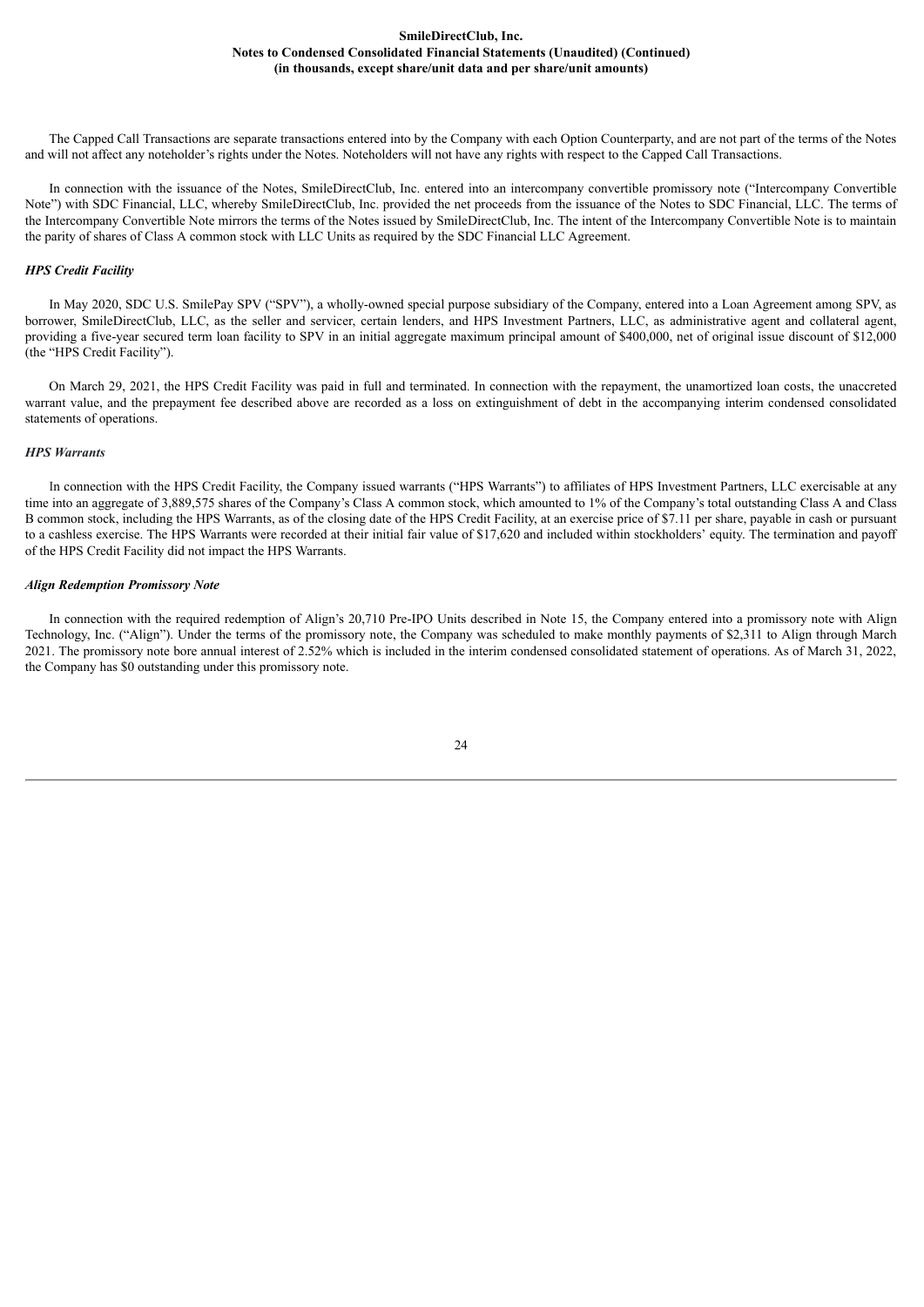#### *Future Maturities*

Annual future maturities of long-term debt, excluding finance lease obligations, and unamortized financing costs, are as follows:

|                  | 2026 Convertible<br><b>Senior Notes</b> |
|------------------|-----------------------------------------|
| 2022 (remaining) |                                         |
| 2023             |                                         |
| 2024             |                                         |
| 2025             |                                         |
| 2026             | 747,500                                 |
| Total            | 747,500                                 |

#### **Note 10—Noncontrolling Interests**

SDC Inc. is the sole managing member of SDC Financial, and consolidates the financial results of SDC Financial. Therefore, SDC Inc. reports a noncontrolling interest based on the common units of SDC Financial held by the Continuing LLC Members. Changes in SDC Inc.'s ownership interest in SDC Financial, while SDC Inc. retains its controlling interest in SDC Financial, are accounted for as equity transactions. As such, future redemptions or direct exchanges of LLC Units by the Continuing LLC Members will result in a change in ownership and reduce or increase the amount recorded as noncontrolling interest and increase or decrease additional paid-in capital when SDC Financial has positive or negative net assets, respectively. As of March 31, 2022, SDC Inc. had 120,433,220 shares of Class A common stock outstanding, which resulted in an equivalent amount of ownership of LLC Units by SDC Inc. As of March 31, 2022, SDC Inc. had a 30.9% economic ownership interest in SDC Financial.

#### **Note 11—Variable Interest Entities**

Upon completion of the IPO, SDC Inc. became the managing member of SDC Financial with 100% of the management and voting power in SDC Financial. In its capacity as managing member, SDC Inc. has the sole authority to make decisions on behalf of SDC Financial and bind SDC Financial to signed agreements. Further, SDC Financial maintains separate capital accounts for its investors as a mechanism for tracking earnings and subsequent distribution rights. Accordingly, management concluded that SDC Financial is determined to be a limited partnership or similar legal entity as contemplated in ASC 810.

Furthermore, management concluded that SDC Inc. is SDC Financials' primary beneficiary. As the primary beneficiary, SDC Inc. consolidates the results of SDC Financial for financial reporting purposes under the variable interest consolidation model guidance in ASC 810.

SDC Inc.'s relationship with SDC Financial results in no recourse to the general credit of SDC Inc. SDC Financial and its consolidated subsidiaries represents SDC Inc.'s sole investment. SDC Inc. shares in the income and losses of SDC Financial in direct proportion to SDC Inc.'s ownership percentage. Further, SDC Inc. has no contractual requirement to provide financial support to SDC Financial.

SDC Inc.'s financial position, performance and cash flows effectively represent those of SDC Financial as of and for the three months ended March 31, 2022 and 2021. Prior to the IPO and Reorganization Transactions, SDC Inc. was not impacted by SDC Financial.

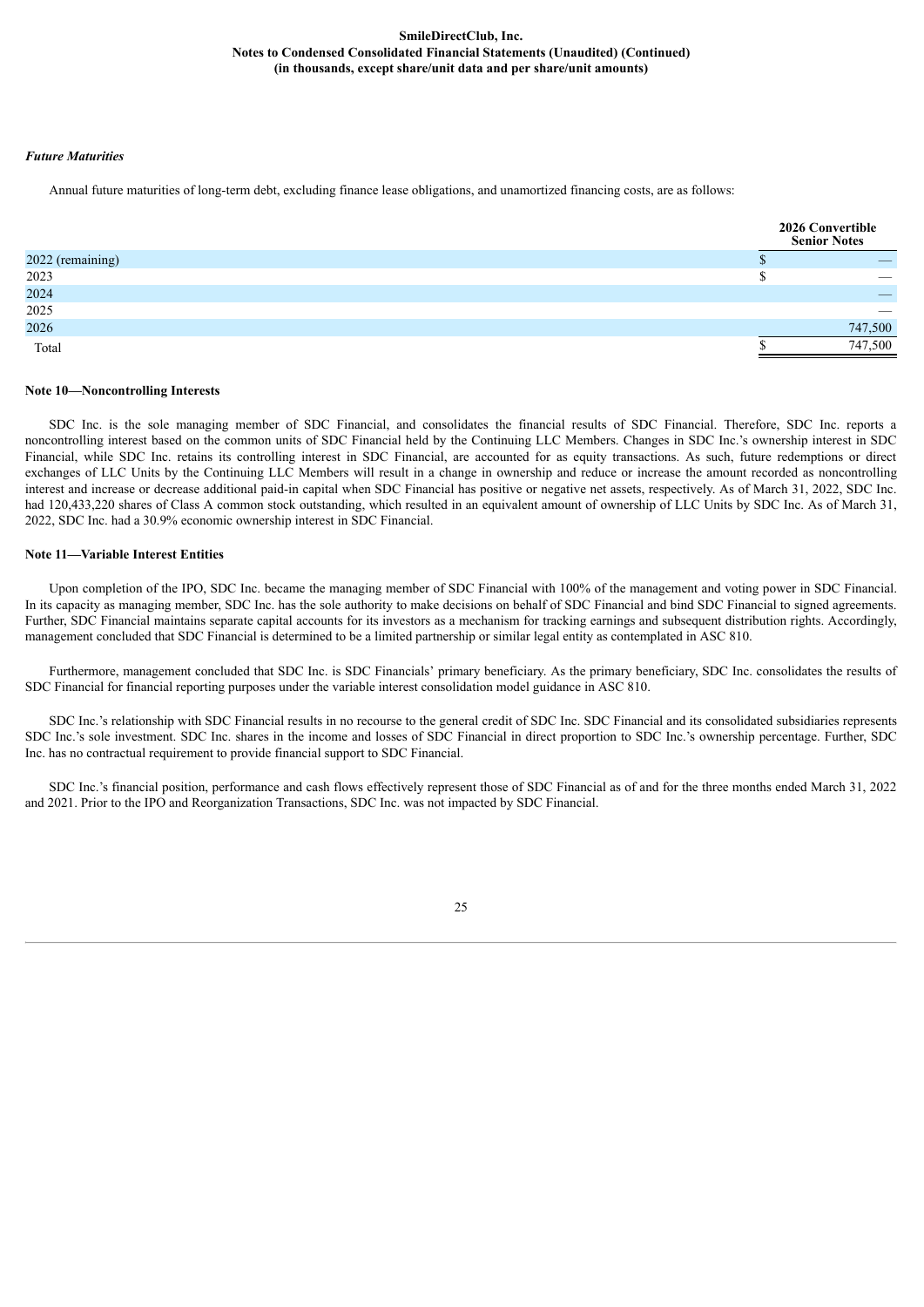#### **Note 12—Incentive Compensation Plans**

In connection with the IPO, the Company adopted the 2019 Omnibus Incentive Compensation Plan (the "2019 Plan") in August 2019. The Company's board of directors or the compensation committee of the board of directors, acting as plan administrator, administers the 2019 Plan and the awards granted under it. The Company reserved a total of 38,486,295 shares of Class A common stock for issuance pursuant to the 2019 Plan. The Company currently has two types of sharebased compensation awards outstanding under the 2019 Plan: Class A common stock options ("Options") and Class A restricted stock units ("RSUs"), including those issued pursuant to IBAs.

#### *Class A Common Stock Options*

Options activity was as follows during the three months ended March 31, 2022:

|                                  | Number of<br><b>Options</b> | Weighted<br>Average<br><b>Exercise Price</b> | Weighted<br><b>Average Remaining</b><br><b>Contractual Term</b> | Aggregate<br><b>Intrinsic Value</b> |
|----------------------------------|-----------------------------|----------------------------------------------|-----------------------------------------------------------------|-------------------------------------|
| Outstanding at December 31, 2021 | $1,664,122$ \$              | 22.70                                        | 7.7S                                                            |                                     |
| Granted                          |                             |                                              |                                                                 |                                     |
| Exercised                        |                             |                                              |                                                                 |                                     |
| Expired                          |                             |                                              |                                                                 |                                     |
| Forfeited                        | (228, 259)                  | 23.00                                        |                                                                 |                                     |
| Outstanding at March 31, 2022    | 1,435,863 \$                | 22.65                                        | 7.5S                                                            |                                     |
| Exercisable at March 31, 2022    | 610,316 \$                  | 22.80                                        | 7.5 <sub>3</sub>                                                |                                     |

The Company estimates fair value of the Options using the Black-Scholes option pricing model. There were no grants during the three months ended March 31, 2022 .

## *Restricted Stock Units*

#### *Incentive Bonus Awards*

The Company has IBA agreements with several key employees to provide a bonus payment in the event of a liquidation event as defined in each agreement. The bonus amounts are calculated based on the value of the Company at the time of the liquidation event, less an amount determined upon the employee entering into the agreement. The right to the payment generally vests annually over a five-year period, with certain liquidation events resulting in an acceleration of the vesting period. As the vesting of these awards was contingent on a liquidation event, no amounts were required to be recorded prior to a liquidation event. The IBA agreements were modified in August 2019 to accelerate certain vesting conditions upon a liquidation event and to modify the settlement terms, whereby the Company settled the vested portion of each IBA in 50% shares of Class A common stock and/or vested RSUs and 50% cash, of which approximately 80% of the cash (40% of the total vested portion of the award) that the IBA holders would have otherwise received was withheld by the Company to fulfill tax withholding obligations and the remainder was paid out to IBA holders upon the occurrence of a liquidation event. As a result of the modification and the occurrence of a liquidation event through the IPO, the Company recorded equity-based compensation expense of \$316,959, equivalent to the amount of IBAs vested at the time of the IPO, in the form of cash, 5,654,078 shares of Class A common stock and 2,199,453 vested RSUs to be released over a period of six to twenty-four months following the date of the IPO. The unvested portion of the IBAs is represented in the form of unvested RSUs that will vest, subject to the holders' continued employment, over a period generally ranging from 2 years to 4 years.

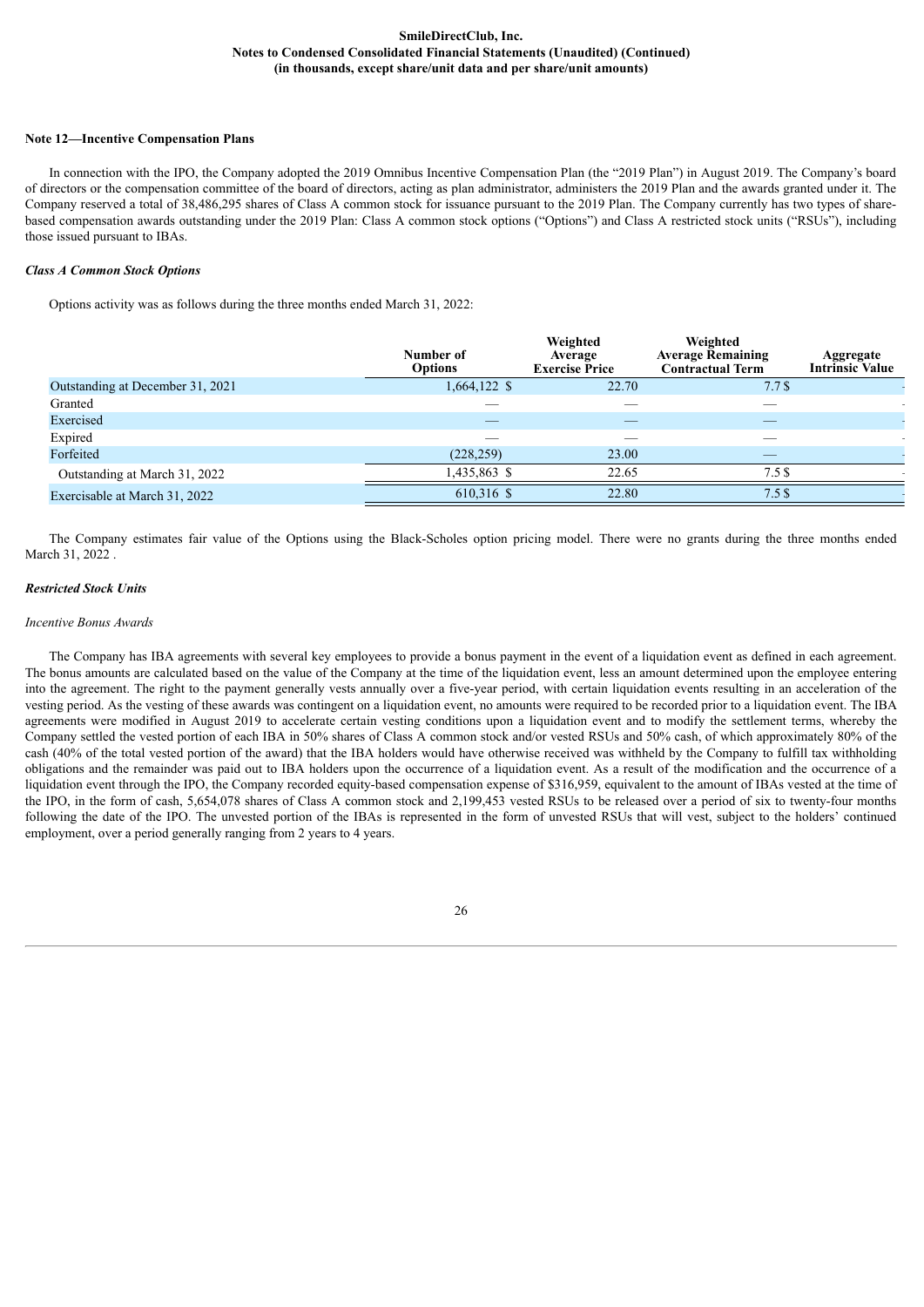#### *Non-IBA Restricted Stock Units*

The Company granted RSUs to certain team members that generally vest annually over two to three years or after three years from the date of grant, subject to the recipient's continued employment or service to the Company through each vesting date.

A summary of activity related to these RSUs is as follows:

|                                     | <b>RSUs</b>      | <b>Weighted Average</b><br><b>Grant Date Fair Value</b> |
|-------------------------------------|------------------|---------------------------------------------------------|
| RSUs outstanding, December 31, 2021 | 4,837,161 \$     | 15.53                                                   |
| Granted                             | 23,999,293 \$    | 2.35                                                    |
| <b>Vested</b>                       | $(917,201)$ \$   | 11.34                                                   |
| Forfeited                           | $(1,159,912)$ \$ | 7 77                                                    |
| RSUs outstanding, March 31, 2022    | 26,759,341 \$    | 4.19                                                    |

As of March 31, 2022, unrecognized RSUs compensation expense was \$80,391. This expense is expected to be recognized over a weighted average period of 3.3 years.

#### *Employee Stock Purchase Plan*

The SmileDirectClub, Inc. team member Stock Purchase Plan ("SPP") was initiated in November 2019. Under the SPP, the Company is authorized to issue up to 5,772,944 shares of its Class A common stock to qualifying employees. Eligible team members may direct the Company, during each six months option period, to withhold up to 30% of their base salary and commissions, the proceeds from which are used to purchase shares of Class A common stock at a price equal to the lesser of 85% of the closing market price on the exercise date or the grant date. For accounting purposes, the SPP is considered a compensatory plan such that the Company recognizes equity-based compensation expense based on the fair value of the options held by the employees to purchase the Company's shares.

## *Summary of Equity-Based Compensation Expense*

The Company recognized compensation expense of \$5,306 and \$15,159 for the three months ended March 31, 2022 and 2021, respectively. The Company recorded a forfeiture benefit of \$3,931 and \$49 for the three months ended March 31, 2022 and 2021, respectively. The forfeiture benefit for the three months ended March 31, 2022 related to grant forfeitures resulting from management changes and restructuring. Amounts are included in general and administrative expense on the interim condensed consolidated statements of operations.

#### **Note 13—Earnings (Loss) Per Share**

Basic earnings per share of Class A common stock is computed by dividing net loss attributable to SDC Inc. by the weighted-average number of shares of Class A common stock outstanding during the period. Diluted earnings per share of Class A common stock is computed by dividing net loss attributable to SDC Inc., adjusted for the assumed exchange of all potentially dilutive LLC Units for Class A common stock, by the weighted-average number of shares of Class A common stock outstanding adjusted to give effect to potentially dilutive elements.

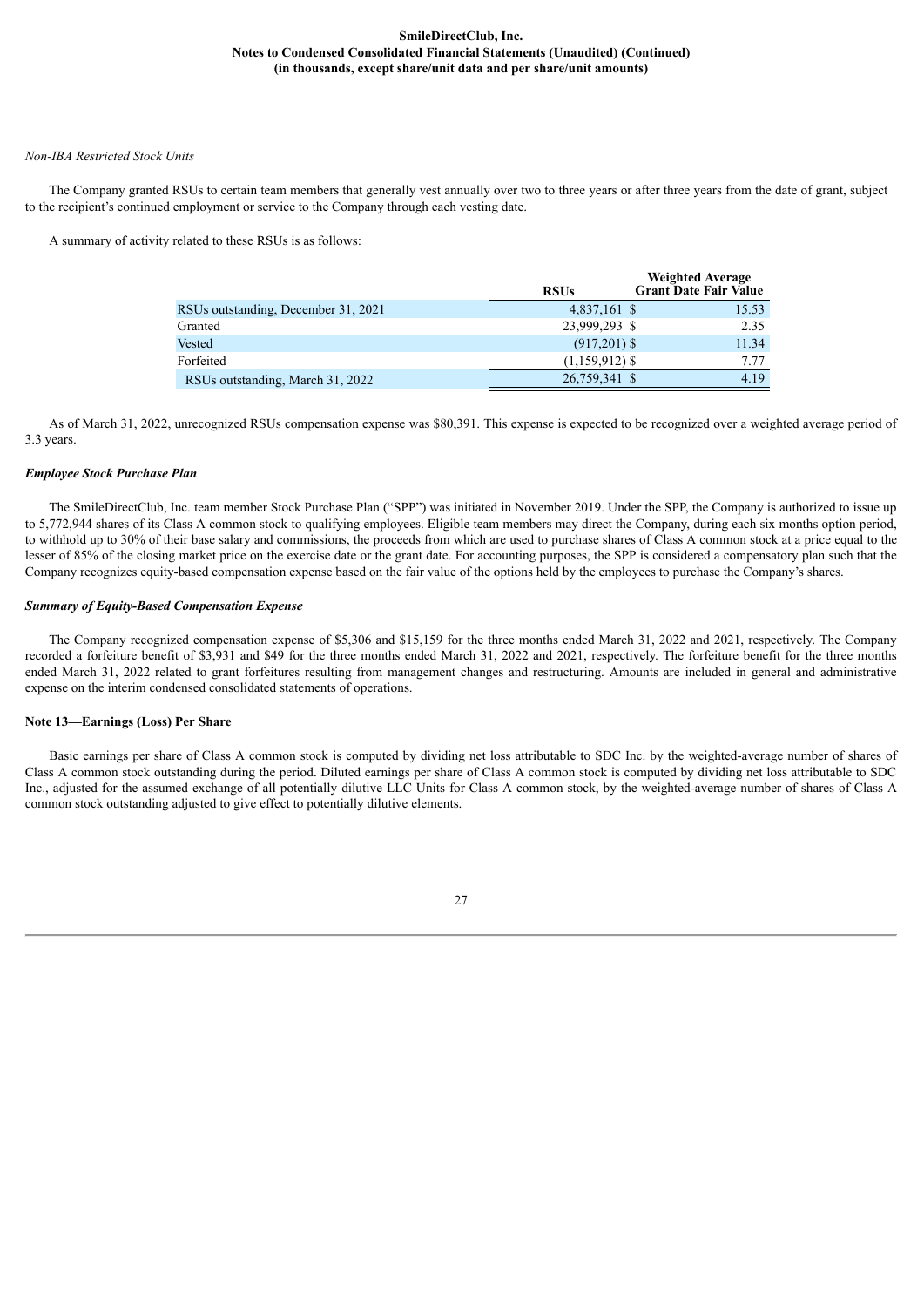The following table sets forth reconciliations of the numerators and denominators used to compute basic and diluted earnings (loss) per share of Class A common stock:

|                                                                                                                                           | <b>Three Months Ended March 31,</b> |               |             |
|-------------------------------------------------------------------------------------------------------------------------------------------|-------------------------------------|---------------|-------------|
|                                                                                                                                           |                                     | 2022          | 2021        |
| Numerator:                                                                                                                                |                                     |               |             |
| Net loss                                                                                                                                  | \$                                  | $(73,204)$ \$ | (95, 645)   |
| Less: Net loss attributable to noncontrolling interests                                                                                   |                                     | (50,623)      | (66, 736)   |
| Net loss attributable to SDC Inc. - basic                                                                                                 |                                     | (22, 581)     | (28,909)    |
| Add: Reallocation of net loss attributable to noncontrolling interests from the assumed exchange of LLC<br>Units for Class A common stock |                                     | (50,623)      | (66, 736)   |
| Net loss attributable to SDC Inc. - diluted                                                                                               |                                     | $(73,204)$ \$ | (95, 645)   |
| Denominator:                                                                                                                              |                                     |               |             |
| Weighted average shares of Class A common stock outstanding - basic                                                                       |                                     | 120, 191, 790 | 116,961,510 |
| Add: Dilutive effects as shown separately below                                                                                           |                                     |               |             |
| LLC Units that are exchangeable for Class A common stock                                                                                  |                                     | 269, 106, 138 | 269,917,014 |
| Weighted average shares of Class A common stock outstanding - diluted                                                                     |                                     | 389,297,928   | 386,878,524 |
|                                                                                                                                           |                                     |               |             |
| Earnings (loss) per share of Class A common stock outstanding - basic                                                                     |                                     | $(0.19)$ \$   | (0.25)      |
| Earnings (loss) per share of Class A common stock outstanding - diluted                                                                   |                                     | $(0.19)$ \$   | (0.25)      |

Shares of the Company's Class B common stock do not participate in the earnings or losses of the Company and are therefore not participating securities. As such, separate presentation of basic and diluted earnings (loss) per share of Class B common stock under the two-class method has not been presented.

Due to their anti-dilutive effect, the following securities have been excluded from diluted net earnings (loss) per share in the periods presented:

|                                                             |            | Three Months Ended March 31, |  |  |
|-------------------------------------------------------------|------------|------------------------------|--|--|
|                                                             | 2022       | 2021                         |  |  |
| Options                                                     | 1,435,863  | 1,729,339                    |  |  |
| <b>Restricted Stock Units</b>                               | 26,759,341 | 6,666,298                    |  |  |
| <b>Warrants</b>                                             | 3,889,575  | 3,889,575                    |  |  |
| Shares issuable under the Notes (if converted method) $(1)$ | 41,389,822 | 41,389,822                   |  |  |

(1) In connection with the issuance of the Notes, the Company entered into Capped Call Transactions, which were not included for purposes of calculating the number of diluted shares outstanding, as their effect would have been anti-dilutive. The Capped Call Transactions are expected to reduce the potential dilution to the Company's common stock (or, in the event a conversion of the Notes is settled in cash, to reduce its cash payment obligation) in the event that at the time of conversion of the Notes the Company's common stock price exceeds the conversion price of the Notes.

#### **Note 14—Employee Benefit Plans**

The Company has a defined contribution retirement plan under Section 401(k) of the Internal Revenue Code of 1986, as amended, that covers substantially all U.S. employees who meet minimum age and service requirements and allows participants to defer a portion of their annual compensation on a pre-tax basis. For the three months ended March 31, 2022 and 2021 the Company matched 100% of employees' salary deferral contributions up to 3% and 50% of employees' salary deferral contributions from 3% to 5% of employees' eligible compensation. The Company contributed \$835 and \$820 to the 401(k) plan for the three months ended March 31, 2022 and 2021, respectively.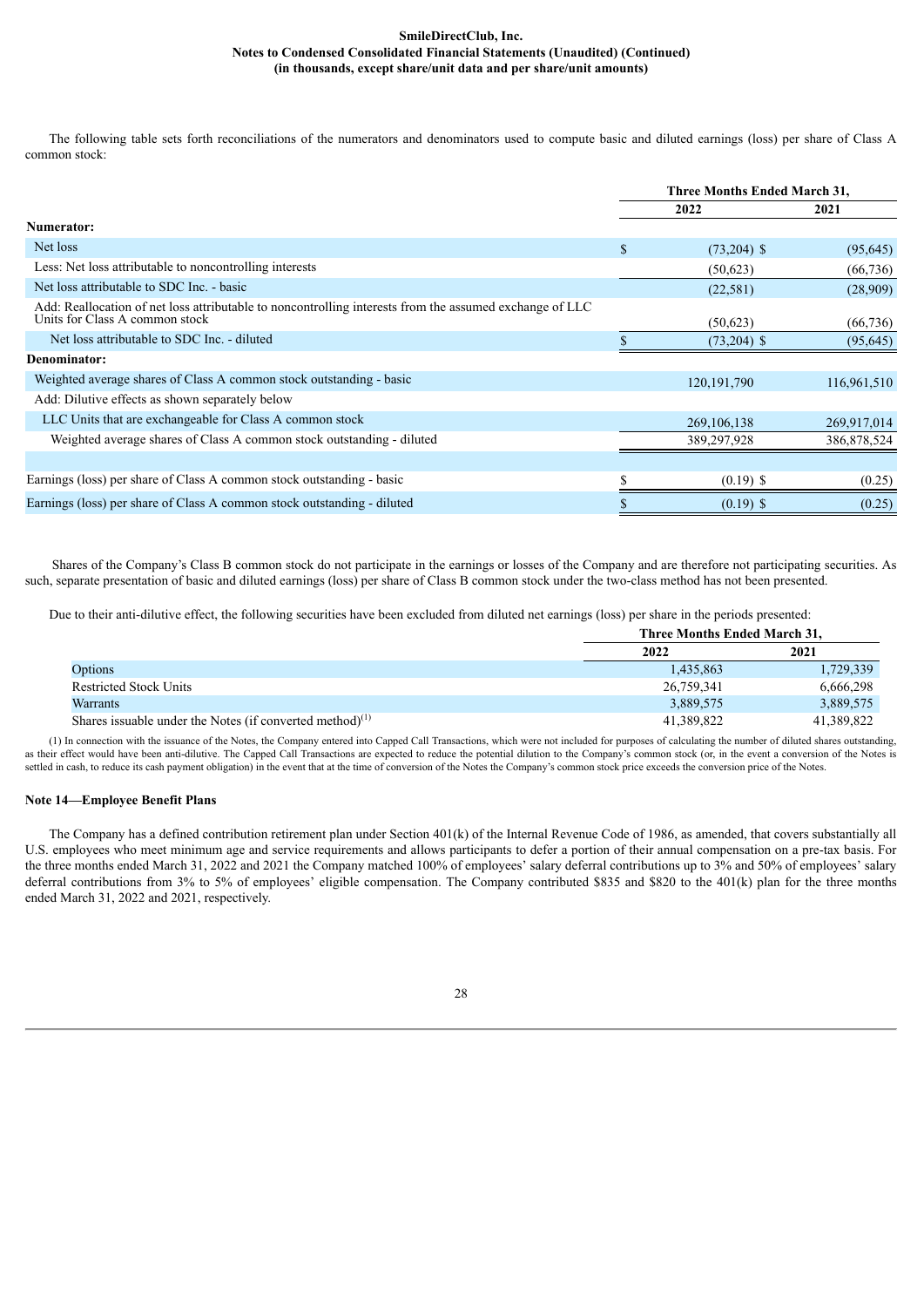#### **Note 15—Related Party Transactions**

#### *Products and Services*

The Company purchased legal services from a law firm where a partner is an immediate family member of an executive officer and director of the Company. Fees paid for services totaled \$2,269 and \$1,346 for the three months ended March 31, 2022 and 2021, respectively.

#### *Distribution Payable*

In August 2019, SDC Financial declared a distribution of \$43,400 less any amount determined to be due and payable to Align in connection with the Align arbitration proceedings to the pre-IPO investors. The arbitration proceedings were finalized and this amount plus accrued interest was paid to Align in March 2021.

#### <span id="page-31-0"></span>**Note 16—Commitments and Contingencies** *Legal Matters*

In the ordinary course of conducting its business, the Company is involved, from time to time, in various contractual, product liability, intellectual property, and other claims and disputes incidental to its business. Litigation is subject to many uncertainties, the outcome of individual litigated matters is not predictable with assurance, and it is reasonably possible that some of these matters may be decided unfavorably to the Company and could have a material impact on the financial statements. In addition, the Company periodically receives communications from state and federal regulatory and similar agencies inquiring about the nature of its business activities, licensing of professionals providing services, and similar matters. Such matters are routinely concluded with no financial or operational impact on the Company.

From September to December 2019, a number of purported stockholder class action complaints were filed in the U.S. District Court for the Middle District of Tennessee and in state courts in Tennessee, Michigan, and New York against the Company, members of the Company's board of directors, certain of its current or former officers, and the underwriters of its IPO. The following complaints have been filed to date: Mancour v. SmileDirectClub, Inc., 19-1169-IV (TN Chancery Court filed 9/27/19), Vang v. SmileDirectClub, Inc., 19c2316 (TN Circuit Court filed 9/30/19), Fernandez v. SmileDirectClub, Inc., 19c2371 (TN Circuit Court filed  $10/4/19$ ), Wei Wei v. SmileDirectClub, Inc., 19-1254-III (TN Chancery Court filed  $10/18/19$ ), Andre v. SmileDirectClub, Inc., 19-cv-12883 (E.D. Mich. filed 10/2/19), Ginsberg v. SmileDirectClub, Inc., 19-cv-09794 (S.D.N.Y. filed 10/23/19), Franchi v. SmileDirectClub, Inc., 19- cv-962 (M.D. Tenn. filed 10/29/19), Nurlybayev v. SmileDirectClub, Inc., 19-177527-CB (Oakland County, MI Circuit Court filed 10/30/19), Sasso v. Katzman, et al., No. 657557/2019 (NY Supreme Court filed 12/18/19), Nurlybayev v. SmileDirectClub, Inc., No. 652603/2020 (Supreme Ct. N.Y. Cty. filed June 19, 2020). The complaints all allege, among other things, that the registration statement filed with the SEC on August 16, 2019, and accompanying amendments, and the Prospectus filed with the SEC on September 13, 2019, in connection with the Company's initial public offering were inaccurate and misleading, contained untrue statements of material facts, omitted to state other facts necessary to make the statements made not misleading, and omitted to state material facts required to be stated therein. The complaints seek unspecified money damages, other equitable relief, and attorneys' fees and costs. All the actions are in the preliminary stages. The Company denies any alleged wrongdoing and is vigorously defending against these actions.

In December 2019, the Fernandez, Vang, Mancour and Wei Wei actions were consolidated and re-captioned In re SmileDirectClub, Inc. Securities Litigation, 19-1169-IV (Davidson County, TN Chancery Court). Plaintiffs filed a consolidated amended complaint on December 20, 2019, and Defendants moved to stay or dismiss the action on February 10, 2020. On June 4, 2020, the court denied that motion. Defendants subsequently moved for permission to seek an interlocutory appeal of that decision. On June 22, 2020, the court granted that motion. On August 3, 2020, Defendants filed an application for interlocutory appeal with the court of appeals, which was denied. On September 21, 2020, Defendants filed an application for interlocutory appeal with the Tennessee Supreme Court, which was denied. On October 2, 2020, Plaintiffs moved for class certification, which Defendants opposed on January 25, 2021. On April 28, 2021, the court ruled in favor of the

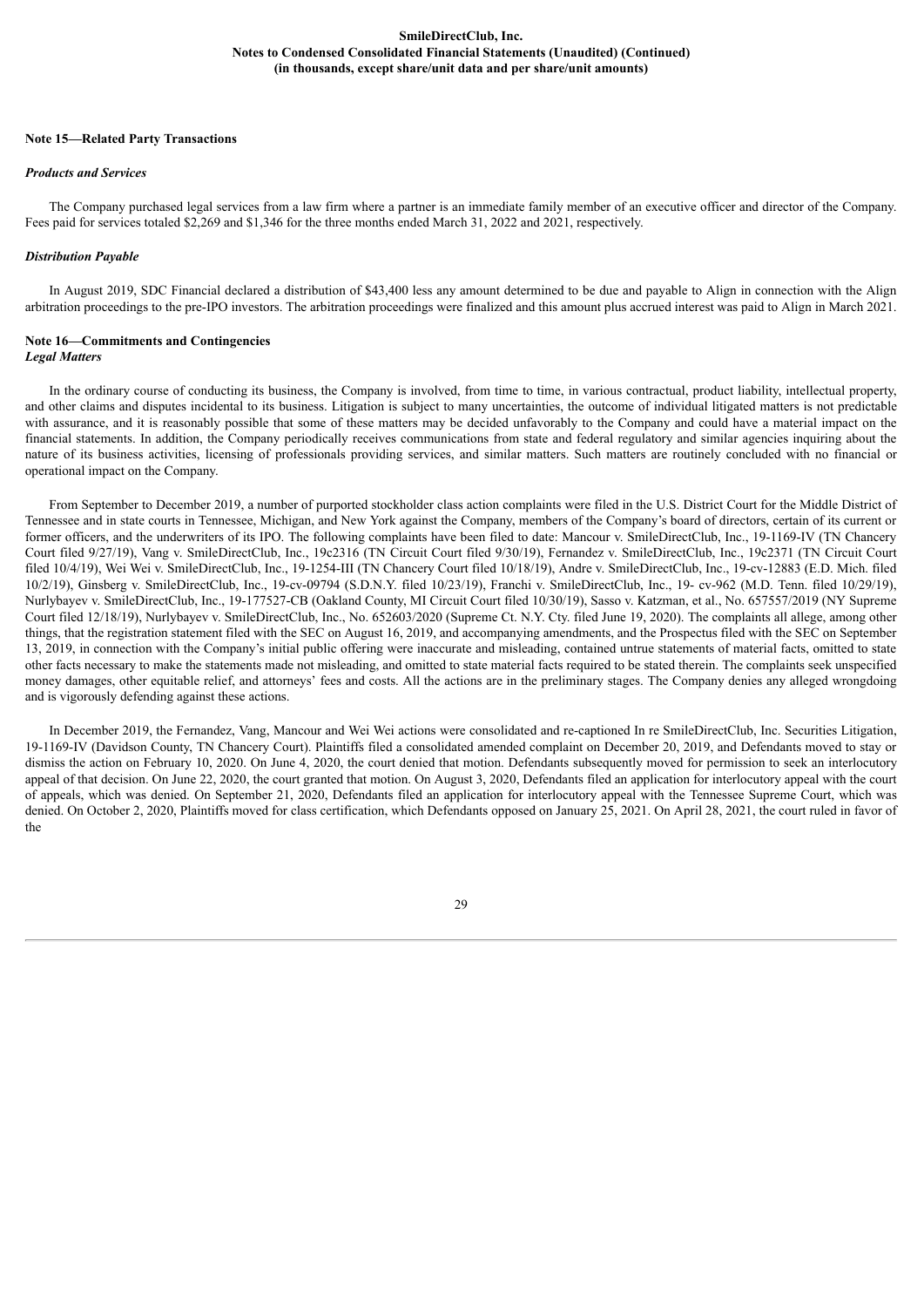Plaintiffs class certification. The Company filed its notice of appeal on May 4, 2021. That appeal was fully briefed as of October 6, 2021. All trial court proceedings are stayed during the pendency of the appeal. On March 18, 2022, the Tennessee Court of Appeals dismissed the Plaintiff's Section 12(a)(2) claims but affirmed the grant of certification. The trial court stay has been lifted and discovery has commenced in the trial court.

The Andre and Ginsberg actions were transferred to the U.S. District Court for the Middle District of Tennessee, where they were consolidated with the Franchi action. Plaintiffs filed a consolidated amended complaint on February 21, 2020, and Defendants moved to dismiss the action on March 23, 2020. That motion remains pending. While that motion was pending, the parties stipulated to allow Plaintiffs to file a further amended complaint, which Plaintiffs filed on March 31, 2021. Defendants' motion to dismiss the new complaint was due on or before May 14, 2021. That motion was fully briefed as of July 19, 2021 and remains pending.

In the Nurlybayev action, on January 10, 2020, the Defendants moved to dismiss or stay the entire action in favor of the related actions pending in Tennessee, which motion was granted and the case was dismissed on February 26, 2020. On June 19, 2020, Plaintiff Nurlybayev filed a substantially similar action in New York state court. On August 21, 2020, Defendants filed a motion to dismiss that action, which the Court granted on May 25, 2021. On January 31, 2022, Plaintiff filed a notice

of appeal. On March 2, 2022, we filed our opposition. Plaintiff filed their reply brief on March 11, 2022. On April 5, 2022, the Court heard argument on the appeal and on May 5, 2022 the Court of Appeals granted our motion to dismiss.

In the Sasso action, Plaintiff agreed to stay the action pending resolution of any motions to dismiss in any of the related actions. The Court so-ordered the parties' stipulation to that effect on January 22, 2020.

In September 2019, a putative class action on behalf of a consumer and three orthodontists was brought against the Company in the U.S. District Court for the Middle District of Tennessee, Ciccio, et al. v. SmileDirectClub, LLC, et al., Case No. 3:19-cv-00845 (M.D. Tenn.). The Plaintiffs assert claims for breach of warranty, false advertising under the Lanham Act, common law fraud, and various state consumer protection statutes relating to the Company's advertising. Following a proactive voluntary dismissal by the majority of consumer plaintiffs, one consumer has since sought to rejoin the Middle District of Tennessee litigation or, in the alternative, to intervene, which the Court granted. That ruling has been appealed, and the Court stayed the consumer claims pending the appeal. On June 25, 2021, the appellate court reversed the district court and remanded with instructions to order the intervening plaintiff to mandatory binding arbitration. All remaining consumer claims remain stayed. On October 13, 2021, the Court entered an Amended Scheduling Order, effectively staying merits discovery, and setting deadlines of March 30, 2022, to complete class certification fact discovery and September 2, 2022, to complete briefing on motions regarding class certification. Class certification fact discovery was completed on March 30, 2022. The Company denies any alleged wrongdoing and intends to defend against this action vigorously.

Some state dental boards have established new rules or interpreted existing rules in a manner that limits or restricts the Company's ability to conduct its business as currently conducted in other states or have engaged in conduct so as to otherwise interfere with the Company's ability to conduct its business. We have filed actions in federal court in Alabama, Georgia, and California against the state dental boards in those states, alleging violations by the dental boards of various laws, including the Sherman Act and the Commerce Clause. While a national orthodontic association has filed Amicus Briefs in support of the dental boards in both the Georgia and Alabama litigations and has filed a motion to do the same in California (which motion was denied), the FTC and DOJ have filed joint Amicus Briefs in support of the Company in both the Alabama and Georgia matters. The California matter was amended, and an order of dismissal was entered on July 7, 2020. The Company filed notice of appeal on July 17, 2020, and the FTC and DOJ filed a joint Amicus Brief in support of the Company. Oral argument was held on July 26, 2021, with the FTC and DOJ arguing in support of the Company at oral argument as well. On March 17, 2022 the 9th Circuit issued its ruling reversing in part and affirming in part the District Court's decision. On April 21, the 9<sup>th</sup> Circuit issued an amended opinion adding a footnote indicating that no petitions for panel rehearing or rehearing en banc will be entertained. The case will now proceed to discovery in the District Court and trial has been set for May 2023. Both the Alabama and Georgia matters were then sent to the 11th Circuit Court of Appeals as a result of the dental boards in both states appealing the lower court's decisions. Oral argument before the 11th Circuit Court of Appeals occurred in the Georgia matter on May 20, 2020, and in the Alabama matter on July 8, 2020. The FTC and DOJ participated in oral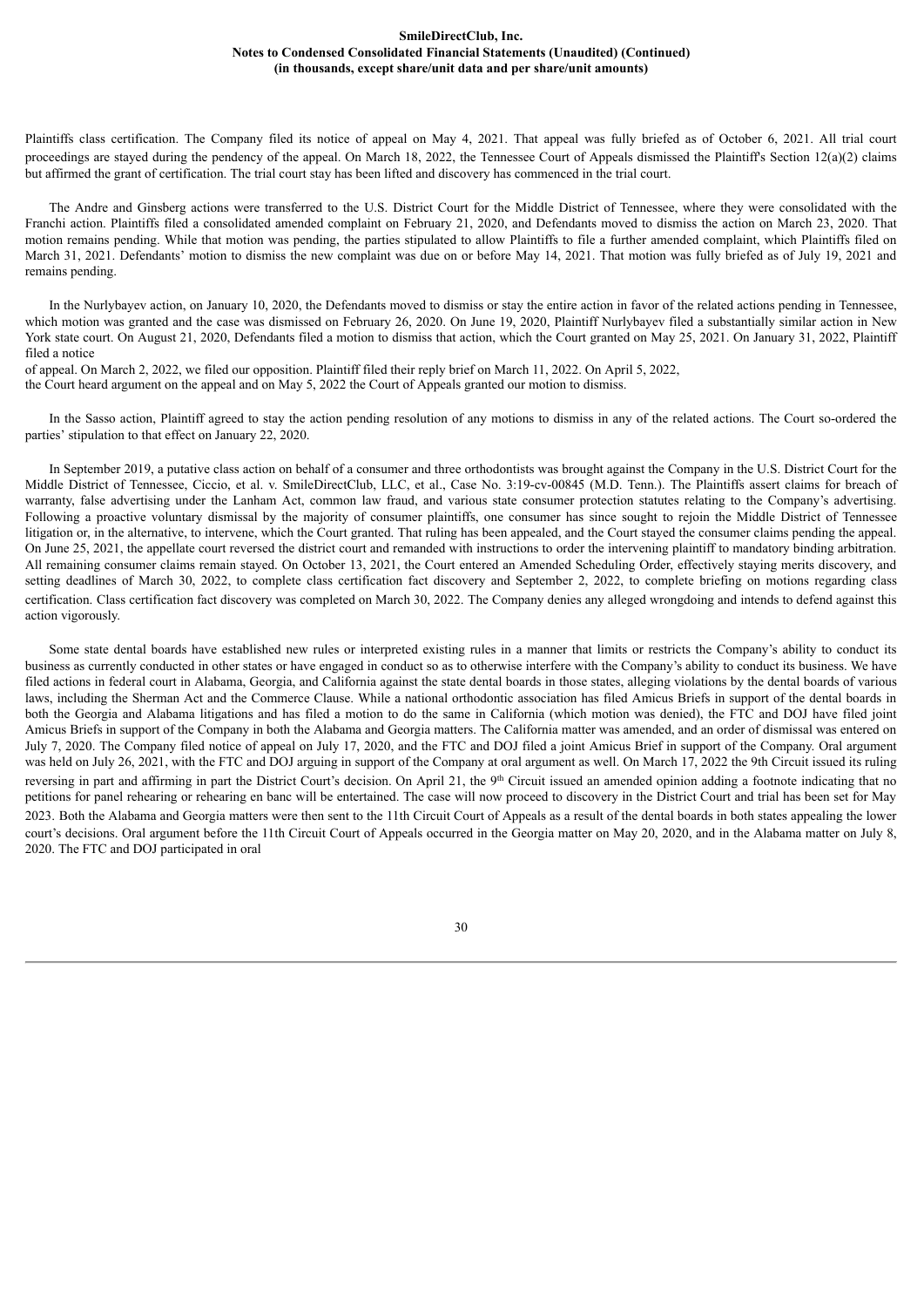arguments in support of the Company. The DOJ's antitrust chief presented in the Alabama matter. On August 11, 2020, the 11th Circuit Court of Appeals affirmed the Georgia district court's denial of the board members' motion to dismiss. On December 8, 2020, the 11th Circuit Court of Appeals voted to have a rehearing en banc. The FTC and DOJ filed an amicus and participated in oral argument that was held on February 23, 2021. On July 20, 2021, the 11th Circuit Court of Appeals ruled in the Company's favor, finding that the Georgia Dental Board did not have an interlocutory right of appeal and therefore denied the Georgia Board's appeal. On July 29, 2021, the 11th Circuit Court of Appeals also denied the Alabama Dental Board's appeal. Both cases were remanded to the respective District Courts to proceed accordingly into the discovery phase.

On November 22, 2021, the Georgia Board filed a motion to dismiss in the Northern District of Georgia. On January 6, 2022, a hearing was held on the motion to dismiss. The parties await a final order and discovery is ongoing.

On August 17, 2021, the Alabama Dental Board and the Company entered into a tentative settlement agreement, subject to the FTC's proposed Consent Order being entered into by the Board, precluding the Alabama Dental Board from requiring onsite supervision for scanning by doctors in SmileShops. On September 28, 2021, the FTC issued its press release and memorandum regarding its proposed Consent Order with the Alabama Dental Board which precludes the Board from engaging in conduct intended to preclude teledentistry in the State of Alabama or to preclude dentists and orthodontists from using the Company's teledentistry platform to treat patients. On December 22, 2021, the Consent Order was finalized, and the District Court in Alabama thereafter entered its order approving the joint motion for dismissal of the lawsuit per the terms of the settlement reached between the parties.

On July 12, 2021, the Australian Competition & Consumer Commission filed an Originating Application against SmileDirectClub, LLC and the Company's Australian affiliate SmileDirectClub Aus Pty Ltd. The Originating Application alleges certain misstatements by the Company in connection with the availability of consumers having the ability to have private health care coverage cover a portion of their costs when seeking treatment through the Company's telehealth platform. The Company has denied any wrongdoing and has filed its Concise Response to the Statement of Claim. Should the matter not be resolved, trial has been scheduled to commence on April 17, 2023.

#### *Tax Receivable Agreement*

As described in Note 8, the Company is a party to the Tax Receivable Agreement pursuant to which SDC Inc. is contractually committed to pay the Continuing LLC Members 85% of the amount of any tax benefits that SDC Inc. actually realizes, or in some cases is deemed to realize, as a result of certain transactions. The Company is not obligated to make any payments under the Tax Receivable Agreement until the tax benefits associated with the transactions that gave rise to the payments are realized. TRA Payments are contingent upon, among other things, (i) generation of future taxable income over the term of the Tax Receivable Agreement and (ii) future changes in tax laws. If the Company does not generate sufficient taxable income in the aggregate over the term of the Tax Receivable Agreement to utilize the tax benefits, then it will not be required to make the related TRA Payments. During the three months ended March 31, 2022 and 2021, the Company recognized no liabilities relating to its obligations under the Tax Receivable Agreement, after concluding that it was not probable that the Company would have sufficient future taxable income over the term of the Tax Receivable Agreement to utilize the related tax benefits. There were no transactions subject to the Tax Receivable Agreement for which the Company recognized the related liability, as the Company concluded that it would not have sufficient future taxable income to utilize all of the related tax benefits.

#### *Other Tax Matters*

We operate in numerous jurisdictions in which taxing authorities may challenge our position with respect to income and non-income-based taxes. We routinely receive inquiries and may also from time to time receive challenges or assessments from these taxing authorities. With respect to non-income-based taxes, we recognize liabilities when we believe it is probable that amounts will be owed to the taxing authorities and such amounts are estimable. For example, in most countries we charge and remit Value Added Tax ("VAT") when procuring goods and services, or providing services, within the normal course of business. VAT receivables are established in jurisdictions where input VAT exceeds output VAT and are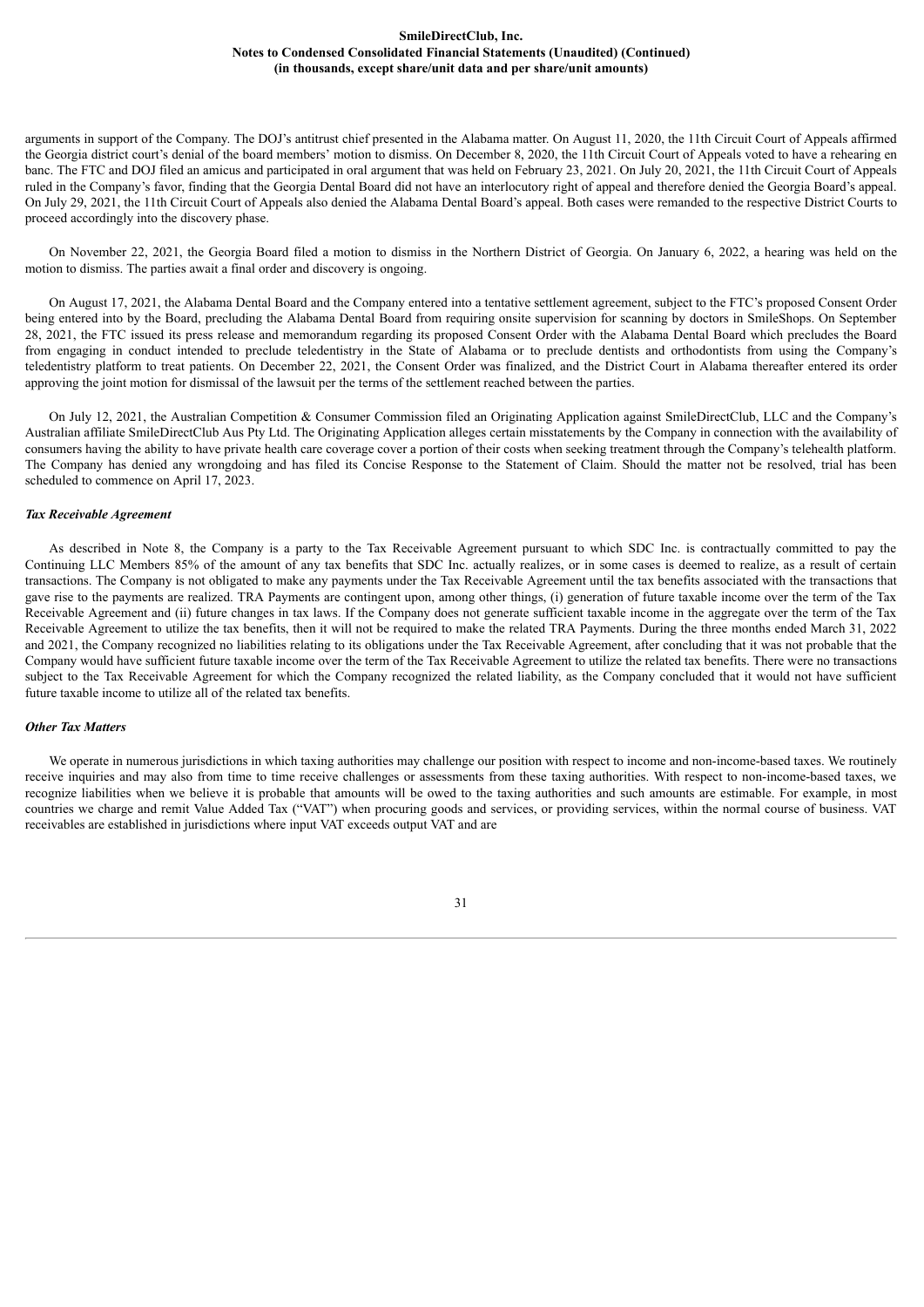recoverable through the filing of refund claims. These receivables have inherent audit and collection risks unique to the specific jurisdictions that evaluate our refund claims. We have received a challenge from a non-US taxing authority for VAT related to certain sales made and services provided by certain of the Company's subsidiaries. The Company believes these transactions are exempt from VAT and has filed legal actions challenging the taxing authority's application of VAT to them. Discussions on these matters are ongoing. The Company believes its interpretation of these VAT rules is appropriate, and that it will be successful in its challenge against the taxing authority's assessments. Accordingly, the Company does not believe it is probable that it will incur a loss related to these matters. However, the interpretation and application of these VAT rules is an unsettled issue, and the resolution of tax and regulatory matters is unpredictable. If it is determined in these proceedings that VAT applies to some or all of these various transactions, the Company could incur a charge that ranges between zero and \$21,700 for these matters, including any interest and penalties associated with these matters and the amount, if any, of VAT the Company might subsequently recover related to its input costs.

#### **Note 17—Segment Reporting**

The Company provides aligner products. The Company's chief operating decision maker ("CODM") views the operations and manages the business primarily on a consolidated basis, however, the CODM regularly evaluates, monitors, and makes operational decisions based on the results of operations segmented between North America (defined as the U.S. and Canada) and Rest of World. For the three months ended March 31, 2022, approximately 85.1% of the Company's revenues were generated by sales within North America, and substantially all of its net property, plant and equipment was within North America. Below are the tabular results of operations summarized at the revenue and operating loss level for North America and the Rest of World for the three months ended March 31, 2022 and 2021.

|                                                              | Three Months Ended March 31, 2022 |                      |                      |              |
|--------------------------------------------------------------|-----------------------------------|----------------------|----------------------|--------------|
| (in thousands)                                               |                                   | <b>North America</b> | <b>Rest of World</b> | <b>Total</b> |
| Revenue                                                      |                                   | $129.030 \text{ s}$  | 22,616 \$            | 151,646      |
|                                                              |                                   |                      |                      |              |
| Net loss before provision for income tax expense (benefit)   |                                   | $(54,029)$ \$        | $(20,638)$ \$        | (74, 667)    |
|                                                              |                                   |                      |                      |              |
| Reconciliation of operating income (loss) to Adjusted EBITDA |                                   |                      |                      |              |
| Depreciation and amortization                                | \$                                | 15,554 \$            | 3,362 \$             | 18,916       |
| Interest expense                                             |                                   | 1,534                | 22                   | 1,556        |
| Lease abandonment and impairment of long-lived assets        |                                   |                      | 1,232                | 1,232        |
| Restructuring and other related costs                        |                                   | 8,510                | 3,022                | 11,532       |
| Equity-based compensation                                    |                                   | 4,537                | 769                  | 5,306        |
| Other non-operating general and administrative losses        |                                   | 869                  | 815                  | 1,684        |
| <b>Adiusted EBITDA</b>                                       |                                   | $(23,025)$ \$        | $(11, 416)$ \$       | (34, 441)    |

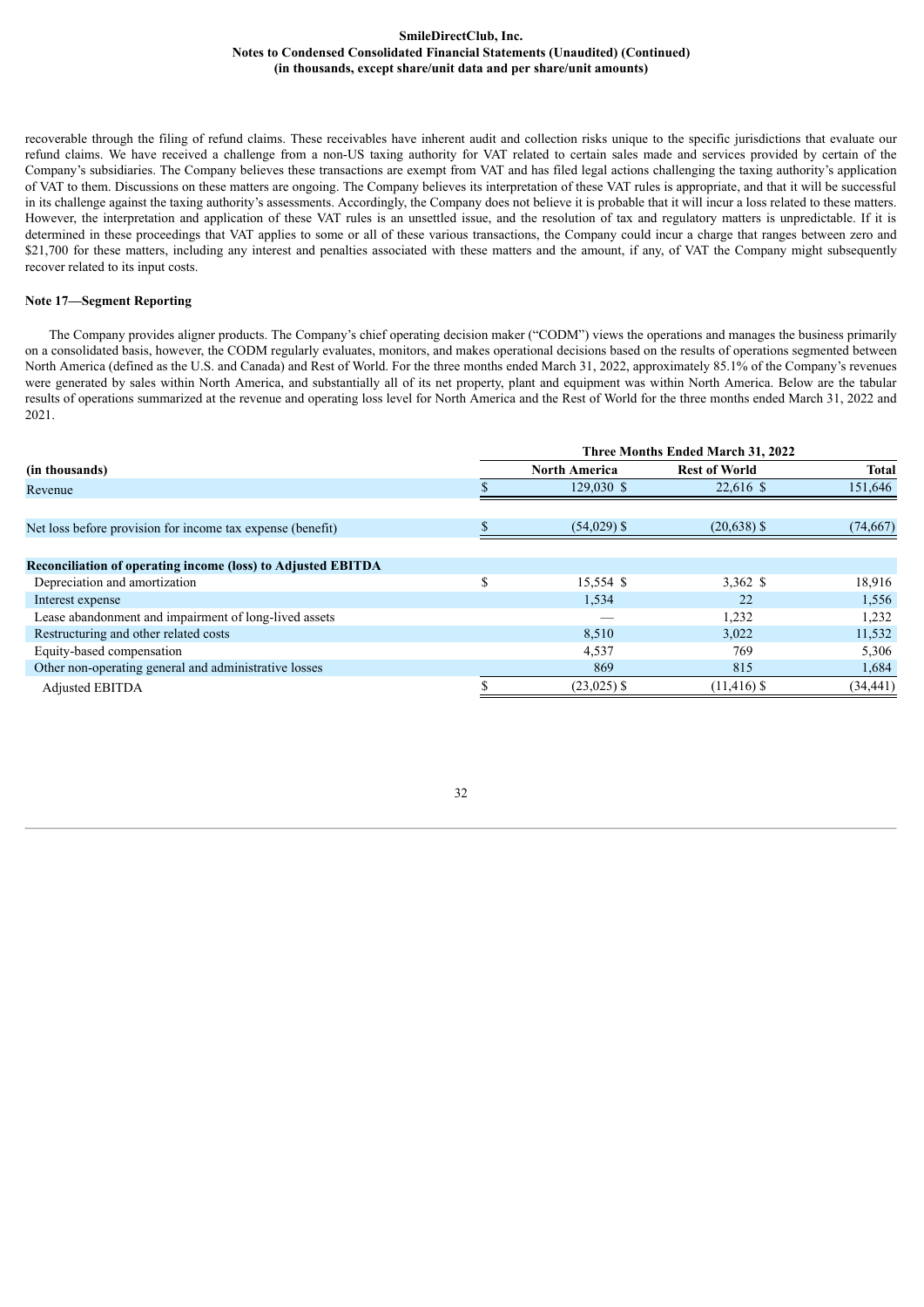|  | <b>North America</b> | <b>Rest of World</b> | <b>Total</b>                      |
|--|----------------------|----------------------|-----------------------------------|
|  | $166,218$ \$         | 33,243 \$            | 199,461                           |
|  |                      |                      |                                   |
|  | $(81,816)$ \$        | $(12,122)$ \$        | (93, 938)                         |
|  |                      |                      |                                   |
|  |                      |                      |                                   |
|  | 13,871 \$            | 2,589 \$             | 16,460                            |
|  | $17,553$ \$          | 13                   | 17,566                            |
|  | $1,090$ \$           | 38                   | 1,128                             |
|  | 47,631               |                      | 47,631                            |
|  | $12,737$ \$          | 2,422                | 15,159                            |
|  | 526 \$               | 386                  | 912                               |
|  | $11,592$ \$          | $(6,674)$ \$         | 4,918                             |
|  |                      |                      | Three Months Ended March 31, 2021 |

#### **Note 18—Subsequent Events**

On April 27, 2022, SPV, a wholly-owned special purpose subsidiary of the Company, entered into a Loan Agreement (the "Loan Agreement") by and among SPV, as borrower, SmileDirectClub, LLC, as the seller and servicer, the lenders from time to time party thereto, and HPS Investment Partners, LLC, as administrative agent and collateral agent, providing a 42-month secured delayed-draw term loan facility to SPV in an aggregate maximum principal amount of up to \$255 million. On April 27, 2022, \$65 million was outstanding under the Loan Agreement.

Outstanding loans under the Loan Agreement bear interest at a variable rate equal to (i) subject to a 1.00% per annum floor, three-month LIBOR plus 10.75% per annum, of which interest accrued at up to 3.75% per annum may be payable in kind, or (ii) subject to a 2.00% per annum floor, an interest rate equal to the greater of (a) the prime rate in effect from time to time and (b) the federal funds rate in effect from time to time plus 0.5%, plus in each case 9.75% per annum, of which, in each of the foregoing cases, interest accrued at up to 3.75% per annum may be payable in kind. Subject to certain exceptions, the Loan Agreement is secured by first-priority security interests in SPV's assets, which consist of certain receivables, cash, intellectual property and related assets. SPV's obligations under the Loan Agreement are guaranteed on a limited basis by SmileDirectClub, LLC and SDC Financial LLC (collectively, the "Guarantors"). The Guarantors guarantee (i) on a full recourse basis, up to 10% of SPV's outstanding obligations under the Loan Agreement plus enforcement costs, and (ii) certain losses incurred by the lenders as a result of fraud, misrepresentation, legal and regulation violations and certain other actions and omissions by SPV and/or certain of its affiliates. The Guarantors do not pledge their assets to secure any obligations of SPV under the Loan Agreement.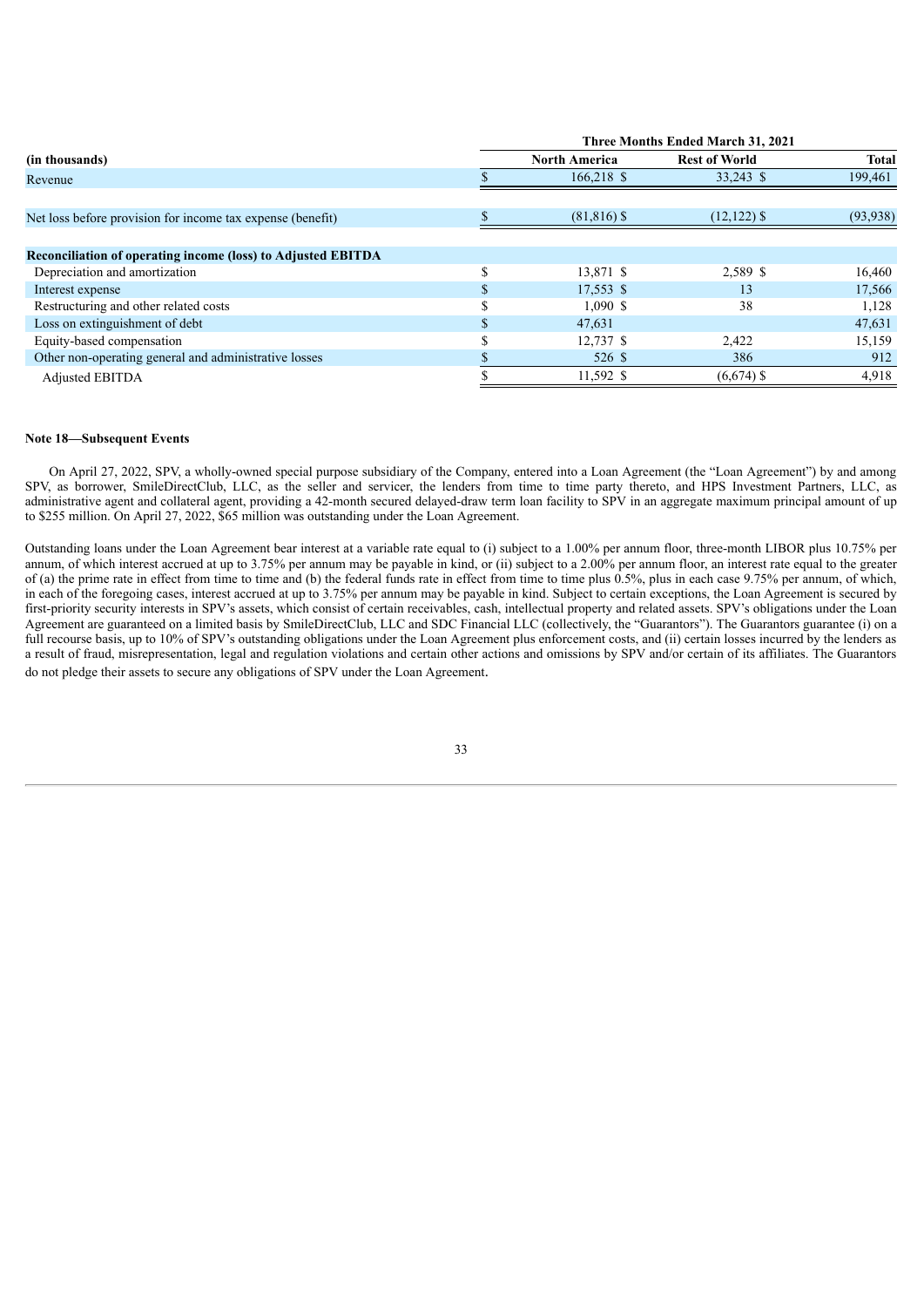#### **Item 2. Management's Discussion and Analysis of Financial Condition and Results of Operations**

<span id="page-36-0"></span>The following discussion and analysis of our financial condition and results of operations should be read in conjunction with our condensed consolidated financial statements and related notes thereto included elsewhere in this Quarterly Report on Form 10-Q. In addition to historical condensed consolidated financial information, the following discussion contains forward-looking statements that reflect our plans, estimates, and beliefs. Our actual results could differ materially from those discussed in any forward-looking statements. Factors that could cause or contribute to these differences include those factors discussed below, disclosed elsewhere in this Quarterly Report on Form 10-O, and in our Annual Report on Form 10-K for the vear ended December 31, 2021 under the *heading "Risk Factors."*

#### *See "Cautionary Statement Regarding Forward-Looking Statements."*

We are an oral care company and the creator of the first MedTech platform for teeth straightening. Through our cutting-edge teledentistry technology and vertically integrated model, we are revolutionizing the oral care industry, from clear aligner therapy to our affordable, premium oral care product line. Our mission is to democratize access to a smile each and every person loves by making it affordable and convenient for everyone. We are headquartered in Nashville, Tennessee and operate in the U.S., Costa Rica, Puerto Rico, Canada, Australia, United Kingdom, France, and Ireland.

#### **Key Business Metrics**

We review the following key business metrics to evaluate our business performance:

#### *Unique aligner order shipments*

For the three months ended March 31, 2022 and 2021, we shipped 76,254 and 106,345 unique aligner orders, respectively. Each unique aligner order shipment represents a single contracted member. We believe that our ability to increase the number of aligner orders shipped is an indicator of our market penetration, growth of our business, consumer interest, and our member conversion.

## *Average aligner gross sales price*

We define average gross sales price ("ASP") as gross revenue, before implicit price concession and other variable considerations and exclusive of sales tax, from aligner orders shipped divided by the number of unique aligner orders shipped. We believe ASP is an indicator of the value we provide to our members and our ability to maintain our pricing. Our ASP for the three months ended March 31, 2022 and 2021 was \$1,890 and \$1,860, respectively. Our ASP is less than our standard \$2,050 price as a result of discounts offered to select members.

#### **Key Factors Affecting Our Performance**

We believe that our future performance will depend on many factors, including those described below and in the section titled "Risk Factors" included in Part I, Item 1A. in our Annual Report on Form 10-K for the year ended December 31, 2021 and in Part II, Item 1A. in this Quarterly Report on Form 10-Q.

#### *Strategic actions to increase profitability*

On January 24, 2022, we announced a series of strategic actions to position us for improved business performance and future growth, including right-sizing our cost structure to better support core growth initiatives and allocating capital to countries with the greatest potential for near-term profitability.

Following an evaluation of our business and the continuing macroeconomic factors impacting consumers, we implemented initiatives including the expansion of our professional channel, the SmileDirectClub Partner Network; innovations to our aligner products so as to allow us to capture greater market share of the teen and higher-household income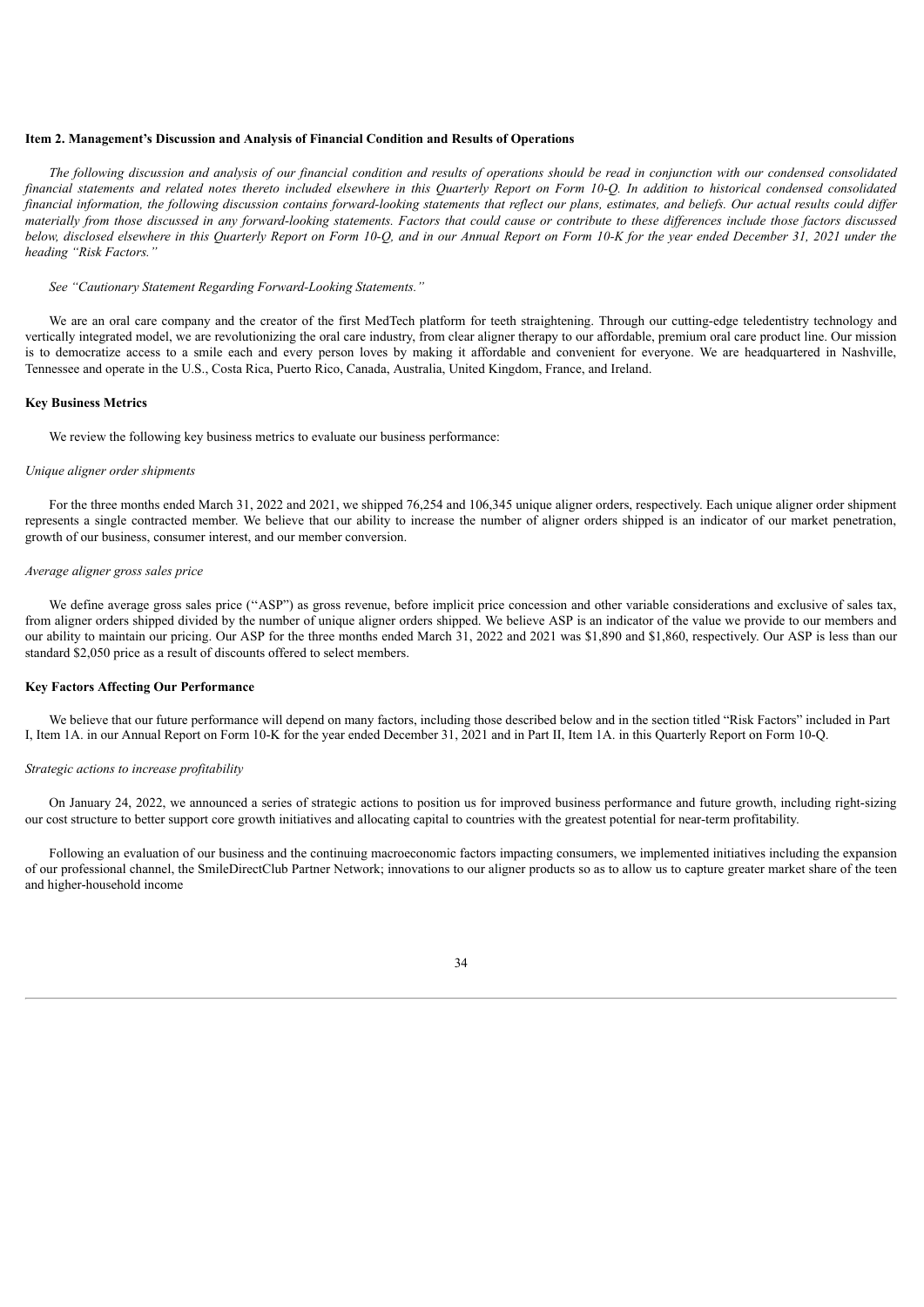demographics; focusing on our burgeoning oral care product business; and SmileShop growth in markets with strong consumer demand. Expansion into new international markets is paused while the global economy recovers from pandemic and macroeconomic pressures that have contributed to challenging operating environments.

In connection with these operational changes, we suspended operations in Mexico, Spain, Germany, Netherlands, Austria, Hong Kong, Singapore and New Zealand. We continue to operate in and scale our presence in the United States, Canada, United Kingdom, Ireland, France and Australia. As a result of these changes, we underwent a reduction in workforce to right-size our operating structure so it is tailored to the countries in which we continue to operate. During the first quarter of fiscal 2022, we incurred one-time charges of approximately \$12.8 million, primarily associated with the right-sizing exercise and exiting the above markets.

Beginning in the fourth quarter of 2021, we began an evaluation of our international operations as a result of the pandemic and the deteriorating economic environment. During the year ended December 31, 2021, we incurred one-time charges of approximately \$5.3 million, primarily associated with lease abandonment and store closure costs including the costs to exit certain foreign markets, Germany, Austria, and the Netherlands, due to the uncertain operating environment and immaturity of those markets as well as regulatory challenges.

## *COVID-19 pandemic*

Although increasing rates of vaccinations across the globe and decreasing governmental restrictions have begun to lessen the impact of COVID-19, we continue to navigate the uncertain and unprecedented economic and operating conditions resulting from the COVID-19 pandemic and its protracted duration.

We bolstered our business continuity plans to address the evolving and on-going operational challenges associated with COVID-19. Specifically, we have a crisis management team that meets regularly with the heads of all functional areas to monitor the regulatory environment and health and safety guidelines and to manage the corresponding changes and impacts to our business. Our technology platforms continue to support a majority work from home environment. Our demand forecasting process is integrated with our suppliers to allow us to maintain target inventory levels. This collaborative relationship also allows us to monitor the impact of COVID-19 on our suppliers, review their related action plans and confirm they meet our standards as well as public health guidelines.

We believe that our teledentistry platform is well suited for the current operating environment. Our impression kit offers the ability to begin treatment or obtain any necessary touch-ups (mid-course corrections or refinements) remotely from home. During the COVID-19 pandemic, we experienced a customer shift towards impression kits, with approximately 60% of our clear aligner sales originating from impression kits during the second half of 2020 and first quarter of 2021. As governmental restrictions began to ease during the second quarter of 2021, we began to see a shift towards a more normalized mix of clear aligner sales originating from impressions kits versus scans in our SmileShops, Partner Network, and popup locations, with approximately 55% of our clear aligner sales originating from impression kits during the first quarter of 2022. Although we cannot know or control the duration and severity of COVID-19 and its impact on our business, we will continue to focus on efficient acquisition of new members, including higher income customers, and controlled growth, each as more specifically discussed below.

#### *Cybersecurity Incident*

On May 3, 2021, the Company announced that it experienced a systems outage that was caused by a cybersecurity incident on April 14, 2021 (the "Incident"). We promptly implemented a series of containment and remediation measures to address the Incident, including temporarily isolating and shutting down affected systems and related manufacturing operations. We immediately mobilized our internal engineering security team and engaged leading forensic information technology firms to assist our investigation into the Incident. As a result of these efforts, we were able to successfully block the attack, no ransom was paid, and our systems and operations are back online and performing normally.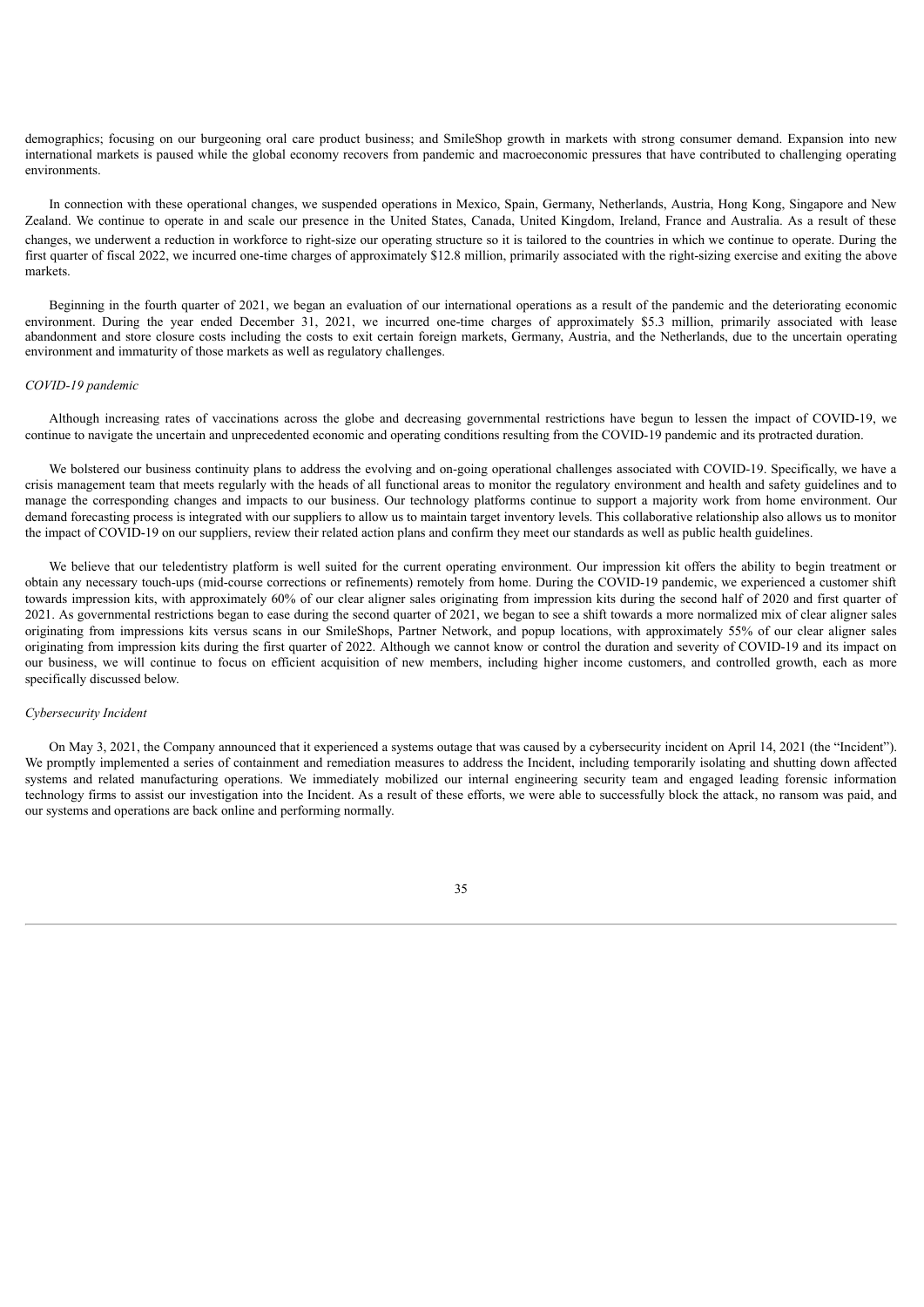We had no data loss from, or other loss of assets as a result of, the Incident, including any exposure of customer or team member information. The Incident, however, caused delays and disruptions to parts of our business, including treatment planning, manufacturing operations, and product delivery. We maintain insurance coverage for certain expenses and potential liabilities that may be associated with the Incident, and we are pursuing coverage for all applicable expense and liabilities. The Incident had a material impact on business operations and financial results in the second quarter, including a delay in fulfilling customer orders. As a result, we experienced a decrease to revenue and increase to certain costs associated with our response to the Incident.

#### *Ef icient acquisition of new members*

- *• Visits to our website:* During the first quarter of 2022, we averaged approximately 4.4 million unique visitors to our website each month, and we expect to continue to invest in sales and marketing to spread awareness and increase the number of individuals visiting our website.
- *• Conversions from visits to aligner orders:* From our website, individuals can either sign up for a SmileShop appointment, order a doctor prescribed impression kit or book an appointment at an affiliated dentist or orthodontist office, which we refer to as our "Partner Network," to evaluate and ultimately purchase our clear aligner treatment. We expect to continue to invest heavily in our proprietary technology platform, operations, and other processes to improve member conversion from website visit through SmileShop and Partner Network appointment booking, appointment attendance, and aligners ordered; and a similar process for our impression kits.
- *• Referrals:* During the first quarter of 2022, we remained strong on our member experience with referrals reaching 20% of all orders. We expect to continue to invest in our member journey to improve our member experience and increase our member referrals.

#### *SmilePay*

We offer SmilePay, a convenient monthly payment plan, to maximize accessibility and provide an affordable option for all of our members. The \$250 down payment for SmilePay covers our cost of manufacturing the aligners, and the interest income generated by SmilePay more than offsets the negative impact of delinquencies and cancellations. A number of factors affect delinquency and cancellation rates, including member-specific circumstances, our efforts in member service and management, and the broader macroeconomic environment.

## *Continued investment in controlled growth*

We intend to continue investing in our business to support future growth by focusing on strategies that best address our large market opportunity, both domestically and internationally, and focus on cost discipline across the business. Our key growth initiatives include enhancing our existing product platform; introducing new products to further differentiate our offerings; expanding our customer acquisition channels; expanding our reach through the professional channel; and expanding our market share with more traditional, higher income customers of clear aligner therapy. Additionally, we are focused on continued advancement in automating and streamlining our manufacturing and treatment planning operations to allow us to stay ahead of consumer demand; continued discipline around marketing and selling investments, including a focus on pushing more demand through our existing SmileShop network and Partner Network, comprised of affiliated dentist and orthodontist offices, and leveraging our referrals, aided awareness, and customer acquisition strategies. We also intend to continue to develop a suite of ancillary products for our members' oral care needs, lengthening our relationship with our members and enhancing our recurring revenue base. As part of these key investment initiatives, we will also continue to explore collaborations with retailers and other third-party partnerships as a component of our strategy.

#### *Pace of adoption for teledentistry*

The rate of adoption of teledentistry will impact our ability to acquire new members and grow our revenue.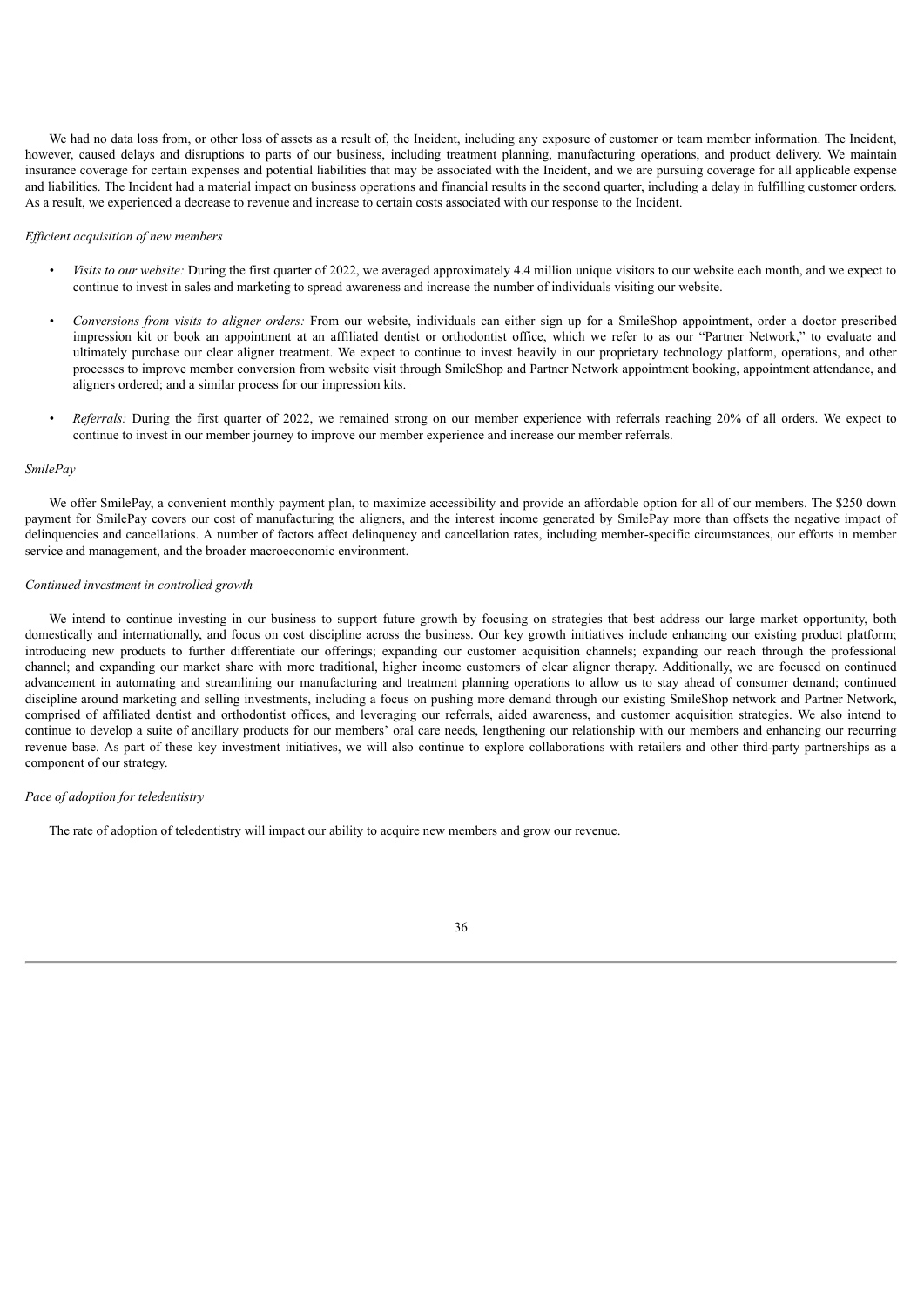#### **Components of Operating Results**

#### *Revenues*

Our revenues are derived primarily from sales of aligners, impression kits, whitening gel, retainers, and other oral care products, as well as interest earned on SmilePay. Revenues are recorded based on the amount that is expected to be collected, which considers implicit price concessions, discounts, and cancellations and refunds from customer returns. Revenues include revenue recognized from orders shipped in the current period, as well as deferred revenue recognized from orders in prior periods. We offer our members the option of paying the entire cost of their clear aligner treatment upfront or enrolling in *SmilePay,* our convenient monthly payment plan requiring a down payment and a monthly payment for up to 26 months.

Financing revenue includes interest earned on SmilePay aligner orders shipped in prior periods. Our average APR is approximately 20%, which is included in the monthly payment.

#### *Cost of revenues*

Cost of revenues includes the total cost of products produced and sold. Such costs include direct materials, direct labor, overhead costs (occupancy costs, indirect labor, and depreciation), fees retained by doctors, freight and duty expenses associated with moving materials from vendors to our facilities and from our facilities to our members, and adjustments for shrinkage (physical inventory losses), lower of cost or net realizable value, slow moving product, and excess inventory quantities.

We manufacture all of our aligners and retainers in our manufacturing facilities. We continue to invest in automating our manufacturing and treatment planning operations, launching our second-generation manufacturing at the end of the third quarter of 2020, which has contributed to increased efficiencies in our manufacturing process and increased margins. We have built extensive supply chain mechanisms that allow us to quickly and accurately create treatment plans and manufacture aligners.

#### *Marketing and selling expenses*

Our marketing expenses include costs associated with an omni-channel approach supported by mixed media marketing ("MMM"). These costs include online sources, such as social media and paid search, and offline sources, such as television, experiential events, local events, and business-to-business partnerships. We also have comprehensive strategies across search engine optimization, customer relationship management ("CRM") marketing, and earned and owned marketing. We have invested significant resources into optimizing our member conversion process.

Our selling costs include both labor and non-labor expenses associated with our SmileShops, Partner Network, and popup locations and costs associated with our sales and scheduling teams in our customer contact center. Non-labor costs associated with our SmileShops and popup locations include rent, travel, supplies, and depreciation costs associated with digital photography equipment, furniture, and computers, among other costs.

#### *General and administrative expenses*

General and administrative expenses include payroll and benefit costs for corporate team members, equity-based compensation expenses, occupancy costs of corporate facilities, bank charges and costs associated with credit and debit card interchange fees, outside service fees, and other administrative costs, such as computer maintenance, supplies, travel, and lodging.

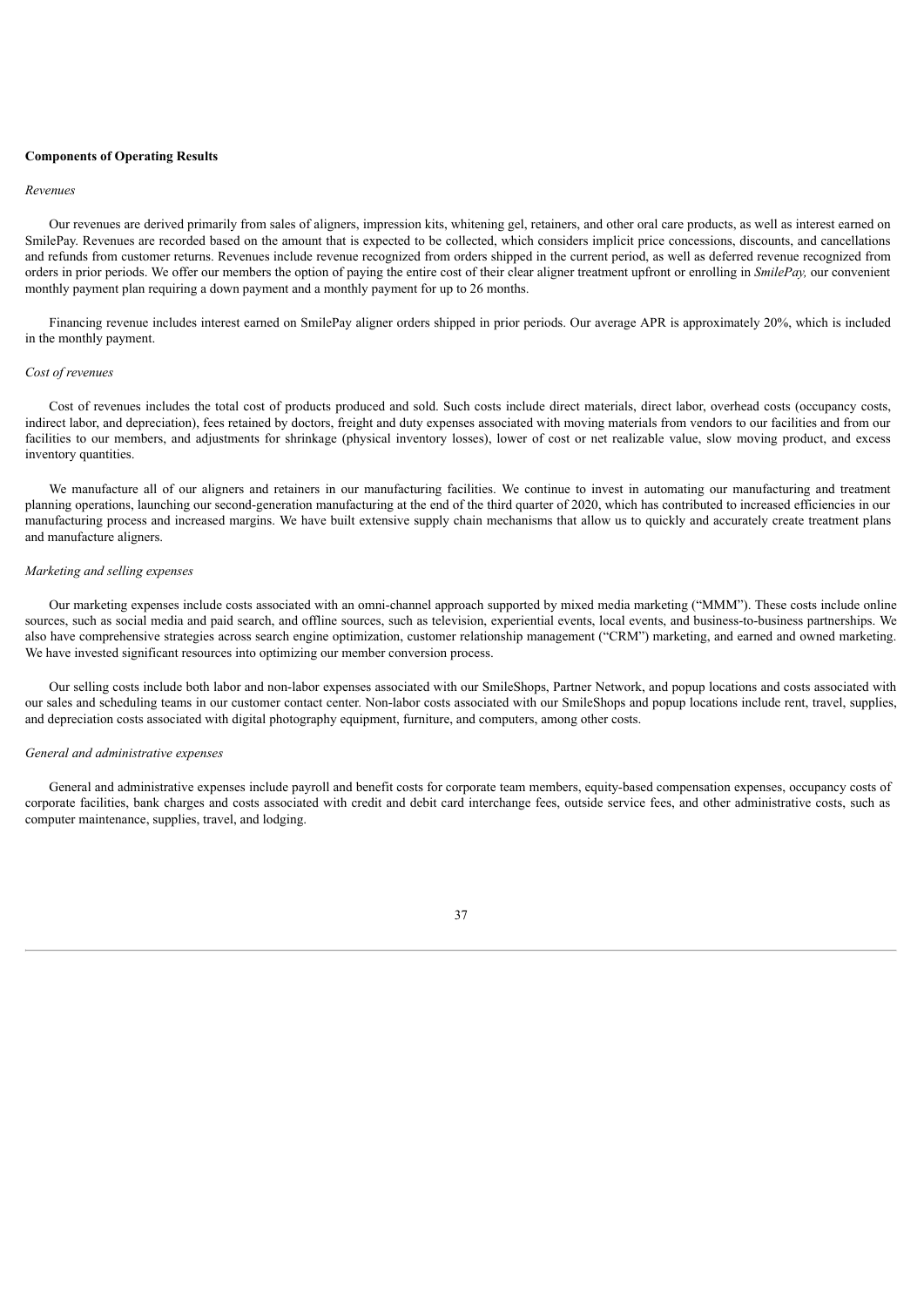#### *Interest and other expenses*

Interest expense includes interest from our financing agreements and other long-term indebtedness. Other expense includes unrealized gains and losses on currency translation adjustments related to certain intercompany loan agreements between legal entities, disposal of long-lived assets, and other non-operating gains and losses.

#### *Provision for income tax expense (benefit)*

We are subject to U.S. federal, state, and local income taxes with respect to our allocable share of any taxable income of SDC Financial, and we are taxed at the prevailing corporate tax rates. In addition to tax expenses, we also incur tax expenses related to our operations, as well as payments under the Tax Receivable Agreement. We receive a portion of any distributions made by SDC Financial. Any cash received from such distributions from our subsidiaries will first be used by us to satisfy any tax liability and then to make any payments required under the Tax Receivable Agreement. See Note 8.

#### **Adjusted EBITDA**

To supplement our interim condensed consolidated financial statements presented in accordance with GAAP, we also present Adjusted EBITDA, a financial measure which is not based on any standardized methodology prescribed by GAAP.

We define Adjusted EBITDA as net loss, plus depreciation and amortization, interest expense, income tax expense (benefit), equity-based compensation, loss on extinguishment of debt, impairment of long-lived assets, abandonment and other related charges and certain other non-operating expenses, such as one-time store closure costs associated with our real estate repositioning strategy, severance, retention and other labor costs, certain one-time legal settlement costs, and unrealized foreign currency adjustments. Adjusted EBITDA does not have a definition under GAAP, and our definition of Adjusted EBITDA may not be the same as, or comparable to, similarly titled measures used by other companies. We use Adjusted EBITDA when evaluating our performance when we believe that certain items are not indicative of operating performance. Adjusted EBITDA provides useful supplemental information to management regarding our operating performance, and we believe it will provide the same to members/stockholders.

We believe that Adjusted EBITDA will provide useful information to members/stockholders about our performance, financial condition, and results of operations for the following reasons: (i) Adjusted EBITDA is among the measures used by our management team to evaluate our operating performance and make day-to-day operating decisions and (ii) Adjusted EBITDA is frequently used by securities analysts, investors, lenders, and other interested parties as a common performance measure to compare results or estimate valuations across companies in our industry. Adjusted EBITDA should not be considered in isolation from, or as a substitute for, financial information prepared in accordance with GAAP. A reconciliation of Adjusted EBITDA to net loss, the most directly comparable GAAP financial measure, is set forth below.

#### **Results of Operations**

The following table summarizes our historical results of operations. The period-over-period comparison of results of operations is not necessarily indicative of results for future periods, and the results for any interim period are not necessarily indicative of the operating results to be expected for the full fiscal year. You should read this discussion of our results of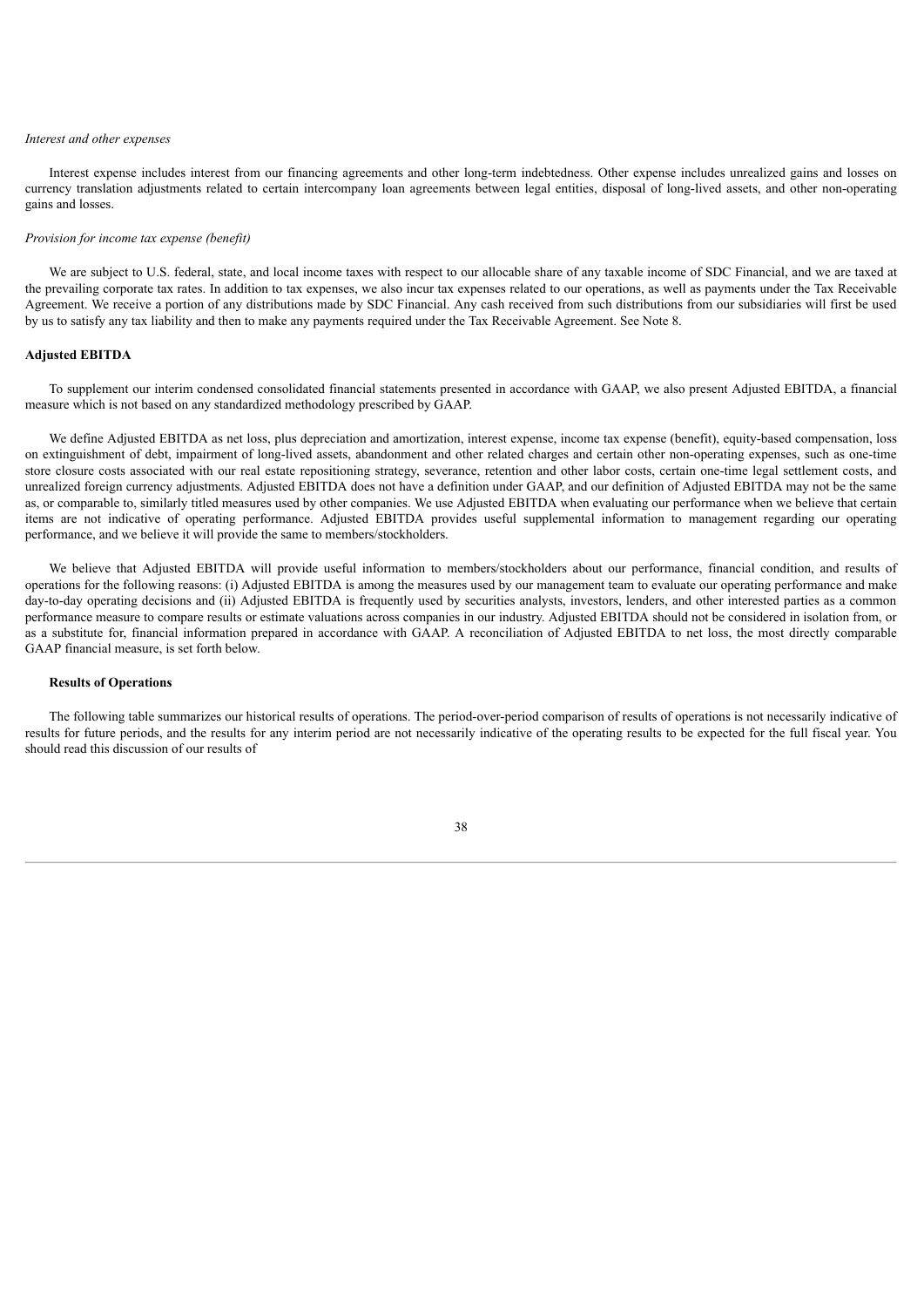operations in conjunction with our interim condensed consolidated financial statements and related notes thereto included elsewhere in this Form 10-Q.

| (in thousands)                                             |    | <b>Three Months Ended March 31,</b> |           |  |
|------------------------------------------------------------|----|-------------------------------------|-----------|--|
|                                                            |    | 2022                                | 2021      |  |
| <b>Statements of Operations Data:</b>                      |    |                                     |           |  |
| Total revenues                                             | \$ | 151,646 \$                          | 199,461   |  |
| Cost of revenues                                           |    | 43,066                              | 47,961    |  |
| Gross profit                                               |    | 108,580                             | 151,500   |  |
| Marketing and selling expenses                             |    | 96,711                              | 97,123    |  |
| General and administrative expenses                        |    | 70,793                              | 81,078    |  |
| Lease abandonment and impairment of long-lived assets      |    | 1,232                               |           |  |
| Restructuring and other related costs                      |    | 11,532                              | 1,128     |  |
| Loss from operations                                       |    | (71,688)                            | (27, 829) |  |
| Total interest expense                                     |    | 1,556                               | 17,566    |  |
| Loss on extinguishment of debt                             |    |                                     | 47,631    |  |
| Other expense                                              |    | 1,423                               | 912       |  |
| Net loss before provision for income tax expense (benefit) |    | (74,667)                            | (93, 938) |  |
| Provision for income tax expense (benefit)                 |    | (1, 463)                            | 1,707     |  |
| Net loss                                                   |    | (73,204)                            | (95, 645) |  |
| Net loss attributable to non-controlling interest          |    | (50,623)                            | (66, 736) |  |
| Net loss attributable to SDC Inc.                          |    | $(22,581)$ \$                       | (28,909)  |  |
| <b>Other Data:</b>                                         |    |                                     |           |  |
| <b>Adjusted EBITDA</b>                                     |    | $(34, 441)$ \$                      | 4,918     |  |

The following table reconciles Adjusted EBITDA to net loss, the most directly comparable GAAP financial measure.

| (in thousands)                                        |  | <b>Three Months Ended March 31,</b> |          |  |  |
|-------------------------------------------------------|--|-------------------------------------|----------|--|--|
|                                                       |  | 2022                                | 2021     |  |  |
| Net loss                                              |  | $(73,204)$ \$                       | (95, 64) |  |  |
| Depreciation and amortization                         |  | 18,916                              | 16,46    |  |  |
| Total interest expense                                |  | 1,556                               | 17,56    |  |  |
| Income tax expense (benefit)                          |  | (1, 463)                            | 1,70     |  |  |
| Lease abandonment and impairment of long-lived assets |  | 1,232                               |          |  |  |
| Restructuring and other related costs                 |  | 11,532                              | 1,12     |  |  |
| Loss on extinguishment of debt                        |  |                                     | 47,63    |  |  |
| Equity-based compensation                             |  | 5,306                               | 15,15    |  |  |
| Other non-operating general and administrative losses |  | 1.684                               | -91      |  |  |
| <b>Adjusted EBITDA</b>                                |  | $(34, 441)$ \$                      | 4,91     |  |  |

*Comparison of the three months ended March 31, 2022 and 2021*

## *Revenues*

Revenues decreased \$47.8 million, or 24.0%, to \$151.6 million in the three months ended March 31, 2022 from \$199.5 million in the three months ended March 31, 2021. The decrease in revenues was primarily driven by decreased aligner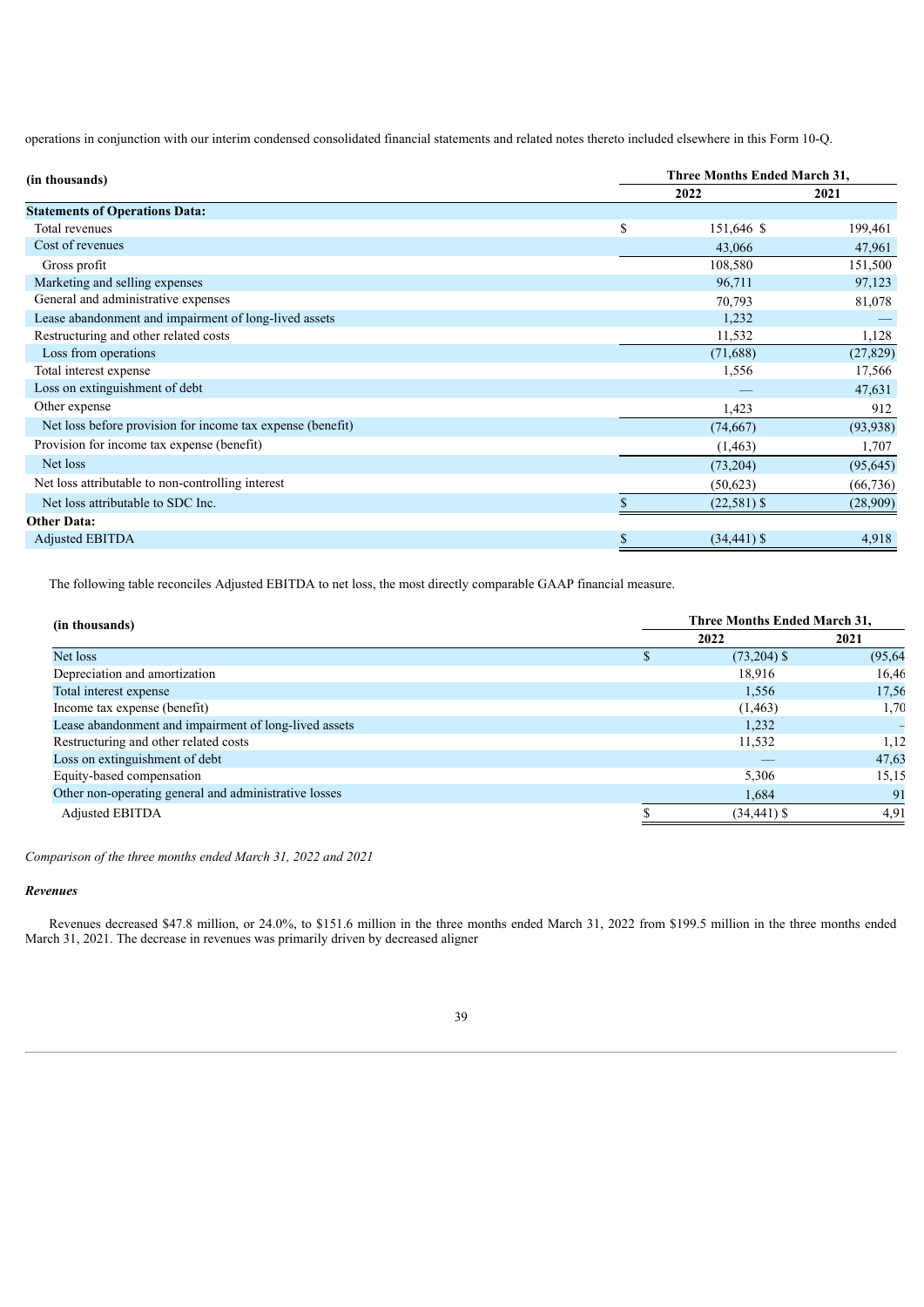shipments compared to the prior year period as a result of the continuing effects of the COVID-19 pandemic resulting in negative macroeconomic factors impacting our core demographic, including lower discretionary spending and a challenging economic environment impacted by increased inflation.

For the three months ended March 31, 2022 and 2021, revenues for the U.S. and Canada were approximately \$129.0 million and \$166.2 million, or 85.1% and 83.3% of total revenues, respectively, and revenues for the rest of world were approximately \$22.6 million and \$33.2 million, or 14.9% and 16.7%, respectively.

#### *Cost of revenues*

Cost of revenues decreased \$4.9 million, or 10.2%, to \$43.1 million in the three months ended March 31, 2022 from \$48.0 million in the three months ended March 31, 2021. Cost of revenues increased as a percentage of revenues from 24.0% in the three months ended March 31, 2021 to 28.4% in the three months ended March 31, 2022, primarily due to the effect of the deleveraging of fixed costs in our manufacturing process as a result of the lower aligner sales for the current quarter when compared to the prior year. The decrease in overall cost of revenues in the current year as compared to the prior year is primarily due to producing a lower number of aligners in the current year.

Gross margin decreased to 71.6% in the three months ended March 31, 2022 from 76.0% in the three months ended March 31, 2021, primarily as a result of the factor described above.

## *Marketing and selling expenses*

Marketing and selling expenses as a percentage of revenues increased to 63.8% in the three months ended March 31, 2022 from 48.7% in the three months ended March 31, 2021, and decreased to \$96.7 million in the three months ended March 31, 2022 from \$97.1 million in the three months ended March 31, 2021. The increase in marketing and selling expense as a percentage of sales was primarily due to lower sales in the current quarter as a result of the negative macroeconomic factors impacting our core demographic, including lower discretionary spending and a challenging economic environment impacted by increased inflation.

## *General and administrative expenses*

General and administrative expenses decreased \$10.3 million, or 12.7%, to \$70.8 million in the three months ended March 31, 2022 from \$81.1 million in the three months ended March 31, 2021. The decrease was primarily due to lower stock-based compensation costs as a result of forfeitures resulting from management team member changes and other personnel costs resulting from restructuring activities. This decrease was partially offset by higher depreciation and amortization costs as a result of the investments we have made in the business over the last year. General and administrative expenses as a percent of revenue increased from 40.6% in the three months ended March 31, 2021 to 46.7% in the three months ended March 31, 2022, primarily due to the deleveraging of fixed costs associated with the decrease in sales.

#### *Lease abandonment, impairment of long-lived assets and other store closure and related charges*

Lease abandonment, impairment of long-lived assets and other store closure and related costs were \$12.8 million for the three months ended March 31, 2022, compared to \$1.1 million for the three months ended March 31, 2021. The charges in the current year quarter are primarily associated with the strategic actions explained above that the company undertook in January 2022, including right-sizing its operating structure as a result of suspending operations in Mexico, Spain, Germany, Netherlands, Austria, Hong Kong, Singapore and New Zealand to improve business performance. In the three months ended March 31, 2022, lease abandonment and impairment of long-lived asset costs were \$1.2 million and restructuring and other related costs were \$11.6 million which include lease buyouts, regional operating center and SmileShop closure costs and employee related costs, including severance and retention payments associated with the organizational changes. In the three months ended March 31, 2021, lease abandonment and impairment of long-lived asset costs were \$1.1 million, primarily associated with the closure and consolidation of a portion of our SmileShops. We continue to evaluate our SmileShops and

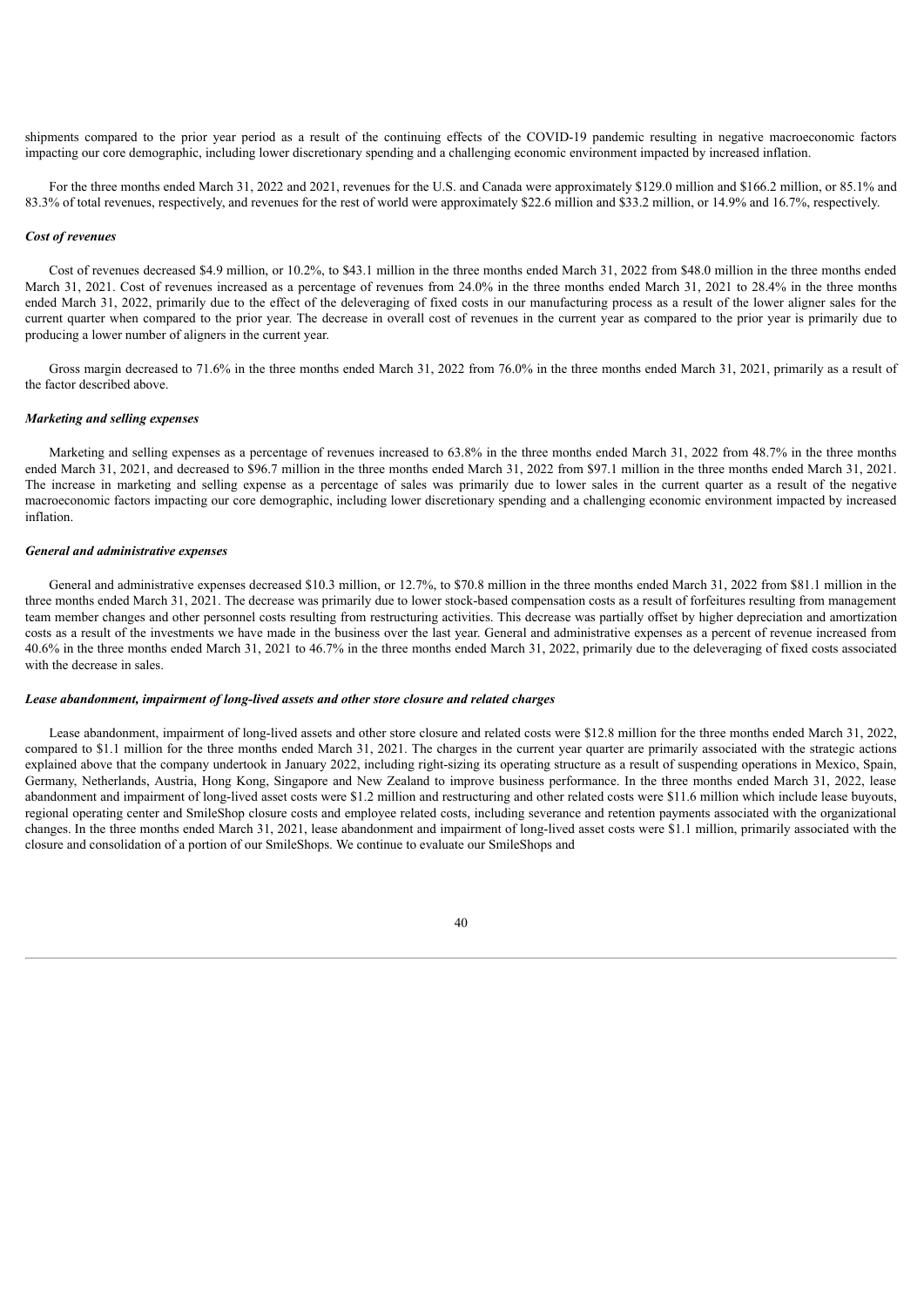other properties to determine if we will further rationalize our footprint to better align with marketplace demand, including direct and indirect effects of the COVID-19 pandemic.

#### *Interest expense*

Interest expense decreased \$16.0 million to \$1.6 million in the three months ended March 31, 2022 from \$17.6 million in the three months ended March 31, 2021, primarily as a result of a change in our capital structure that significantly reduced our effective interest rate on our outstanding debt facilities.

#### *Loss on extinguishment of debt*

Loss on extinguishment of debt in the three months ended March 31, 2022 was \$0.0 million compared to \$47.6 million in the three months ended March 31, 2021. The prior year expense was in conjunction with the payoff of the HPS Credit Facility on March 29, 2021. The cost was primarily made up of fees paid in connection with the termination of the HPS Credit Facility and unamortized fees and warrant costs associated with the initiation of the transaction in fiscal 2020.

## *Other expense*

Other expense increased \$0.5 million to \$1.4 million in the three months ended March 31, 2022 from \$0.9 million in the three months ended March 31, 2021. The increase in expense was primarily due to the impact of unrealized foreign currency translation adjustments.

#### *Provision for income tax expense (benefit)*

Our provision for income tax benefit was \$1.5 million and expense of \$1.7 million for the three months ended March 31, 2022 and 2021, respectively. The current year benefit is primarily associated with return to provision adjustments in the current year.

## *Adjusted EBITDA*

For the three months ended March 31, 2022, Adjusted EBITDA was negative \$34.4 million compared to a negative \$4.9 million for the three months ended March 31, 2021. For the three months ended March 31, 2022, Adjusted EBITDA for the U.S. and Canada combined was a negative \$23.0 million, and Adjusted EBITDA for the rest of world for the three months ended March 31, 2022 was negative \$11.4 million.

## **Liquidity and Capital Resources**

As of March 31, 2022, SDC Inc. had cash on hand of \$144.7 million, an accumulated deficit of \$317.9 million and had working capital of \$226.9 million. Our operations have been financed primarily through net proceeds from the sale of our equity securities and borrowings under our debt instruments.

Our short-term liquidity needs primarily include working capital, innovation, and research and development. We believe that our current liquidity, including net proceeds received in connection with the IPO and other financing transactions, will be sufficient to meet our projected operating, investing, and debt service requirements for at least the next 12 months. Our future capital requirements may vary materially from those currently planned and will depend on many factors, including our levels of revenue, the expansion of sales and marketing activities, market acceptance of our clear aligners, the results of research and development and other business initiatives, the timing of new product introductions, and overall economic conditions. To the extent that current and anticipated future sources of liquidity are insufficient to fund our future business activities and requirements, we may be required to seek additional equity or debt financing. The sale of additional equity would result in additional dilution to our stockholders. The incurrence of additional debt financing would result in debt service obligations, and any future instruments governing such debt could provide for operating and financing covenants that would restrict our operations. In February 2021, we issued approximately \$650.0 million aggregate principal amount of convertible senior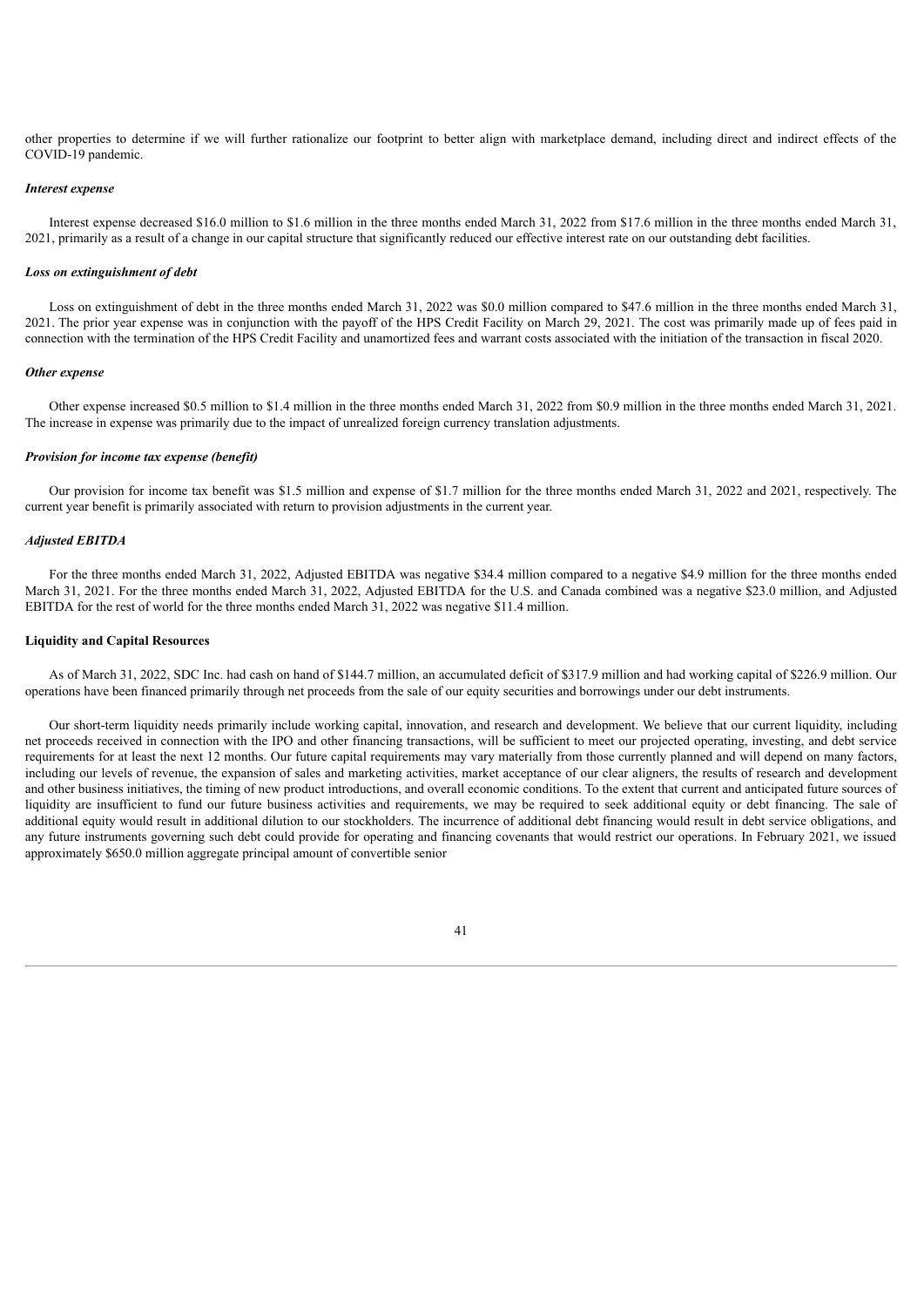Notes in a private placement offering. We also issued an additional \$97.5 million aggregate principal amount of the Notes to the initial purchasers under an option granted to the initial purchasers. The proceeds of this offering were used by us to enter into privately negotiated capped call transactions with certain of the initial purchasers, which are expected to reduce dilution to the Class A common stock upon any conversion of the Notes, and we used a portion of the remainder of the net proceeds to repay amounts owed under the HPS Credit Facility. In connection with the issuance of the Notes, SmileDirectClub, Inc. entered into an intercompany convertible promissory note ("Intercompany Convertible Note") with SDC Financial, LLC, whereby SmileDirectClub, Inc. provided the net proceeds from the issuance of the Notes to SDC Financial, LLC. The terms of the Intercompany Convertible Note mirrors the terms of the Notes issued by SmileDirectClub, Inc. The intent of the Intercompany Convertible Note is to maintain the parity of shares of Class A common stock with LLC Units as required by the SDC Financial LLC Agreement. On April 27, 2022, SPV, a wholly-owned special purpose subsidiary of the Company, entered into a Loan Agreement (the "Loan Agreement") by and among SPV, as borrower, SmileDirectClub, LLC, as the seller and servicer, the lenders from time to time party thereto, and HPS Investment Partners, LLC, as administrative agent and collateral agent, providing a 42-month secured delayed-draw term loan facility to SPV in an aggregate maximum principal amount of up to \$255 million. On April 27, 2022, \$65 million was outstanding under the Loan Agreement.

We are a holding company with no operations of our own and, as such, we depend on our subsidiaries for cash to fund all of our operations and expenses. We depend on the payment of distributions by our subsidiaries, and such distributions may be restricted as a result of regulatory restrictions, state and international laws regarding distributions, or contractual agreements, including agreements governing indebtedness. For a discussion of those restrictions, see "*Risk Factors—* Risks Related to Our Organization and Structure—We are a holding company. Our sole material asset is our equity interest in SDC Financial, and as such, we depend on our subsidiaries for cash to fund all of our expenses, including taxes and payments under the Tax Receivable Agreement" included in our Annual Report on Form 10-K for the year ended December 31, 2021. We currently anticipate that such restrictions will not impact our ability to meet our cash obligations.

#### *Cash flows*

The following table sets forth a summary of our cash flows for the periods indicated.

| (in thousands)                                                   |  | Three Months Ended March 31, |           |  |  |
|------------------------------------------------------------------|--|------------------------------|-----------|--|--|
|                                                                  |  | 2022                         | 2021      |  |  |
| Net cash used in operating activities                            |  | $(61,264)$ \$                | (28, 338) |  |  |
| Net cash used in investing activities                            |  | (15, 118)                    | (22,981)  |  |  |
| Net cash provided by (used in) financing activities              |  | (3,689)                      | 168,765   |  |  |
| Effect of changes in exchange rates on cash and cash equivalents |  | (42)                         | 375       |  |  |
| Increase (decrease) in cash                                      |  | (80, 113)                    | 117,821   |  |  |
| Cash at beginning of period                                      |  | 224,860                      | 316,724   |  |  |
| Cash at end of period                                            |  | 144,747 \$                   | 434,545   |  |  |

#### *Comparison of the three months ended March 31, 2022 and 2021*

As of March 31, 2022, we had \$144.7 million in cash, a decrease of \$289.8 million compared to \$434.5 million as of March 31, 2021.

Cash used in operating activities increased to \$61.3 million during the three months ended March 31, 2022 compared to \$28.3 million in the three months ended March 31, 2021, or an increase of \$32.9 million, primarily due to the increase in net loss during the period when adjusted for non-cash items, particularly the loss associated with the extinguishment of debt, partially offset by a reduction in uses of working capital when compared to the prior year.

Cash used in investing activities decreased to \$15.1 million during the three months ended March 31, 2022, compared to \$23.0 million in the three months ended March 31, 2021. Cash used in investing activities primarily consists of purchases of manufacturing automation equipment and investments in technology equipment and software.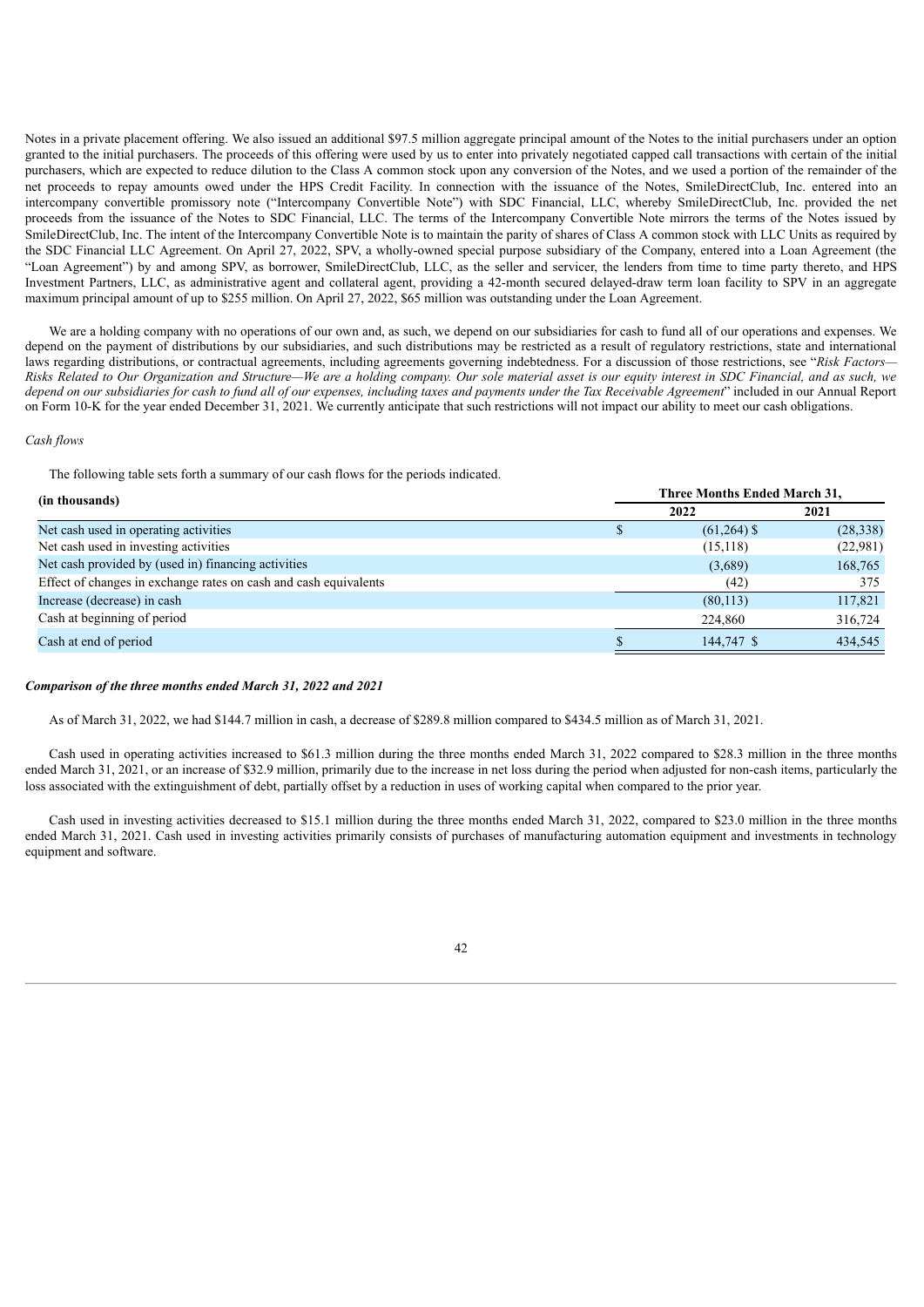Cash used in financing activities was \$3.7 million during the three months ended March 31, 2022, compared to cash provided by financing activities of \$168.8 million in the three months ended March 31, 2021. Cash used in financing activities during the three months ended March 31, 2022 primarily consists of share purchase activity and the payment of financed leases. Cash provided by financing activities in the three months ended March 31, 2021 primarily consists of the issuance of approximately \$747.5 million principal amount of the 2026 Convertible Senior Notes in a private placement offering, including options. We incurred transaction costs associated with the issuance of the Notes of \$20.5 million and entered into privately negotiated capped call transactions with certain of the initial purchasers in the amount of approximately \$69.5 million, which are expected to reduce dilution to the Class A common stockholders upon any conversion of the Notes. Approximately \$434.2 million of the proceeds from the Notes were used to repay the HPS Credit Facility in full, including certain prepayment and makewhole provisions. In addition, we paid Align Technology, Inc. the remaining \$43.4 million of equity value previously accrued plus interest pursuant to an arbitration award.

#### *Tax Receivable Agreement*

Our purchase of LLC Units from SDC Financial, coupled with SDC Financial's purchase and cancellation of LLC Units from the Pre-IPO investors in connection with the IPO and any future exchanges of LLC Units for our Class A common stock or cash are expected to result in increases in our allocable tax basis in the assets of SDC Financial that otherwise would not have been available to us. These increases in tax basis are expected to provide us with certain tax benefits that can reduce the amount of cash tax that we otherwise would be required to pay in the future. We and SDC Financial are parties to the Tax Receivable Agreement with the Continuing LLC Members, pursuant to which we are obligated to pay the Continuing LLC Members 85% of the cash savings, if any, in U.S. federal, state, and local income tax or franchise tax that we actually realize as a result of (a) the increases in tax basis attributable to exchanges by Continuing LLC Members and (b) tax benefits related to imputed interest deemed to be paid by us as a result of the Tax Receivable Agreement. The amounts to be recorded for both the deferred tax assets and the liability for our obligations under the Tax Receivable Agreement will be estimated at the

time of an exchange of LLC Units. All of the effects of changes in any of our estimates after the date of the exchange will be included in net loss. Similarly, the effect of subsequent changes in the enacted tax rates will be included in net loss. Because we are the managing member of SDC Financial, which is the managing member of SDC LLC, which is the managing member of SDC Holding, we have the ability to determine when distributions (other than tax distributions) will be made by SDC Holding to SDC LLC and by SDC LLC to SDC Financial and the amount of any such distributions, subject to limitations imposed by applicable law and contractual restrictions (including pursuant to our debt instruments). Any such distributions will then be distributed to all holders of LLC Units, including us, pro rata based on holdings of LLC Units. The cash received from such distributions will first be used by us to satisfy any tax liability and then to make any payments required under the Tax Receivable Agreement. We expect that such distributions will be sufficient to fund both our tax liability and the required payments under the Tax Receivable Agreement.

#### **Indebtedness**

## *Convertible Senior Notes*

On February 9, 2021 we issued \$650.0 million principal amount of Notes and also granted the initial purchasers of the Notes an option to purchase up to an additional \$97.5 million aggregate principal amount of the Notes. The sale of the Notes concluded on February 16, 2021, with the initial purchasers exercising their options in full to buy the additional Notes. The Notes were issued and governed by an indenture, dated February 9, 2021, (the "Indenture"), between us and Wilmington Trust, National Association, as trustee. Overall, we incurred \$747.5 million principal amount of indebtedness as a result of this offering.

A portion of the proceeds of the offering of the Notes were used to fund the cost of privately negotiated capped call transactions with certain initial purchasers, and we used a portion of the remainder of the net proceeds to repay amounts owed under the HPS Credit Facility.

The Notes will mature on February 1, 2026, unless earlier repurchased, redeemed or converted. The Notes will not bear regular interest, and the principal amount of the Notes will not accrete.

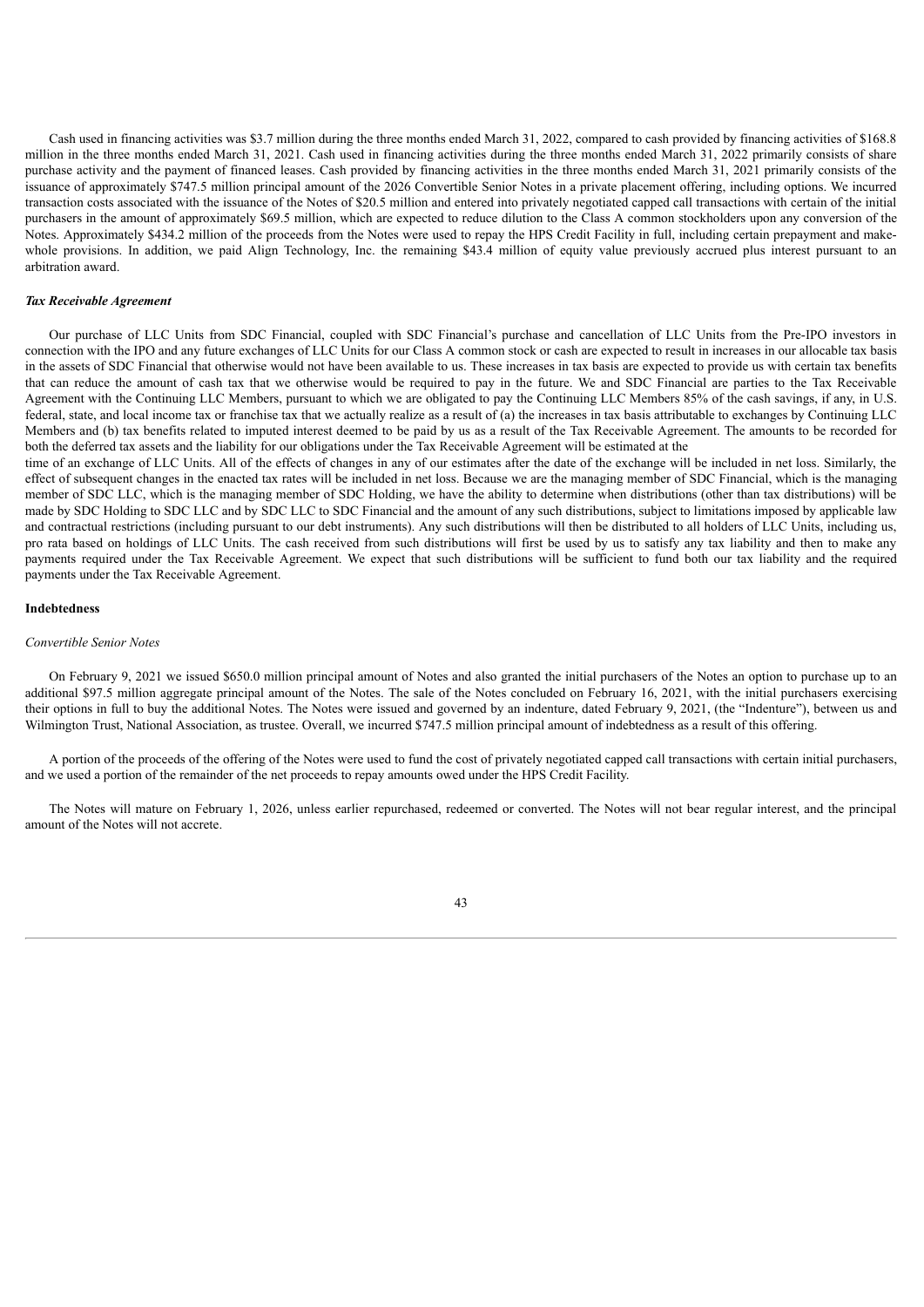If certain corporate events that constitute a "Fundamental Change" (as defined in the Indenture) occur or "Events of Default" (as defined in the Indenture) occur, then, noteholders may require the Company to repurchase their Notes at a cash repurchase price equal to the principal amount of the Notes to be repurchased, plus accrued and unpaid special interest, if any.

#### *HPS Credit Facility*

On May 12, 2020, we and a wholly-owned special purpose subsidiary, SDC U.S. SmilePay SPV ("SPV"), entered into a Loan Agreement among SPV, as borrower, SmileDirectClub, LLC, as the seller and servicer, certain lenders, and HPS Investment Partners, LLC, as administrative agent and collateral agent, providing a five-year secured term loan facility to SPV in an initial aggregate maximum principal amount of \$400 million, with the ability to request incremental term loans of up to an additional aggregate principal amount of \$100 million with the consent of the lenders participating in such increase.

On March 29, 2021, the HPS Credit Facility was repaid in full.

See Note 9 to the interim condensed consolidated financial statements for further discussion of the Notes.

#### *Tax Receivable Agreement*

The payments that we may be required to make under the Tax Receivable Agreement to the Continuing LLC Members may be significant and are dependent upon future taxable income. See "*Certain Relationships and Related Party Transactions-Tax Receivable Agreement*."

#### **Off-Balance Sheet Arrangements**

We did not have any off-balance sheet arrangements during the periods presented.

## **Item 3. Quantitative and Qualitative Disclosures About Market Risk**

There have been no material changes in our market risk during the quarter ended March 31, 2022. For additional information, refer to our 2021 Annual Report on Form 10-K for the year ended December 31, 2021.

#### **Item 4. Controls and Procedures**

#### **Evaluation of Disclosure Controls and Procedures**

Our management, with the participation of our CEO and CFO, evaluated the effectiveness of our disclosure controls and procedures (as defined in Rules 13a-15(e) and 15d-15(e) under the Securities Exchange Act of 1934, as amended (the "Exchange Act"), as of the end of the period covered by this Quarterly Report on Form 10-Q. Based on such evaluation, our CEO and CFO have concluded that as of March 31, 2022, our disclosure controls and procedures are designed at a reasonable assurance level and are effective to provide reasonable assurance that information we are required to disclose in reports that we file or submit under the Exchange Act is recorded, processed, summarized, and reported within the time periods specified in the rules and forms of the SEC, and that such information is accumulated and communicated to our management, including our CEO and CFO, as appropriate, to allow timely decisions regarding required disclosure.

#### **Changes in Internal Control over Financial Reporting**

<span id="page-46-0"></span>There was no change in our internal control over financial reporting (as defined in Rules 13a-15(d) and 15d-15(d) under the Exchange Act) during the period covered by this Quarterly Report on Form 10-Q that has materially affected, or is reasonably likely to materially affect, our internal control over financial reporting.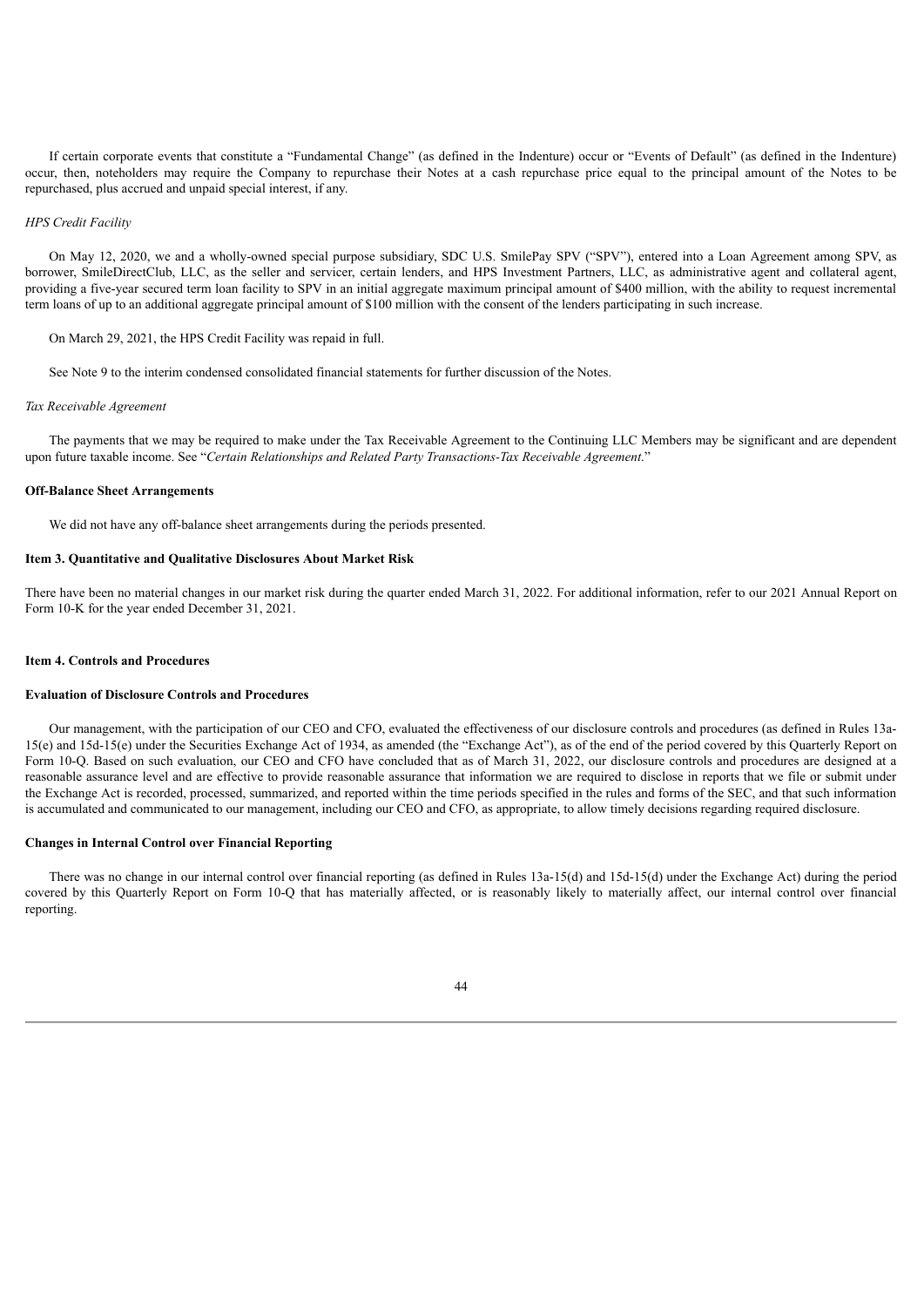#### **PART II—OTHER INFORMATION**

#### <span id="page-47-0"></span>**Item 1. Legal Proceedings**

See Note 16 to our interim condensed consolidated financial [statements](#page-31-0) included in Part 1, Item 1 of this Quarterly Report.

#### <span id="page-47-1"></span>**Item 1A. Risk Factors**

In addition to the other information set forth in this report, you should carefully consider the factors discussed in Part I, Item 1A. "Risk Factors" in our Annual Report on Form 10-K for the year ended December 31, 2021, as updated and supplemented below. However, the risks and uncertainties we face are not limited to those described in this report and in our Annual Report on Form 10-K. Additional risks and uncertainties not currently known to us or that we currently *believe to be immaterial may also adversely af ect our business.*

#### Our subsidiaries have recently incurred secured debt, which may adversely impact our business, results of operations, and financial condition.

SPV and SmileDirectClub, LLC have entered into a secured term loan agreement among SPV, as borrower, SmileDirectClub, LLC, as the seller and servicer, the lenders from time to time party thereto, and HPS Investment Partners, LLC, as administrative agent and collateral agent (as disclosed herein) (the "Loan Agreement"). The terms of the Loan Agreement contain various restrictions and covenants which could, among others, have such adverse consequences as to:

- limit our subsidiaries' ability to obtain additional financing for working capital, capital expenditures, acquisitions and other general corporate requirements;
- b. limit our flexibility in planning for, or reacting to, changes in our business and the industry in which we operate; and
- c. place us at a competitive disadvantage compared to competitors that may have proportionately less debt and greater financial resources.

#### Our subsidiaries have substantial debt which is secured by the assets of our wholly-owned special purpose subsidiary, SPV, and guaranteed on a limited basis by SmileDirectClub, LLC and SDC Financial LLC. If there is an occurrence of an uncured event of default, the lenders can foreclose on SPV's assets, *which would significantly and adversely impact our value.*

The outstanding debt under the Loan Agreement is secured by a first-priority security interest in all or substantially all of the assets of SPV and is guaranteed on a limited basis by SmileDirectClub, LLC and SDC Financial LLC. In the event SPV is unable to make payments on such secured debt, when due, the lenders may, among other things, foreclose on SPV's assets, which consists of certain receivables, cash, intellectual property and related assets. The ability to make payments on outstanding debt under the Loan Agreement, when due, will depend upon the ability to make profit from operations and to raise additional funds through equity or debt financings. At the moment, we have no funding commitments that have not been previously disclosed, and we may not obtain any in the future.

#### The Loan Agreement contains covenants that restrict the business of our subsidiaries, the breach of which may result in the acceleration of debt outstanding under the Loan Agreement and could adversely affect our financial position or results of operations and our ability to raise additional capital.

The Loan Agreement contains various restrictions and covenants that limit our flexibility in operating our business, including restrictions on the ability of SPV to consolidate or merge, create liens, incur additional indebtedness, dispose of assets, make investments and pay dividends and other distributions. The Loan Agreement also provides that an event of default shall occur if, among other things, the minimum liquidity of SDC Financial LLC, its consolidated subsidiaries and certain other entities is less than \$50 million as of the last day of any month.

If any of the covenants are breached such that an event of default occurs, the Loan Agreement allows the collateral agent to declare repayment of then outstanding debt to be immediately due. A breach of the covenants and acceleration of

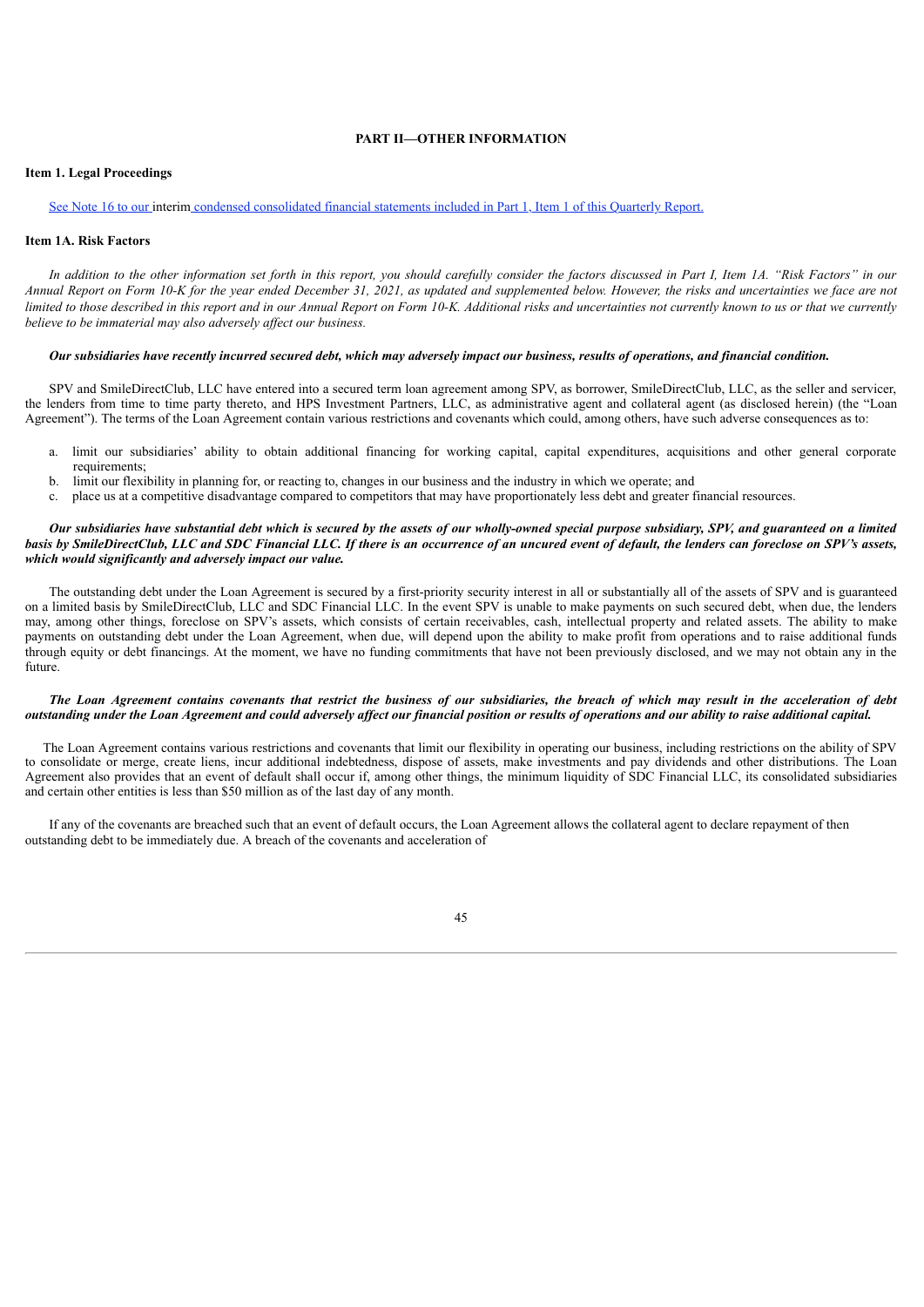repayment obligations could have a material adverse effect on our business, financial condition and results of operations and prospects.

## **Item 2. Unregistered Sales of Equity Securities and Use of Proceeds**

Not applicable.

## **Item 3. Defaults Upon Senior Securities**

Not applicable.

## **Item 4. Mine Safety Disclosures**

Not applicable.

## **Item 5. Other Information**

Not applicable.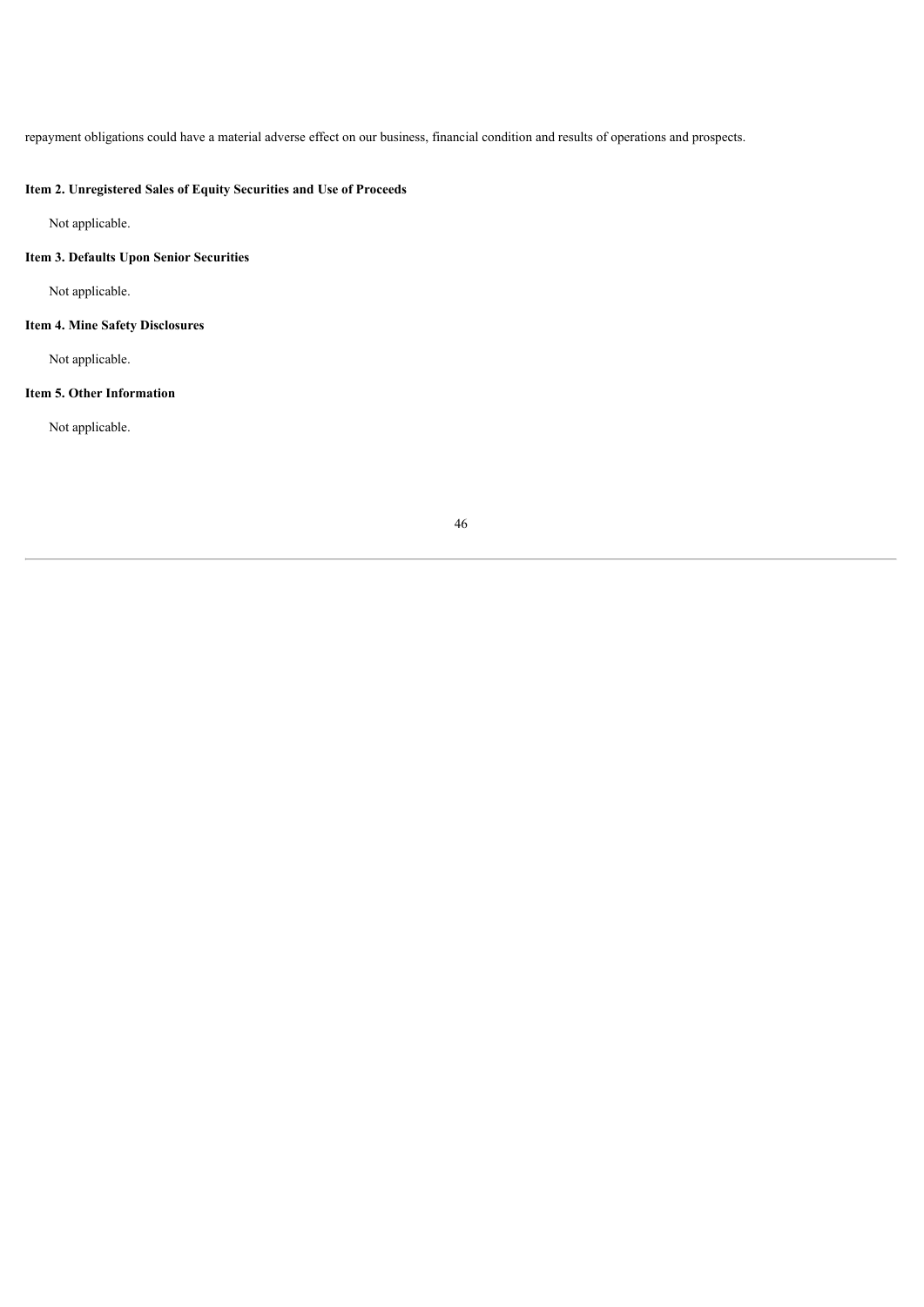#### **Item 6. Exhibits**

## <span id="page-49-0"></span>**Exhibit Index**

|                                                                                                                                                                                            |                            | Incorporated by Reference                                                            |         |             |
|--------------------------------------------------------------------------------------------------------------------------------------------------------------------------------------------|----------------------------|--------------------------------------------------------------------------------------|---------|-------------|
| <b>Exhibit Description</b>                                                                                                                                                                 | Form                       | File No.                                                                             | Exhibit | Filing Date |
| Loan Agreement, dated as of April 27 2022, by and among SDC U.S. SmilePay<br>time to time party thereto, and HPS Investment Partners, LLC, as administrative<br>agent and collateral agent | $8-K$                      | 001-39037                                                                            |         | 04/28/2022  |
| Certification of Principal Executive Officer pursuant to Exchange Act Rules 13a-<br>14(a) and 15d-14(a), as adopted pursuant to Section 302 of the Sarbanes-Oxley Act<br>of $2002$         |                            |                                                                                      |         |             |
| <u>Certification of Principal Financial Officer pursuant to Exchange Act Rules 13a-</u><br>14(a) and 15d-14(a), as adopted pursuant to Section 302 of the Sarbanes-Oxley Act<br>of $2002$  |                            |                                                                                      |         |             |
| Certifications of Principal Executive Officer and Principal Financial Officer<br>pursuant to 18 U.S.C. Section 1350, as adopted pursuant to Section 906 of the                             |                            |                                                                                      |         |             |
| <b>XBRL</b> Instance Document                                                                                                                                                              |                            |                                                                                      |         |             |
| <b>XBRL Taxonomy Extension Schema Document</b>                                                                                                                                             |                            |                                                                                      |         |             |
| <b>XBRL Taxonomy Extension Calculation Linkbase Document</b>                                                                                                                               |                            |                                                                                      |         |             |
| <b>XBRL Taxonomy Extension Definition Linkbase Document</b>                                                                                                                                |                            |                                                                                      |         |             |
| XBRL Taxonomy Extension Label Linkbase Document                                                                                                                                            |                            |                                                                                      |         |             |
| XBRL Taxonomy Extension Presentation Linkbase Document                                                                                                                                     |                            |                                                                                      |         |             |
|                                                                                                                                                                                            | Sarbanes-Oxley Act of 2002 | SPV, as borrower, SmileDirectClub, LLC, as the seller and servicer, the lenders from |         | 10.1        |

\* Filed herewith.

<span id="page-49-1"></span>† The certifications attached as Exhibit 32.1 that accompany this Quarterly Report on Form 10-Q are not deemed filed with the Securities and Exchange Commission and are not to be incorporated by reference into any filing of the Registrant under the Securities Act of 1933, as amended, or the Securities Exchange Act of 1934, as amended, whether made before or after the date of this Quarterly Report on Form 10-Q, irrespective of any general incorporation language contained in such filing.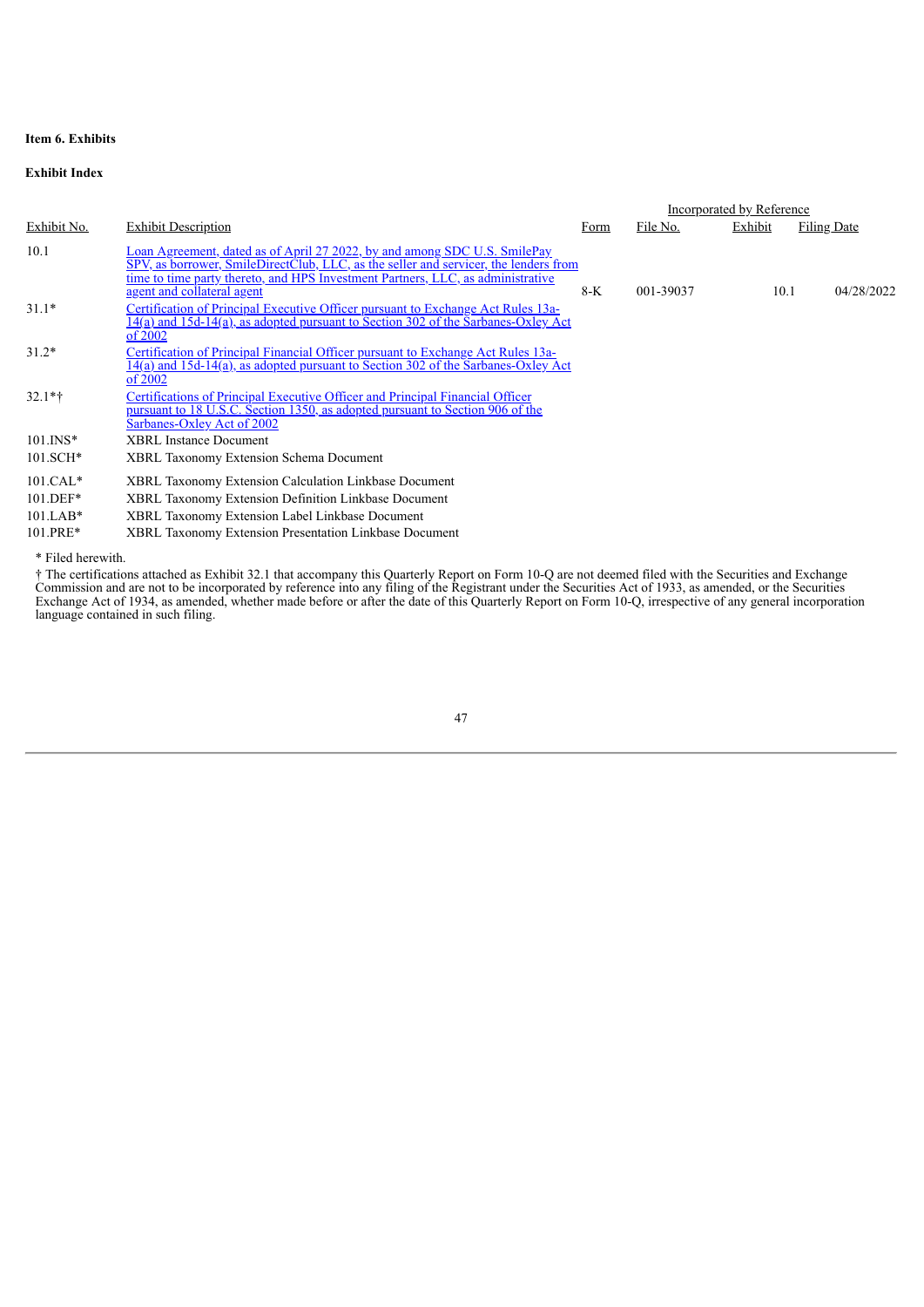## **SIGNATURES**

Pursuant to the requirements of the Securities Exchange Act of 1934, the registrant has duly caused this report to be signed on its behalf by the undersigned thereunto duly authorized.

Date David Katzman

Date Troy Crawford

SMILEDIRECTCLUB, INC.

(Registrant)

May 9, 2022 */s/ David Katzman*

Chief Executive Officer and Director (Principal Executive Officer)

May 9, 2022 */s/ Troy Crawford*

Interim Chief Financial Officer, Chief Accounting Officer, and Treasurer (Principal Financial and Accounting Officer)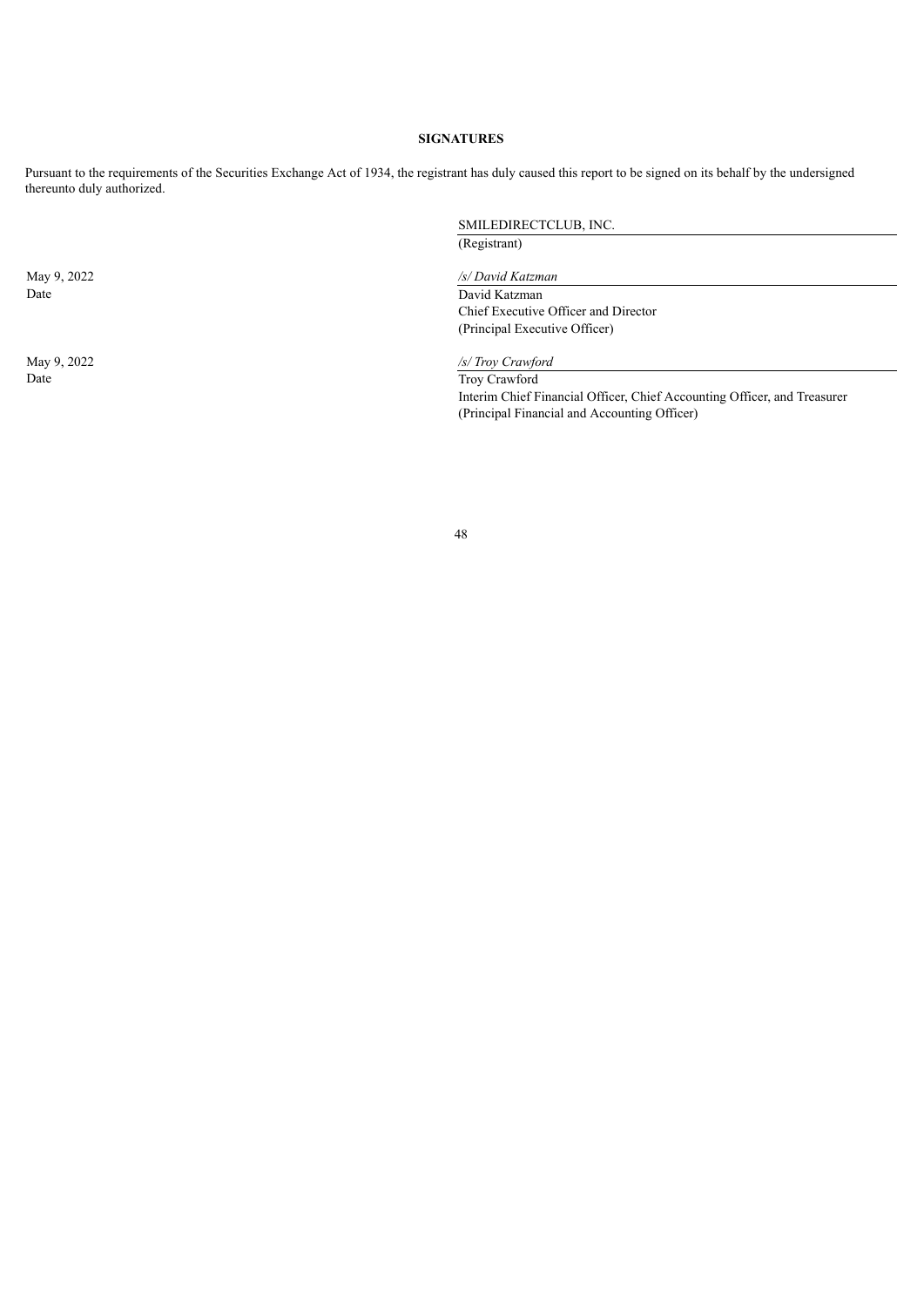## **Management Certification Pursuant to Section 302 of the Sarbanes-Oxley Act of 2002**

<span id="page-51-0"></span>I, David Katzman, certify that:

1. I have reviewed this Quarterly Report on Form 10-Q of SmileDirectClub, Inc.;

2. Based on my knowledge, this report does not contain any untrue statement of a material fact or omit to state a material fact necessary to make the statements made, in light of the circumstances under which such statements were made, not misleading with respect to the period covered by this report;

3. Based on my knowledge, the financial statements, and other financial information included in this report, fairly present in all material respects the financial condition, results of operations and cash flows of the registrant as of, and for, the periods presented in this report;

4. The registrant's other certifying officer and I are responsible for establishing and maintaining disclosure controls and procedures (as defined in Exchange Act Rules  $13a-15(e)$  and  $15d-15(e)$ ) and internal control over financial reporting (as defined in Exchange Act Rules  $13a-15(f)$  and  $15d-15(f)$ ) for the registrant and have:

(a) Designed such disclosure controls and procedures, or caused such disclosure controls and procedures to be designed under our supervision, to ensure that material information relating to the registrant, including its consolidated subsidiaries, is made known to us by others within those entities, particularly during the period in which this report is being prepared;

(b) Designed such internal control over financial reporting, or caused such internal control over financial reporting to be designed under our supervision, to provide reasonable assurance regarding the reliability of financial reporting and the preparation of financial statements for external purposes in accordance with generally accepted accounting principles;

(c) Evaluated the effectiveness of the registrant's disclosure controls and procedures and presented in this report our conclusions about the effectiveness of the disclosure controls and procedures, as of the end of the period covered by this report based on such evaluation; and

(d) Disclosed in this report any change in the registrant's internal control over financial reporting that occurred during the registrant's most recent fiscal quarter (the registrant's fourth fiscal quarter in the case of an annual report) that has materially affected, or is reasonably likely to materially affect, the registrant's internal control over financial reporting; and

5. The registrant's other certifying officer and I have disclosed, based on our most recent evaluation of internal control over financial reporting, to the registrant's auditors and the audit committee of the registrant's board of directors (or persons performing the equivalent functions):

(a) All significant deficiencies and material weaknesses in the design or operation of internal control over financial reporting which are reasonably likely to adversely affect the registrant's ability to record, process, summarize and report financial information; and

(b) Any fraud, whether or not material, that involves management or other employees who have a significant role in the registrant's internal control over financial reporting.

Date: May 9, 2022 David Katzman

/s/ David Katzman

Chief Executive Officer *(Principal Executive Of icer)*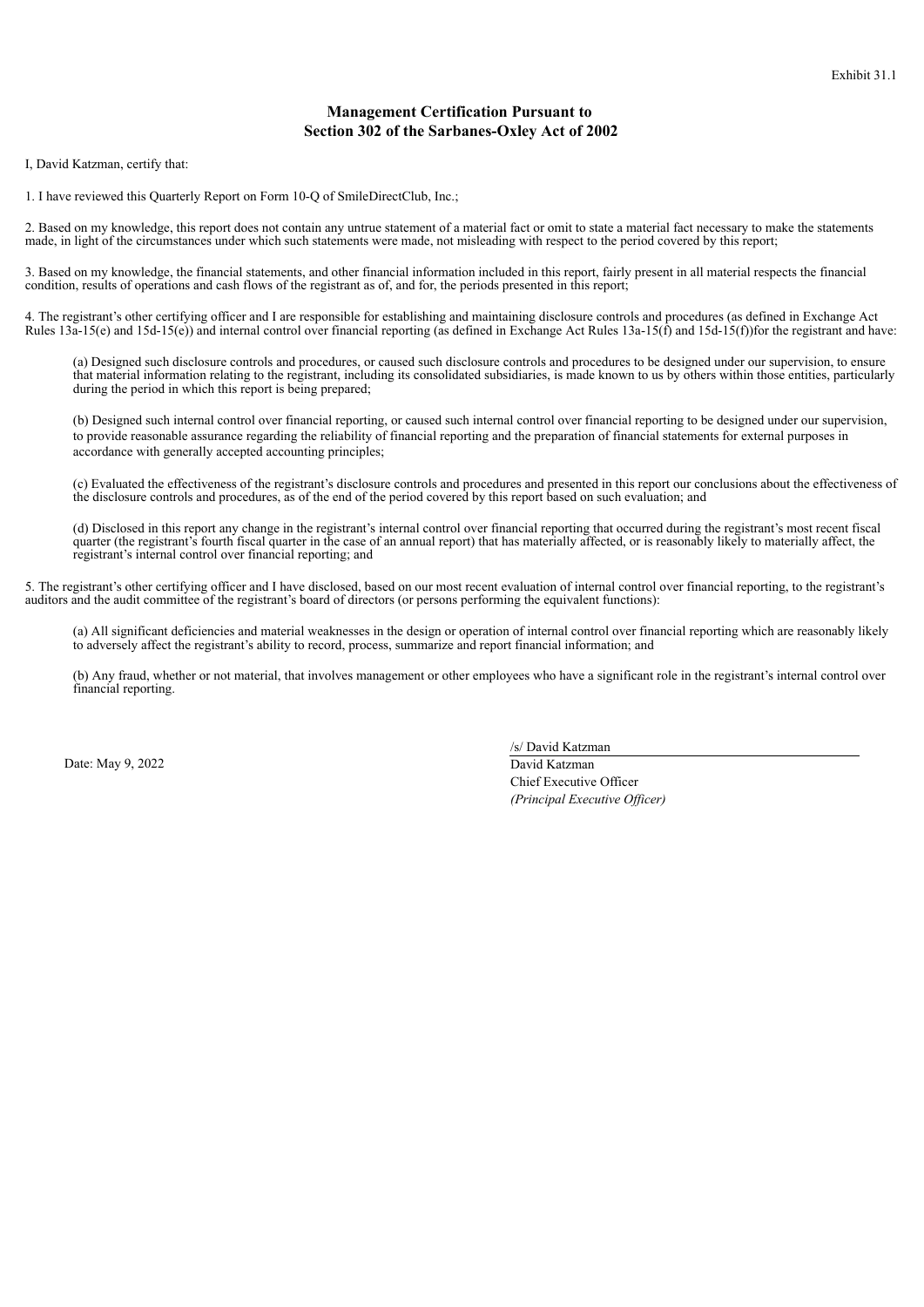## **Management Certification Pursuant to Section 302 of the Sarbanes-Oxley Act of 2002**

<span id="page-52-0"></span>I, Troy Crawford, certify that:

1. I have reviewed this Quarterly Report on Form 10-Q of SmileDirectClub, Inc.;

2. Based on my knowledge, this report does not contain any untrue statement of a material fact or omit to state a material fact necessary to make the statements made, in light of the circumstances under which such statements were made, not misleading with respect to the period covered by this report;

3. Based on my knowledge, the financial statements, and other financial information included in this report, fairly present in all material respects the financial condition, results of operations and cash flows of the registrant as of, and for, the periods presented in this report;

4. The registrant's other certifying officer and I are responsible for establishing and maintaining disclosure controls and procedures (as defined in Exchange Act Rules  $13a-15(e)$  and  $15d-15(e)$ ) and internal control over financial reporting (as defined in Exchange Act Rules  $13a-15(f)$  and  $15d-15(f)$ ) for the registrant and have:

(a) Designed such disclosure controls and procedures, or caused such disclosure controls and procedures to be designed under our supervision, to ensure that material information relating to the registrant, including its consolidated subsidiaries, is made known to us by others within those entities, particularly during the period in which this report is being prepared;

(b) Designed such internal control over financial reporting, or caused such internal control over financial reporting to be designed under our supervision, to provide reasonable assurance regarding the reliability of financial reporting and the preparation of financial statements for external purposes in accordance with generally accepted accounting principles;

(c) Evaluated the effectiveness of the registrant's disclosure controls and procedures and presented in this report our conclusions about the effectiveness of the disclosure controls and procedures, as of the end of the period covered by this report based on such evaluation; and

(d) Disclosed in this report any change in the registrant's internal control over financial reporting that occurred during the registrant's most recent fiscal quarter (the registrant's fourth fiscal quarter in the case of an annual report) that has materially affected, or is reasonably likely to materially affect, the registrant's internal control over financial reporting; and

5. The registrant's other certifying officer and I have disclosed, based on our most recent evaluation of internal control over financial reporting, to the registrant's  $\epsilon$ . The registrant is board of directors (or persons performing the equivalent functions):

(a) All significant deficiencies and material weaknesses in the design or operation of internal control over financial reporting which are reasonably likely to adversely affect the registrant's ability to record, process, summarize and report financial information; and

(b) Any fraud, whether or not material, that involves management or other employees who have a significant role in the registrant's internal control over financial reporting.

Date: May 9, 2022 Troy Crawford

/s/ Troy Crawford

Interim Chief Financial Officer, Chief Accounting Officer, and Treasurer (Principal Financial and Accounting Officer)